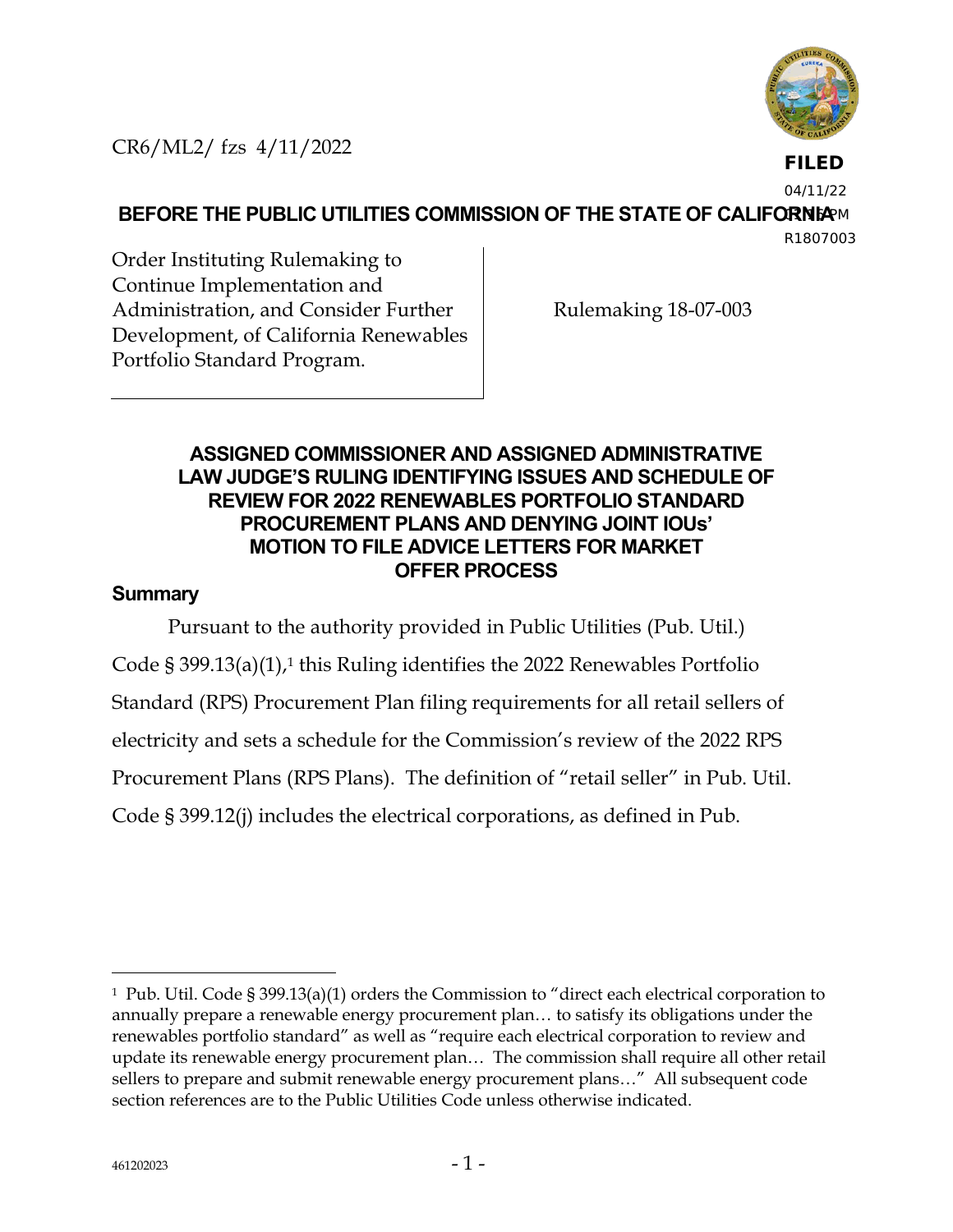Util. Code § 218, community choice aggregators (CCAs),<sup>2</sup> and electric service providers (ESPs).<sup>3</sup>

This ruling denies the joint motion filed by Southern California Edison Company (SCE), Pacific Gas and Electric Company (PG&E), and San Diego Gas & Electric Company (SDG&E) (Joint Investor-Owned Utilities or Joint IOUs) on March 10, 2022, requesting to file the Market Offer Process information through a Tier 3 Advice Letter, rather than through each of their Draft 2022 RPS Plans, pursuant to Decision (D.) 21-05-030. However, we will approve a process for earlier resolution of the Market Offer Process issues.

Pursuant to the Amended Scoping Memo and Ruling of the Assigned Commissioner issued on April 6, 2022, we are creating two tracks in the 2022 RPS Plan review cycle to address Voluntary Allocation and Market Offer processes directed in the Power Charge Indifference Adjustment Rulemaking (R.) 17-06-026. In Track 1, the three large investor-owned utilities shall each file their proposed Market Offer Process, as required by D.21-05-030, by May 2, 2022.

In Track 2, all retail sellers shall submit the draft 2022 RPS Plans no later than July 1, 2022. Attachment A of this Ruling provides a procedural schedule for the 2022 RPS Plans. The plans filed for 2022 shall be forward-looking through 2032, which aligns with the 10-year Preferred System Plan adopted in the Integrated Resource Plan Decision (D.)22-02-004.

<sup>2</sup> Pub. Util. Code § 399.12(j)(2) states that "A community choice aggregator shall participate in the renewables portfolio standard program subject to the same terms and conditions applicable to an electrical corporation."

<sup>3</sup> Pub. Util. Code § 399.12(j)(3) states that "The electric service provider shall be subject to the same terms and conditions applicable to an electrical corporation pursuant to this article."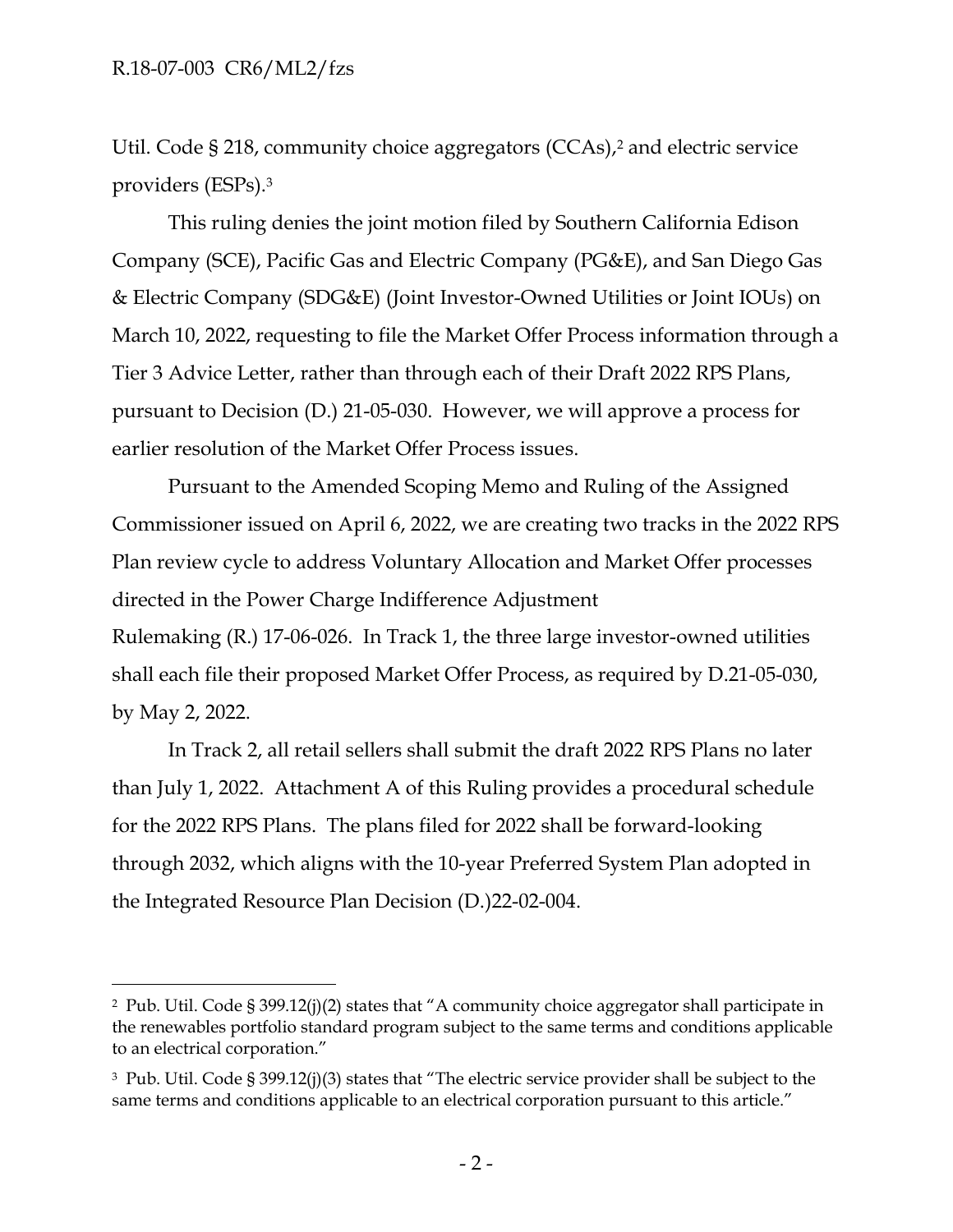#### R.18-07-003 CR6/ML2/fzs

Senate Bill (SB) 100 (De León, Stats. 2018, ch. 312) (SB 100) increased the RPS to 60 percent by 2030 and established a goal for 100 percent of the State's electricity to come from renewable and zero carbon resources by 2045. The RPS Plans should demonstrate that each retail seller's efforts align with the State's RPS goals. Additionally, pursuant to Decision (D.)17-06-026, new RPS compliance rules began with the current compliance period beginning January 1, 2021. <sup>4</sup> Thus, the 2022 RPS Plan filings should inform the Commission of the retail seller's activities and plans to procure 65 percent of RPS resources from long-term contracts of 10 or more years for all compliance periods beginning with the current compliance period that started on January 1, 2021.

For procedural efficiency, all 2022 RPS Plans must follow the consistent numbering convention, as outlined in Table 1 to draft the 2022 RPS Plans. Additionally, at the time of filing, the 2022 RPS Plan must be accompanied by an officer verified checklist using the uniform template specified in Attachment B. The ESPs subject to this Ruling are identified in Attachment C.

The electrical corporations subject to this Ruling are the six investor owned utilities (IOU): Pacific Gas and Electric Company (PG&E), Southern California Electric Company (SCE), San Diego Gas & Electric Company (SDG&E), PacifiCorp, Bear Valley Electric, and Liberty Utilities (CalPeco) LLC. All current CCAs and any CCA that intends to serve customers in 2023 and beyond are subject to this Ruling and are identified in Attachment D. CCAs that have

<sup>4</sup> D.17-11-037 modified D.17-06-26 to adopt an exclusion for PacifiCorp and Liberty Utilities, which do not operate in a California Balancing Authority (Non-CBA Utilities). Non-CBA utilities are authorized to follow the framework adopted in D.12-06-038 regarding excess procurement, regardless of their ability to procure portfolio content category 1 renewable energy credits.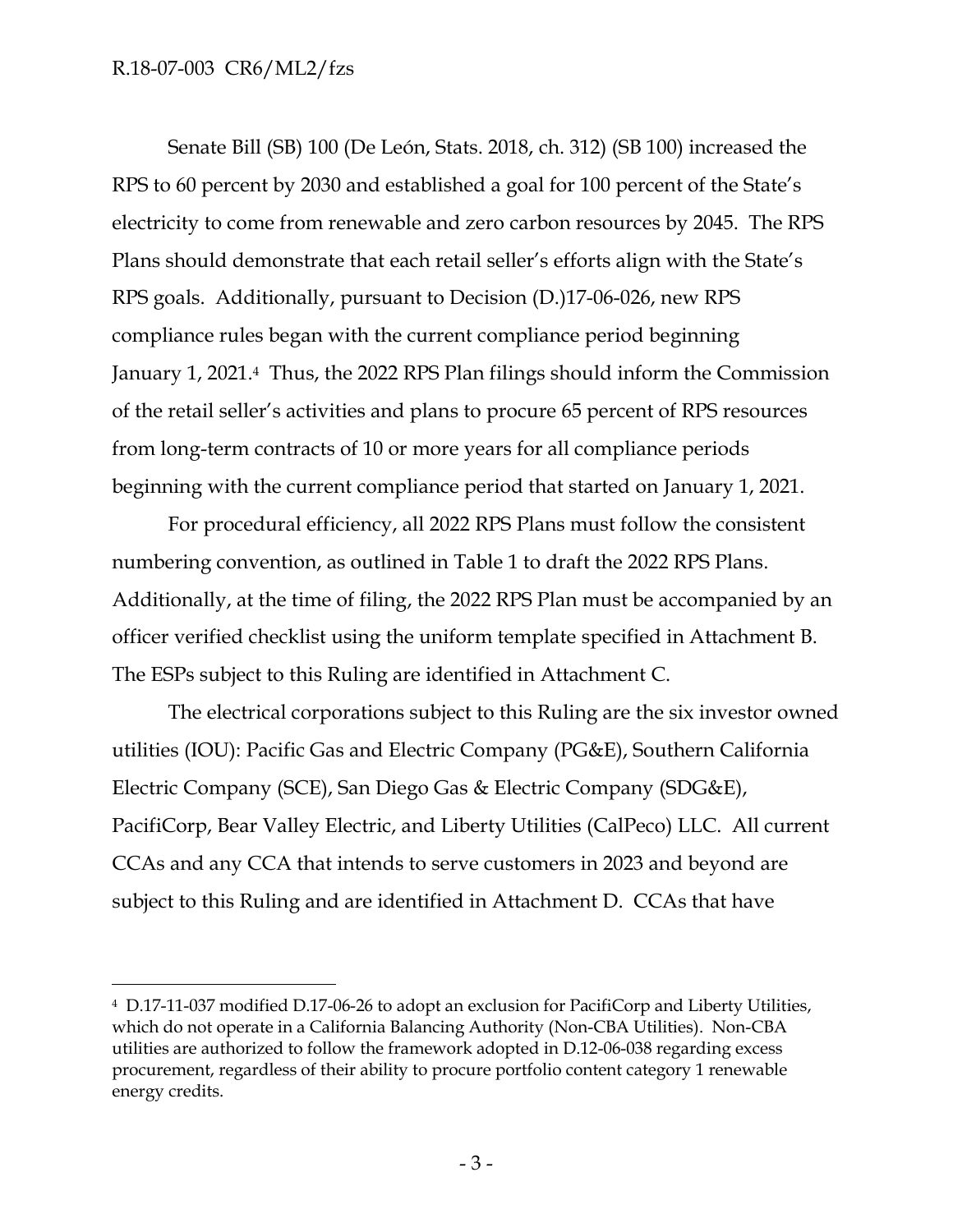submitted Implementation Plans to serve load after 2022 are also required to file a 2022 RPS Plan.

This Ruling follows the format of past Rulings initiating the annual RPS procurement process, with refinements to incorporate lessons learned from previous RPS Plan submissions and the changes due to the current market and regulatory conditions. Consistent with Pub. Util. Code § 399.13(a), 399.13(b) and 399.13(c) and the requirements in SB 350 (De León,

Stats. 2015, ch. 547) (SB 350) and SB 100, which extend, increase, and modify RPS procurement rules, the Commission will issue a decision on the proposed RPS Plans by the end of the year.<sup>5</sup> For CCAs and ESPs, the Commission's decision will determine if the RPS Plans comply with this Ruling and the requirements of Pub. Util. Code § 399.13.

#### **1. General Requirements for 2022 RPS Procurement Plans**

In D.12-11-016, the Commission refined the RPS procurement process as part of its implementation of SB 2 (1X) (Simitian, Stats. 2011, ch.1). In 2015, SB 350 increased the RPS procurement requirement and modified the RPS procurement rules. The Commission issued D.17-06-026 implementing SB 350's requirement that, beginning January 1, 2021, at least 65 percent of the procurement a retail seller counts toward the RPS requirement of each compliance period shall be from its contracts of 10 years or more in duration or ownership or ownership agreements for eligible renewable energy resources.<sup>6</sup>

<sup>5</sup> Pub. Util. Code § 399.13(c) states that "The commission shall review and accept, modify, or reject each electrical corporation's renewable energy resource procurement plan prior to the commencement of renewable energy procurement pursuant to this article by an electrical corporation. The commission shall assess adherence to the approved renewable energy resource procurement plans in determining compliance with the obligations of this article."

<sup>6</sup> D.17-06-023, Ordering Paragraph 2.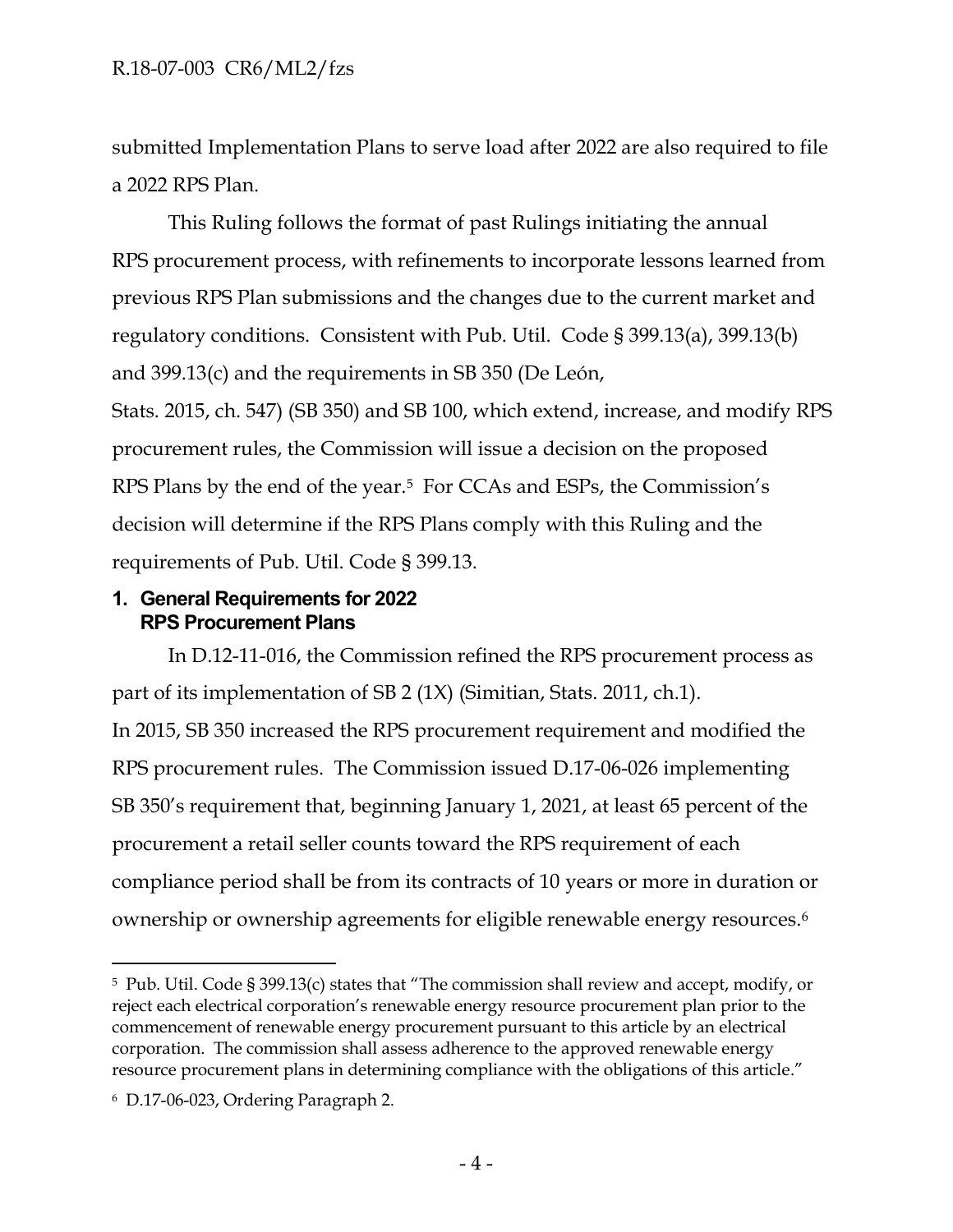Further, SB 100 accelerated California's RPS requirements to 60 percent retail sales from eligible renewable resources by 2030 and a planning goal of having 100 percent of the State's electricity served by zero carbon resources by 2045.

Consistent with statutory requirements and the Commission's decisions, the IOUs, CCAs, and electric service providers (ESPs) must comply with the requirements outlined in Section 5 of this Ruling. Small and multi-jurisdictional utilities (SMJUs) are subject to a subset of the requirements, as described in Sections 2 and 3 of this Ruling.

Attachment A sets the procedural schedule for the Commission's review of the 2022 RPS Plans. Updates to the filed 2022 RPS Plans may be provided consistent with the schedule at Attachment A. Table 1 is the template to be used for 2022 RPS Plans. All RPS Plans must be filed using a completed checklist, as shown in Attachment B.

#### **2. Multi-Jurisdictional Utilities with 60,000 or Fewer Customers (Subject to Public Utilities (Pub. Util.) Code § 399.17)**

RPS procurement requirements for SMJUs and their successors allow these utilities to meet their RPS procurement obligations without regard to portfolio content category limitations in Pub. Util Code § 399.16.<sup>7</sup>

PacifiCorp is permitted to use an Integrated Resource Plan (IRP) prepared for regulatory agencies in other states to satisfy its annual California RPS Plan requirement so long as the IRP complies with the requirements specified in Pub. Util. Code § 399.17(d). PacifiCorp prepares its IRP on a biennial schedule,

<sup>7</sup> Pub. Util. Code § 399.17(b) defines PacifiCorp as a multi-jurisdictional utility for RPS purposes. Liberty Utilities (CalPeco) LLC is a successor entity under § 399.17 and not a multi-jurisdictional utility because it has customers only in California.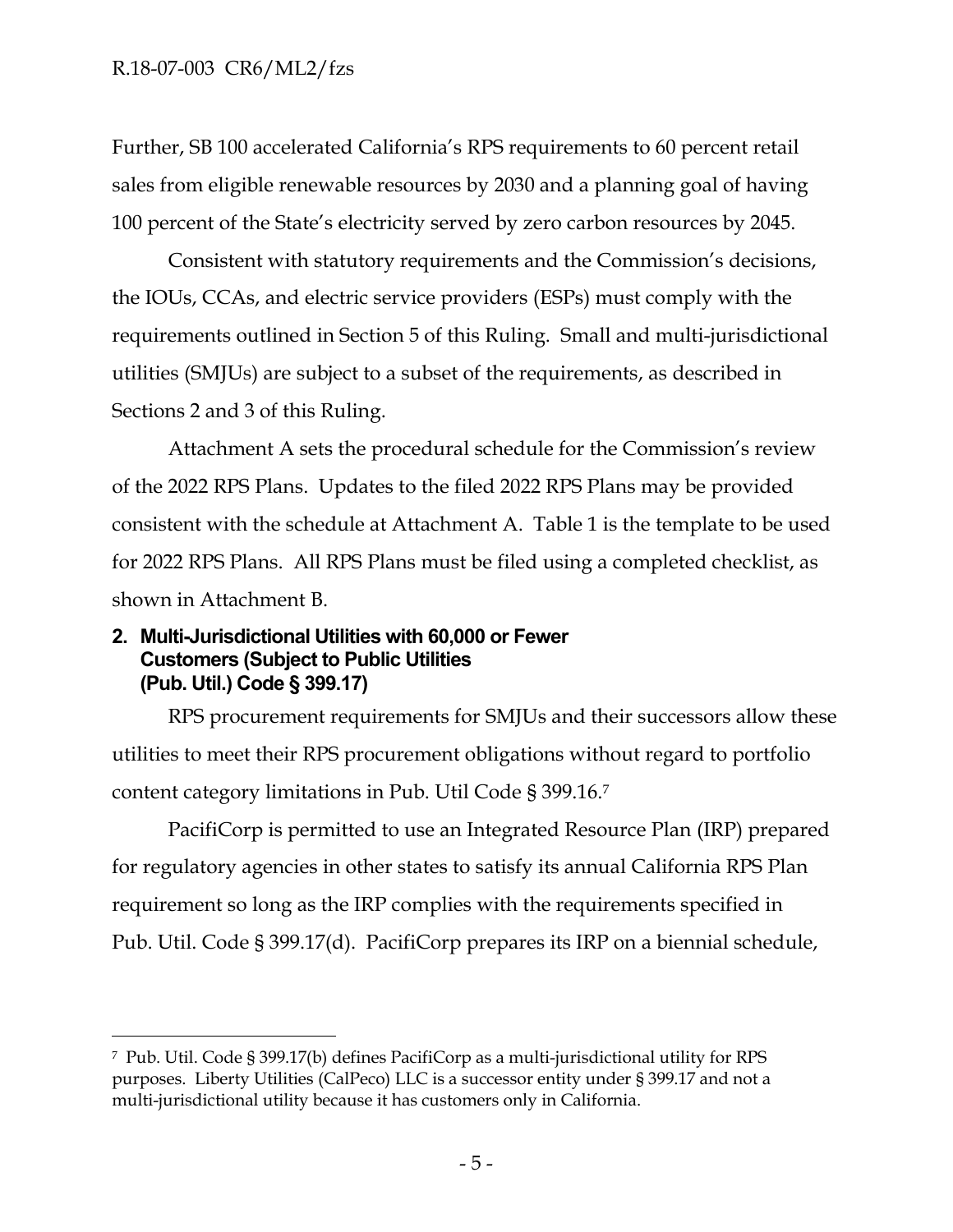filing its plan with the Commission in odd-numbered years. It will file a supplement to this plan in 2022.

As required by D.08-05-029, PacifiCorp must file and serve its IRP in Rulemaking (R.)06-05-027 or its successor proceeding. Pursuant to D.11-04-030, in years that PacifiCorp does not file an IRP, a comprehensive supplement to its IRP is filed. The supplemental filing includes an analysis of how the IRP and supplement comply with the requirements in § 399.17(d). PacifiCorp filed its IRP in 2021; therefore, it will file its comprehensive supplement in 2022. PacifiCorp's comprehensive supplement shall provide the information required in Sections 5.1-5.12 and 5.14-5.15 of this Ruling.

Liberty Utilities (CalPeco) LLC will prepare a 2022 RPS Plan subject to the same requirements as a small utility under § 399.17.

## **3. Small Investor-Owned Utilities with Fewer than 30,000 Customers (Subject to Pub. Util. Code § 399.18)**

§ 399.18(b) addresses small IOUs with less than 30,000 customers and allows compliance with the RPS procurement obligations without regard to the portfolio content category limitations in § 399.16.

A small utility must file an RPS Plan according to § 399.13(a)(6), tailored to account for its RPS procurement requirement and the limited resources of a small utility.

Accordingly, Bear Valley Electric Service (BVES) shall include the information required in Sections 5.1-5.12 and 5.14-5.15 of this Ruling in its 2022 RPS Plan.

## **4. ESPs and CCAs**

SB 350 modified the RPS Plan filing requirements for ESPs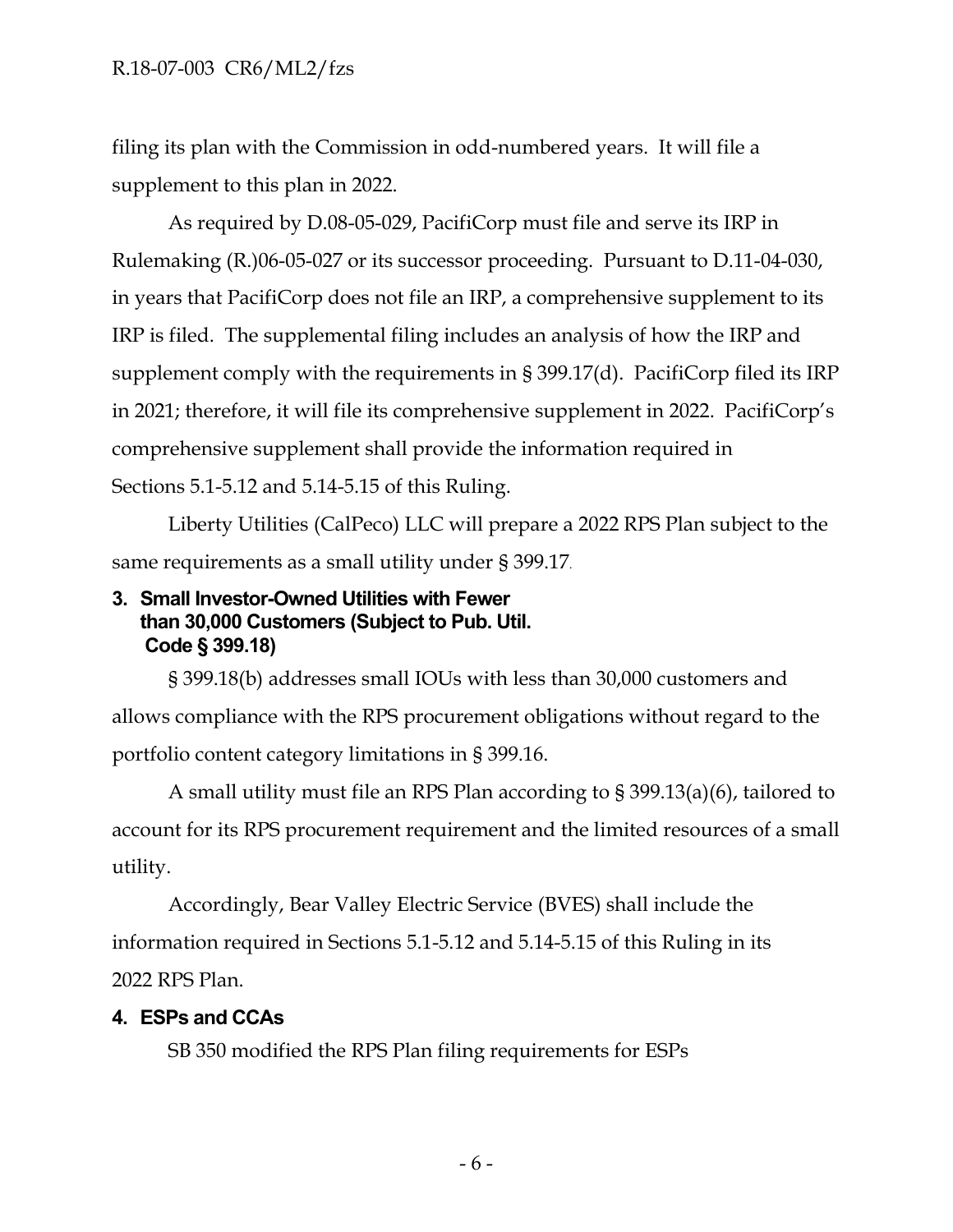and CCAs to be consistent with § 399.13(a)(6).8 Accordingly, each ESP and CCA must file a proposed RPS Plan that complies with all Sections of this Ruling.

The CCAs play an increasingly significant role in meeting state Greenhouse Gas (GHG) reduction goals. By 2023, CCAs and ESPs are expected to serve 50 percent of the California's retail load. <sup>9</sup> Therefore, it is essential for planning purposes that the Commission is fully informed of all procurement across the State, including those procurements done by non-regulated entities. In D.19-02-007 the Commission directed CCAs and ESPs to "include more granular information regarding planning" to demonstrate that that they will comply with the RPS requirements, including imminent sharp increases in long-term procurement requirements."<sup>10</sup>

This Ruling directs the CCAs and ESPs to include RPS information in their 2022 RPS Plans in response to Pub. Util. Code  $\S 399.13(a)(6)^{11}$  and previous CPUC decisions. <sup>12</sup> Reporting this information will provide the Commission, the Legislature, and the public with a complete picture of the State's RPS program to support electric reliability as the state heads toward 100% zero-carbon energy. For the State to fully understand the impact of procuring zero-carbon resources,

<sup>8</sup> *See* Pub. Util. Code § 399.13(a).

<sup>9</sup> Data is derived from retail sellers' renewable net short calculations provided in 2021 RPS Plan.

<sup>10</sup> D.19-02-007 at Ordering Paragraph 19.

<sup>&</sup>lt;sup>11</sup> Section 399.13(a)(6) requires information on: renewable supply and demand, compliance delays, solicitations to procure renewable energy, project development status updates, price adjustment mechanisms, and project failure risk.

<sup>12</sup> RPS Decisions can be accessed at: www.cpuc.ca.gov/rps\_decisions\_proceedings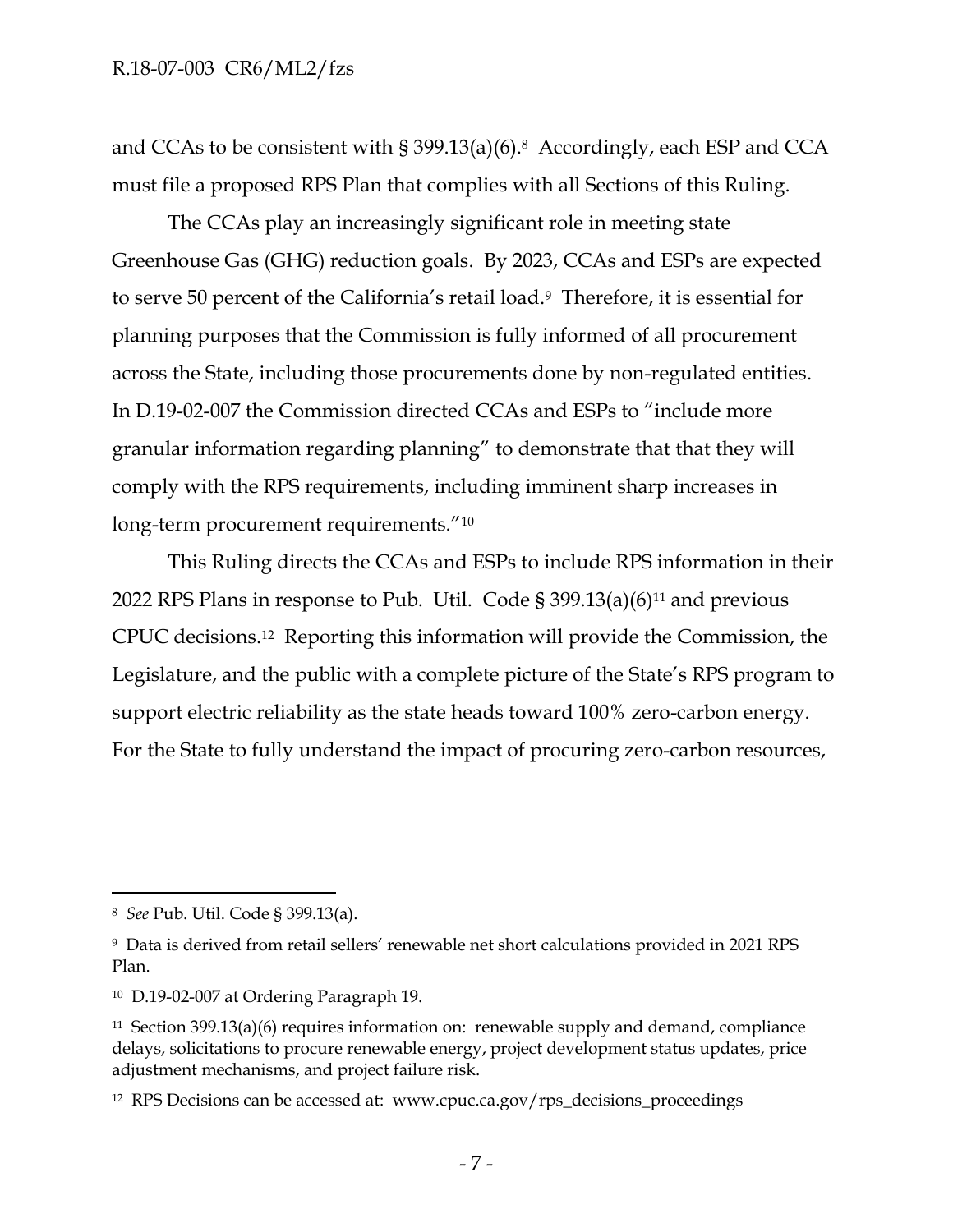#### R.18-07-003 CR6/ML2/fzs

CCAs and ESPs should also include cost information in their RPS Plans, in the same manner as covered by the IOUs, and as described in Section 5.14.<sup>13</sup>

All new CCAs and ESPs must file RPS Plans when they register with the Commission or 90 days before the commercial operation, whichever is first.<sup>14</sup> Accordingly, all new registering CCAs and ESPs should file their RPS Plans with the Commission at the time of registration and provide service of their RPS Plan to the RPS Service List.

In D.13-11-024, the Commission gave guidance on the applicability of a motion for provisional waiver from filing future RPS Plans. For retail sellers that stop serving load, we want to streamline the process when they decertify or deregister during an RPS Plan filing cycle. <sup>15</sup> The CCAs and ESPs listed in Appendix C and D, shall file a motion for exemption from filing Final RPS Plans and future Plan filings in the proceeding if they decertify or deregister at the Commission before the Commission issues a proposed decision (PD). The exemption motion shall inform the Commission on the retail seller's future status and include the Final RPS Compliance report for any compliance period that the decertified CCA or ESP served load for which RPS compliance has not been determined. Proper notification in the proceeding will allow the Commission to consider whether a Final RPS Plan is required or not and decide whether a CCA or ESP is subject to future RPS requirements, compliance and actions.

<sup>13</sup> And see, Section 913.3 requiring the Commission to report "the costs of all electricity procurement contracts for eligible renewable resources … ."

<sup>14</sup> D.17-12-007 at Ordering Paragraph 4.

<sup>&</sup>lt;sup>15</sup> To "decertify" or "deregister" is when a retail seller is not registered with the Commission to serve retail load.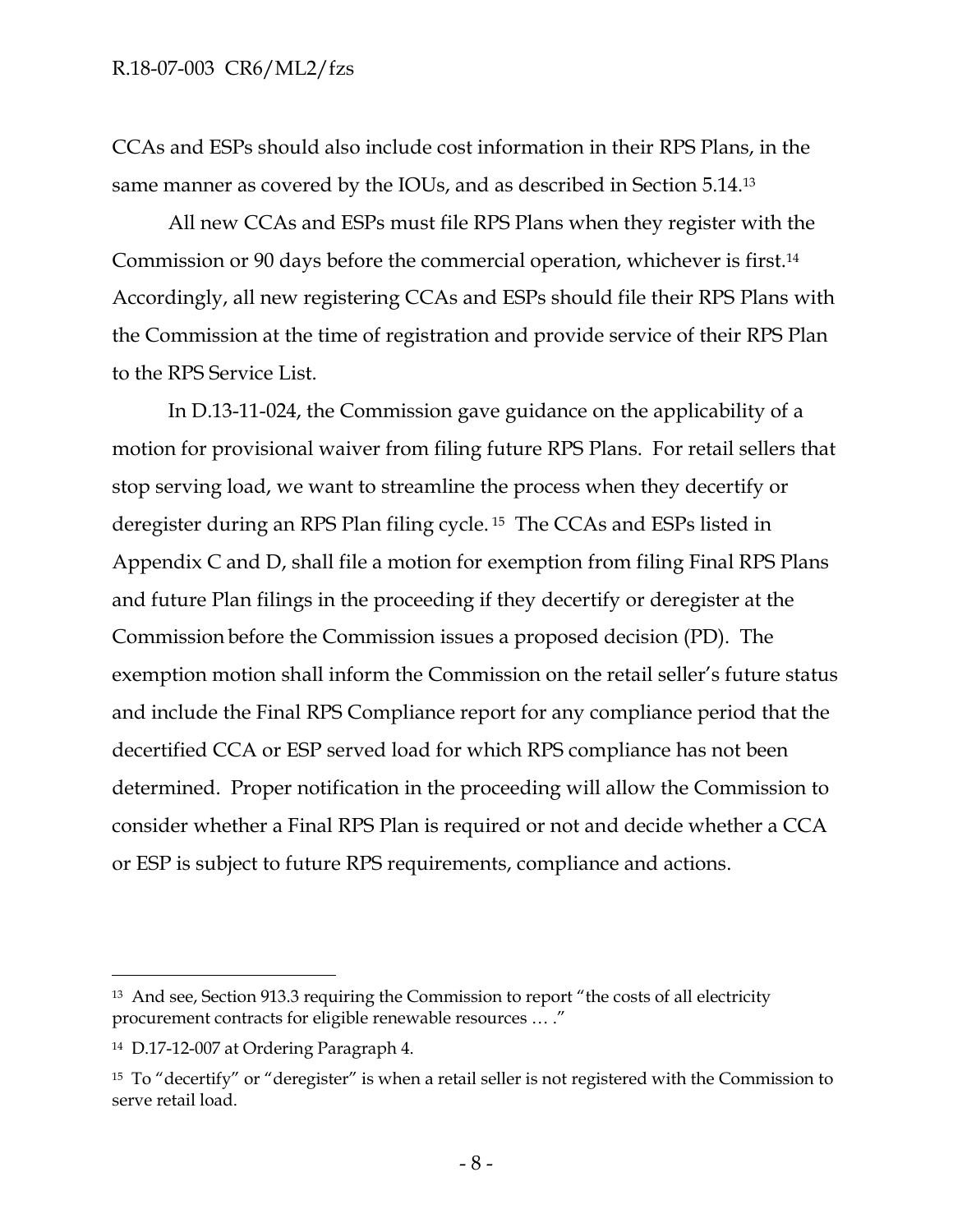The Commission will reject RPS Plans from any retail sellers that do not provide adequate details on the required information.<sup>16</sup> A retail seller that does not comply with RPS Plans' requirements may be subject to fines pursuant to a citation program adopted by the Commission or existing statutory provisions.<sup>17</sup>

#### **5. Specific Requirements for 2022 RPS Plans**

The 2022 RPS Plans should comply with the requirements set out in this section of the Ruling. Table 1 summarizes the RPS Plan sections that each retail seller must comply with within its filing.

An officer must verify the 2022 RPS Plan using the uniform template in Attachment B. The retail seller must complete the checklist to confirm that all sections are correctly addressed. The checklist will ensure consistency and completeness at the time of filing.

Details on the RPS Plan quantitative templates are on the Commission's RPS website.<sup>18</sup> Energy Division Staff will hold a webinar to discuss any outstanding questions from retail sellers related to the templates and 2022 RPS Plans requirements no later than three weeks before the due date to file Draft RPS Plans.

The RPS Plans must include all information required by statute and as specified in this Ruling, including quantitative analysis supporting the retail seller's assessment of its portfolio and future procurement decisions. Narrative explanations should be provided to explain the quantitative analysis. Responses

<sup>16</sup> In D.19-12-042 (at Ordering Paragraph 6 and Ordering Paragraph 15) the CPUC rejected several retail sellers' 2019 RPS Plans for insufficient or incomplete information.

<sup>17</sup> *See* E-5143, Pub. Util. Code Sections 2101-2105, 2107, 2108 and 2114.

<sup>18</sup> [https://www.cpuc.ca.gov/industries-and-topics/electrical-energy/electric-power](https://www.cpuc.ca.gov/industries-and-topics/electrical-energy/electric-power-procurement/rps/rps-utility-scale-rfo)[procurement/rps/rps-utility-scale-rfo](https://www.cpuc.ca.gov/industries-and-topics/electrical-energy/electric-power-procurement/rps/rps-utility-scale-rfo)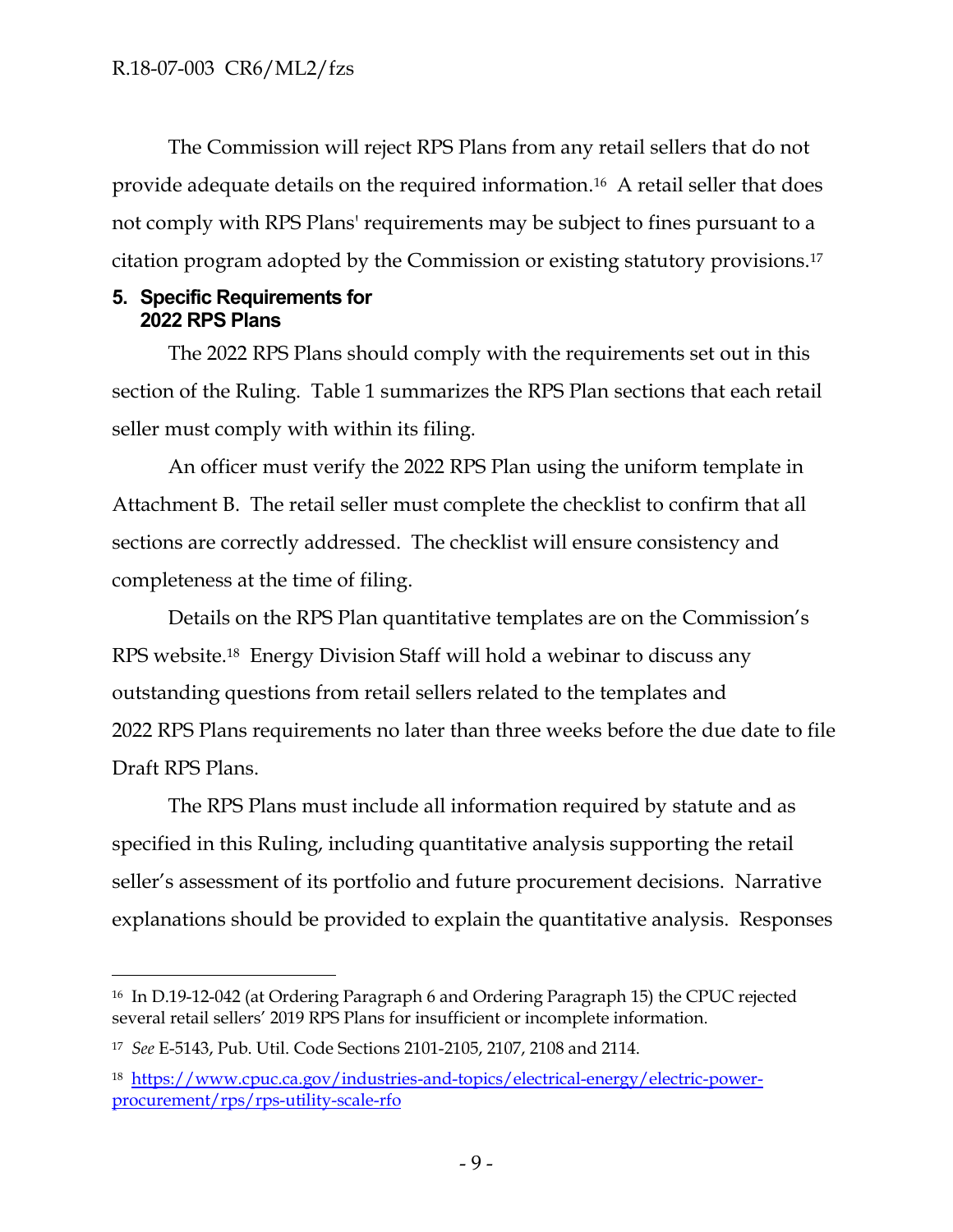to Section 5.8 shall be provided in a numerical/quantitative format to support the written responses to Sections 5.4, 5.5, 5.7 and 5.9. The RPS Plans' information should be non-confidential, to the greatest extent possible, and well supported with underlying assumptions, references, and citations.

When filed with the Commission, each proposed 2022 RPS Plan must achieve the following:

- 1. To ensure compliance with Table 1, all RPS Plans must be accompanied by a Checklist provided in Attachment B.
- 2. Describe the overall plan for procuring RPS resources to satisfy the RPS program requirements while minimizing cost and maximizing value to customers, as well as demonstrating how retail sellers will comply with direction for RPS planning in SB 350, SB 100, and SB 901 (Dodd, Stats. 2018, ch. 626). This includes, but is not limited to, any plans for building retail seller-owned resources, investing in third-party owned renewable resources, and engaging in the sales of RPS eligible resources.
- 3. The various aspects of the RPS Plan themselves must be consistent. For instance, the bid solicitation protocol documents should be consistent with any statements and calculations regarding a retail seller's renewable net short position. 19
- 4. The plans should be thorough in describing and addressing procurement and sales of RPS eligible resources that demonstrate reliability and align with the State's policy goals. The RPS Plan format requires responses that provide both summaries and the detailed descriptions necessary to understand how a retail seller's planning and procurement strategies address state goals and satisfy statutory requirements. For the IOUs, the Commission

<sup>&</sup>lt;sup>19</sup> As of the date of this Ruling, the methodology can be found in the May 21, 2014 Ruling, Administrative Law Judge's Ruling on Renewable Net Short, issued in R.11-05-005.

http://docs.cpuc.ca.gov/PublishedDocs/Efile/G000/M091/K331/91331194.PDF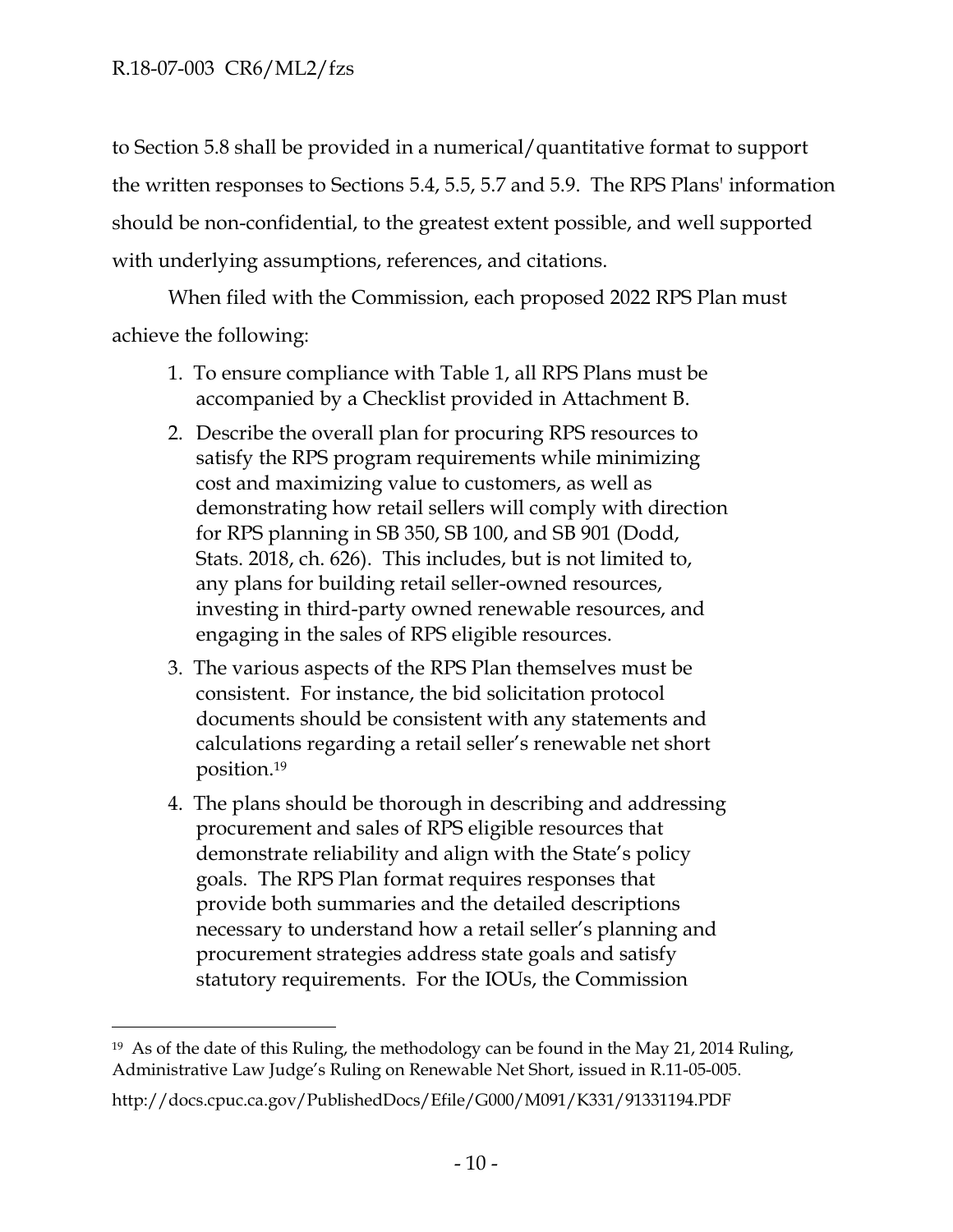may accept or reject proposed contracts based on consistency with the approved plan, including any calculation of RPS procurement net short position.<sup>20</sup>

5. All retail sellers should follow the format and numbering convention directed in Table 1. Uniform format and templates will enable parties, bidders, and the Commission to easily access, review and compare the RPS Plans. All sections should be numbered in the same way, without skipping any sections for ease of Commission review.

<sup>20</sup> Pub. Util. Code § 399.13 (d).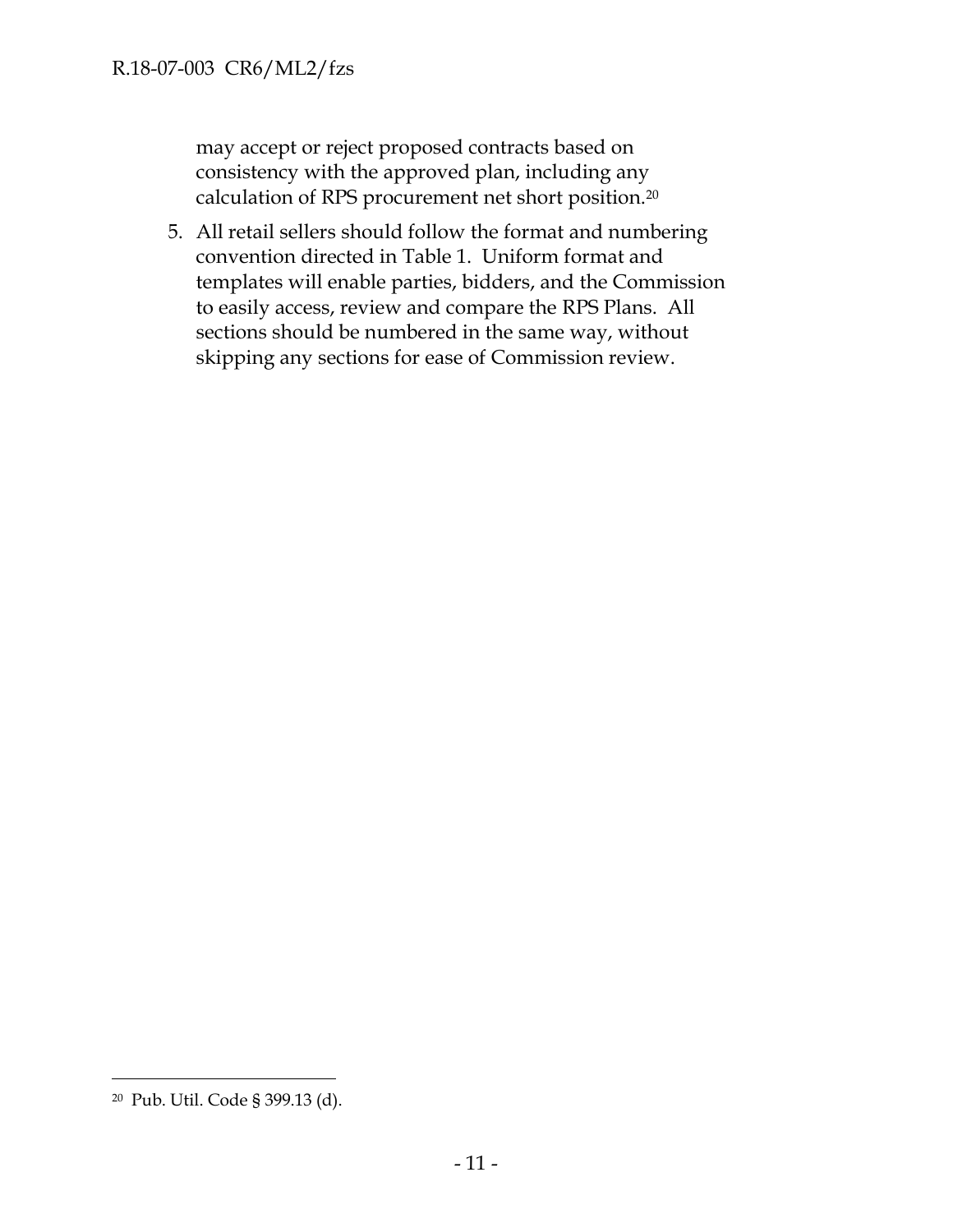| Table 1<br><b>Summary of Requirements for 2022 RPS Procurement Plans</b> |                                                          |                      |              |                                |
|--------------------------------------------------------------------------|----------------------------------------------------------|----------------------|--------------|--------------------------------|
|                                                                          |                                                          | Large<br><b>IOUs</b> | <b>SMJUs</b> | <b>ESPs</b> and<br><b>CCAs</b> |
|                                                                          | <b>Track 1 - Due by May 2, 2022</b>                      |                      |              |                                |
|                                                                          | Market Offer Process Information Pursuant to D.21-05-030 | $\chi$               |              |                                |
|                                                                          | Track 2 - Due by July 1, 2022                            |                      |              |                                |
| <u>I.</u>                                                                | Major Changes to RPS Plan                                | $\chi$               | $\chi$       | X                              |
| П.                                                                       | <b>Executive Summary</b>                                 | $\chi$               | $\chi$       | $\chi$                         |
| III.                                                                     | Summary of Legislation Compliance                        | $\chi$               | $\chi$       | X                              |
| IV.                                                                      | Assessment of RPS Portfolio Supplies and Demand          | $\chi$               | $\chi$       | $\chi$                         |
| <b>IV.A</b>                                                              | Portfolio Supply and Demand                              | $\chi$               | $\chi$       | $\chi$                         |
|                                                                          | IV.A.1 Voluntary Allocation and Market Offer (VAMO)      | $\chi$               |              | X                              |
|                                                                          | IV.A.2 Portfolio Optimization                            | $\chi$               | $\chi$       | $\chi$                         |
| IV.B                                                                     | Responsive to Local and Regional Policies                | $\chi$               | $\chi$       | $\chi$                         |
| IV.B.1                                                                   | Long-term Procurement                                    | $\chi$               | $\chi$       | $\chi$                         |
| IV.C.                                                                    | Portfolio Diversity and Reliability                      | $\chi$               | $\chi$       | $\chi$                         |
| <b>IV.D</b>                                                              | Lessons Learned                                          | $\chi$               | $\chi$       | X                              |
| V.                                                                       | Project Development Status Update                        | $\chi$               | $\chi$       | X                              |
| VI.                                                                      | <b>Potential Compliance Delays</b>                       | $\chi$               | X            | X                              |
| VII.                                                                     | <b>Risk Assessment</b>                                   | X                    | X            | X                              |
| VIII.                                                                    | Renewable Net Short Calculation                          | $\chi$               | $\chi$       | X                              |
| IX.                                                                      | Minimum Margin of Procurement (MMoP)                     | $\chi$               | X            | X                              |
| IX.A                                                                     | MMoP Methodology and Inputs                              | $\boldsymbol{\chi}$  | X            | X                              |
| IX.B                                                                     | <b>MMoP</b> Scenarios                                    | $\chi$               | $\chi$       | $\chi$                         |
| X.                                                                       | <b>Bid Solicitation Protocol</b>                         | $\chi$               | $\chi$       | $\chi$                         |
| X.A                                                                      | Solicitation Protocols for Renewables Sales              | $\chi$               | X            | $\chi$                         |
| X.B                                                                      | <b>Bid Selection Protocols</b>                           | $\chi$               | $\chi$       | $\chi$                         |
| X.C                                                                      | <b>LCBF</b> Criteria                                     | $\chi$               | $\chi$       | $\chi$                         |
| XI.                                                                      | <b>Safety Considerations</b>                             | $\chi$               | $\chi$       | $\chi$                         |
| XII.                                                                     | <b>Consideration of Price Adjustments</b>                | $\boldsymbol{\chi}$  | $\chi$       | $\chi$                         |
| XIII.                                                                    | Curtailment Frequency, Forecasting, Costs                | X                    |              | X                              |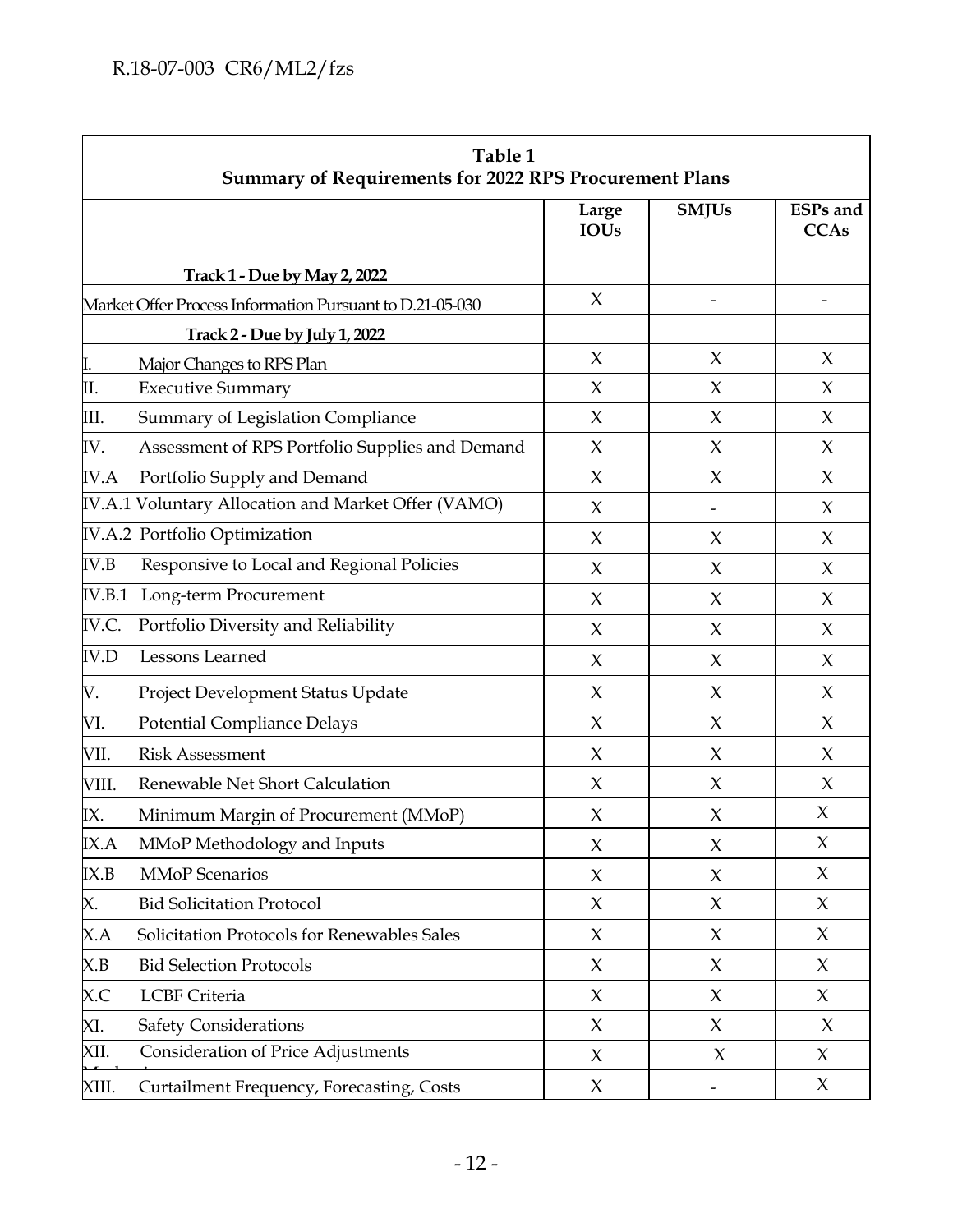|                                                         | XIV. Cost Quantification             |  |  |
|---------------------------------------------------------|--------------------------------------|--|--|
| XV                                                      | Coordination with the IRP Proceeding |  |  |
| Appendix A: Redlined Version of the Draft 2022 RPS Plan |                                      |  |  |

#### **5. Track 1 - Market Offer Process Information**

On March 10, 2022, pursuant to Rule 11.1 of the Commission's Rules of Practice and Procedure, the Joint IOUs filed a joint motion requesting to seek a review of the Market Offer Process through a Tier 3 Advice Letter rather than through each of the IOU's Draft 2022 RPS Procurement Plans, as adopted in D.21-05-030 (Joint Motion). AReM filed a Response in support of the Joint Motion on March 25, 2022.

We deny the Joint Motion to seek review of the Market Offer Process through a Tier 3 Advice Letter, however, in consideration of the timing to assure that Market Offer sales coincide with voluntary allocation deliveries in January 2023, we authorize the Joint IOUs to file the same information in the proceeding under Track 1 of the Draft RPS Plans. The Market Offer sales process information is due by May 2, 2022. The Commission will issue a proposed decision on the process in the Third Quarter of 2022.

Under Track 1 of the 2022 RPS Plans, the IOUs shall jointly propose a process and schedule for Market Offers for energy deliveries beginning in 2023, pursuant to D.21-05-030.21 The proposed Market Offer process should: (a) be based upon existing rules and requirements for IOU RPS solicitations previously approved in the RPS Proceeding, (b) include rules for IOU participation in IOU-administered solicitations, and (c) propose how to allocate sales revenues.<sup>22</sup>

<sup>21</sup> *See* D.22-01-004 at 24.

<sup>22</sup> Market Offer proposal requirements and attributes are outlined in D.21-05-030 at 29, 59-60.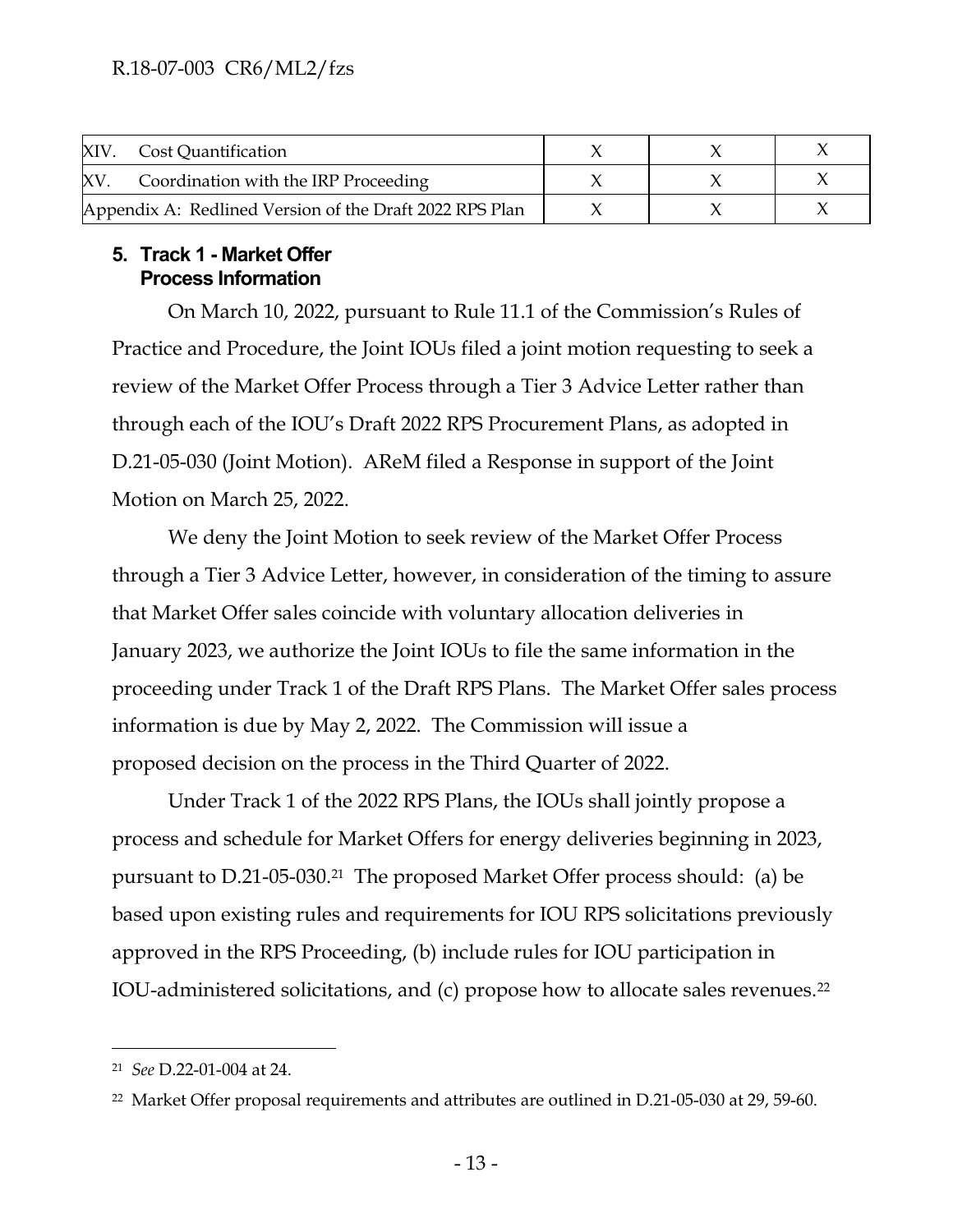Parties may file comments on the Market Offer proposal within 20 days of the Joint IOUs filing the information and reply comments will be due 5 days after that, as shown in Attachment A.

## **6. Track 2 - Draft RPS Plans**

## **6.1. Plan Section I: Summary of RPS Plan Major Changes**

Major changes refer to actual substantive changes between the 2021 and 2022 RPS Plans, including but not limited to new RPS-eligible procurement, updated risk mitigation strategies, and changes in Minimum Margin of Procurement (MMoP). <sup>23</sup> Retail sellers must describe the significant changes and not only provide the two plans with strike-out and underlined inserts. Instead, the section should explain each significant change from 2021 to 2022 and the reason for the change.

If a new CCA did not submit an RPS Plan in 2021, it must include any differences between its previously certified CCA Implementation Plan and the proposed 2022 RPS Plan.

## **6.2. RPS Plan Section II: Executive Summary- Key Issues**

All filings should include a high-level summary of the key issues discussed in the RPS Plans. Potential key issues could consist of but are not limited to service expansions, outcomes of solicitations for RPS resources, and contracts for RPS resources executed within the last calendar year. Additionally, retail sellers should summarize their specific requests for which they are seeking Commission authorization and reference the section for the detailed explanation.

<sup>23</sup> Retail sellers are not required to provide editorial summaries of the changes from 2021 to 2022. Instead, this table should identify the major substantive modifications that significantly differ in 2022 relative to the 2021 plans approved in D.22-01-004.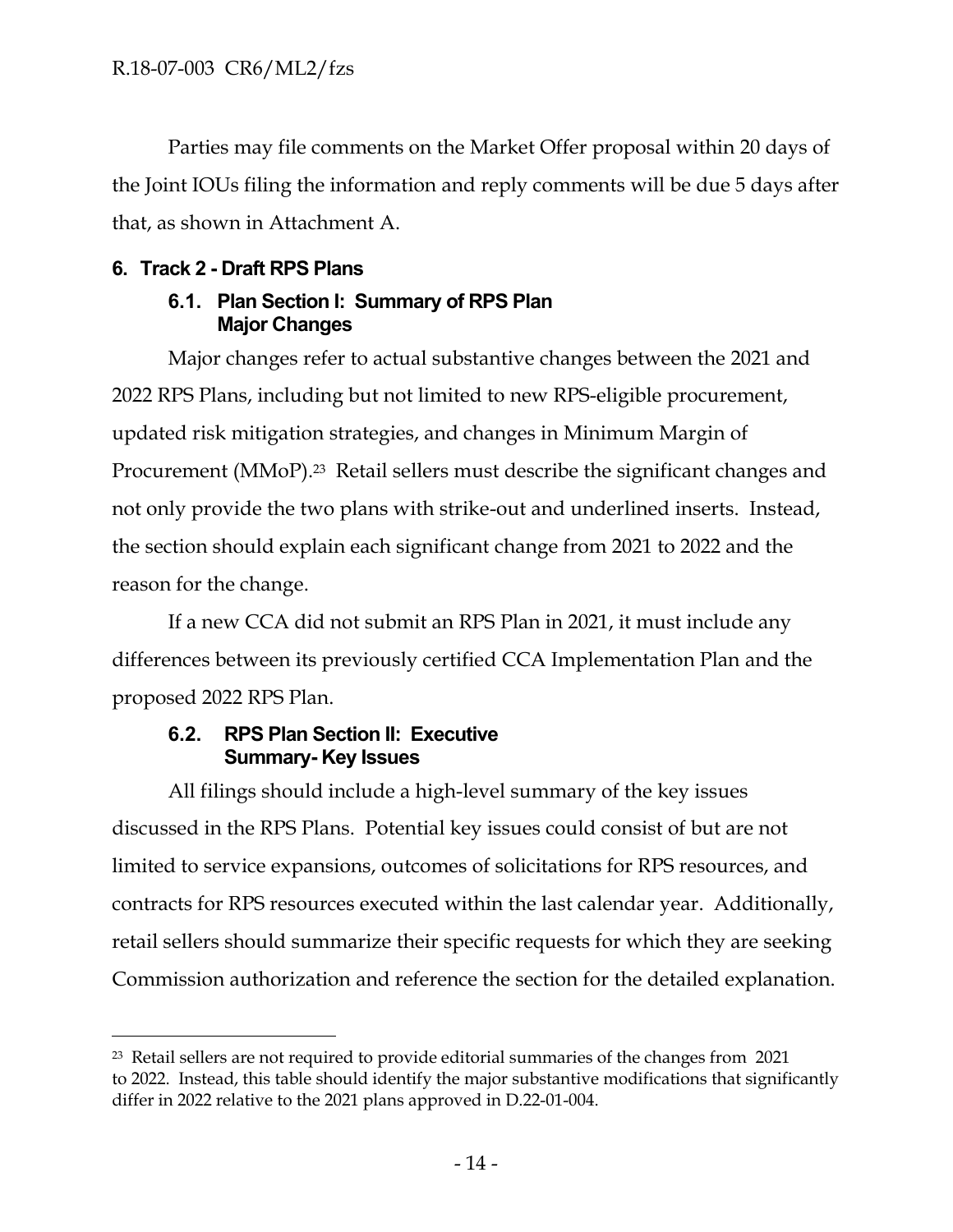## **6.3. RPS Plan Section III: Compliance with Recent Legislation and Impact of Regulatory Changes**

This section should summarize how a retail seller's proposed RPS Plan complies with relevant legislation, such as SB 350, SB 100, and SB 255 (Bradford 2019). <sup>24</sup> Retail sellers should not write a general summary of the legislative requirements. Instead, each retail seller should specify how its planned renewable energy procurement comports with the State's orders and guidelines and advances the retail seller's compliance with legislative mandates.

## **6.4. RPS Plan Section IV: Assessment of RPS Portfolio Supplies and Demand -§ § 399.13(a)(6)(A), 399.13(b), Compliance to D.17-06-026 Implementing SB 350's Requirement for Long-Term Procurement**

As a forward-looking document, the RPS Plan should explain planning for current and future years, with significant focus and details for how 2022 procurement efforts will impact a retail seller's long-term procurement requirements for current and upcoming compliance periods. The Commission will carefully review how retail sellers plan to meet the 65 percent procurement requirement to be derived from long-term contracts of 10 or more years in the 2022 RPS Plans, including any potential risks of failing to meet this requirement and a retail seller's plans to apply excess procurement in one compliance period to later compliance periods.<sup>25</sup>

§ 399.13(a)(6)(A) provides that the renewable energy procurement plan shall include an assessment of annual or multiyear portfolio supplies and demand to determine the optimal mix of eligible renewable energy resources

<sup>24</sup> SB 255 (Bradford 2019) modifies GO 156; R.21-03-010 is considering whether to expand Supplier Diversity to CCAs and ESPs above a certain size.

<sup>25</sup> *See* D.17-06-026.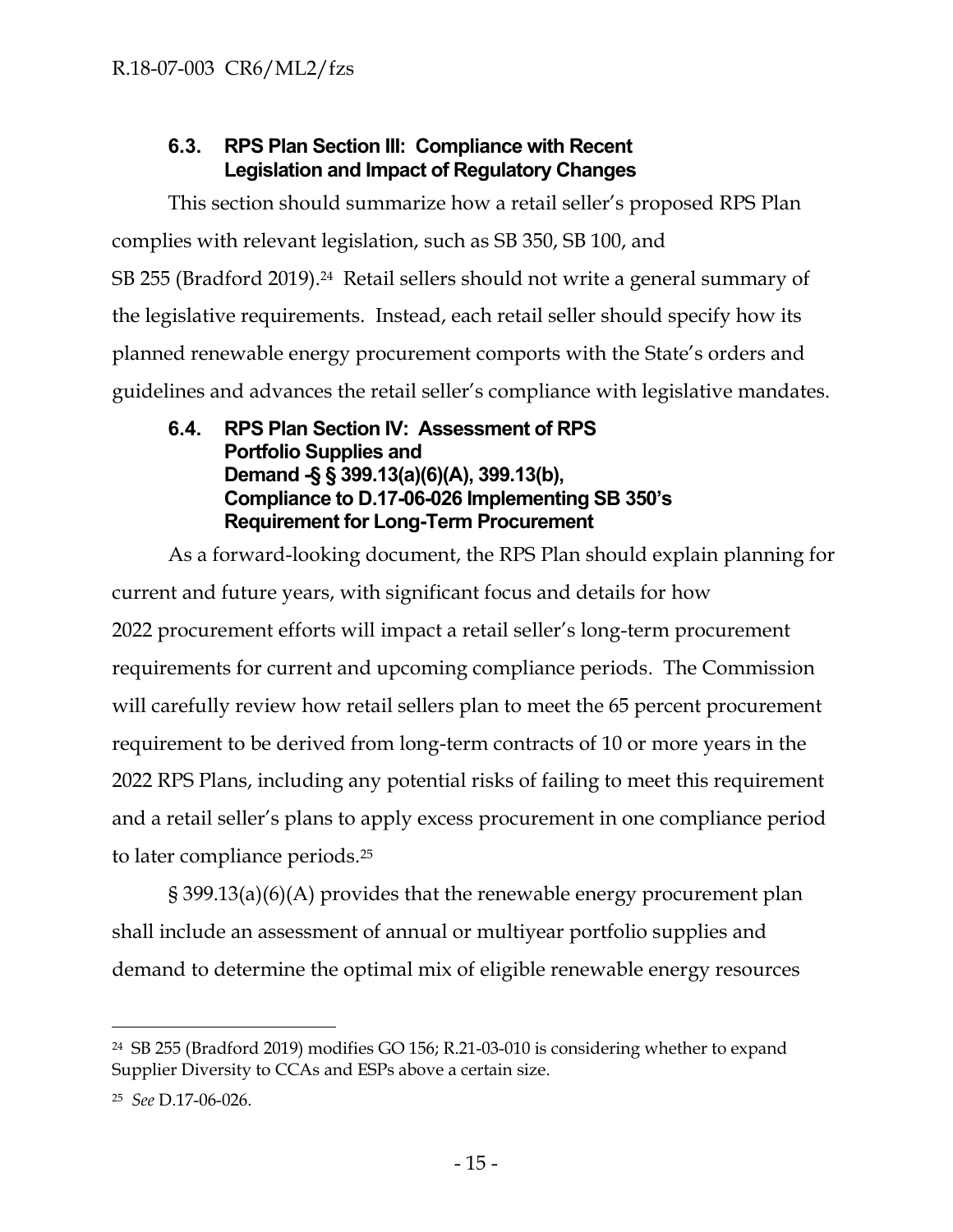#### R.18-07-003 CR6/ML2/fzs

with deliverability characteristics that may consist of peaking, dispatchable, baseload, firm, and as-available capacity.

Accordingly, all retail sellers must provide a written assessment of their annual and multi-year portfolio supply and demand concerning RPS requirements, the RPS program, and the RPS program's overall goals to determine the retail seller's optimal mix of eligible renewable energy resources.

Retail sellers who have not yet begun to serve load must describe their planned procurement forecast for the 2022 procurement cycle. The information from retail sellers will help determine their preparedness to serve load in a manner that will reliably meet RPS goals.

*IV.A. Portfolio Supply and Demand:* At a minimum, the assessment should be completed for all years through 2032 (to align with the IRP Decision (D.)22-02-004) and a near-term planning horizon that accounts for both portfolio supply and demand. This written description must include the retail seller's need for RPS resources with specific deliverability characteristics (*e.g*., peaking, dispatchable, baseload, firm, and as-available capacity) and any additional factors, such as curtailment rights and operational flexibility. The retail seller's RPS Plan must also explain how the quantitative analysis provided in response to Section 5.8 of the ACR supports the assessment. Lastly, it should describe how procurement, allocations, or sales planned for the period covered by the 2022 RPS Plans is consistent with the evaluation of supply and demand.

*IV.A.1. Voluntary Allocation and Market Offer (VAMO):*

The VAMO timeline and process was adopted in D.21-05-030 to be implemented and monitored through the Commission's RPS Proceeding and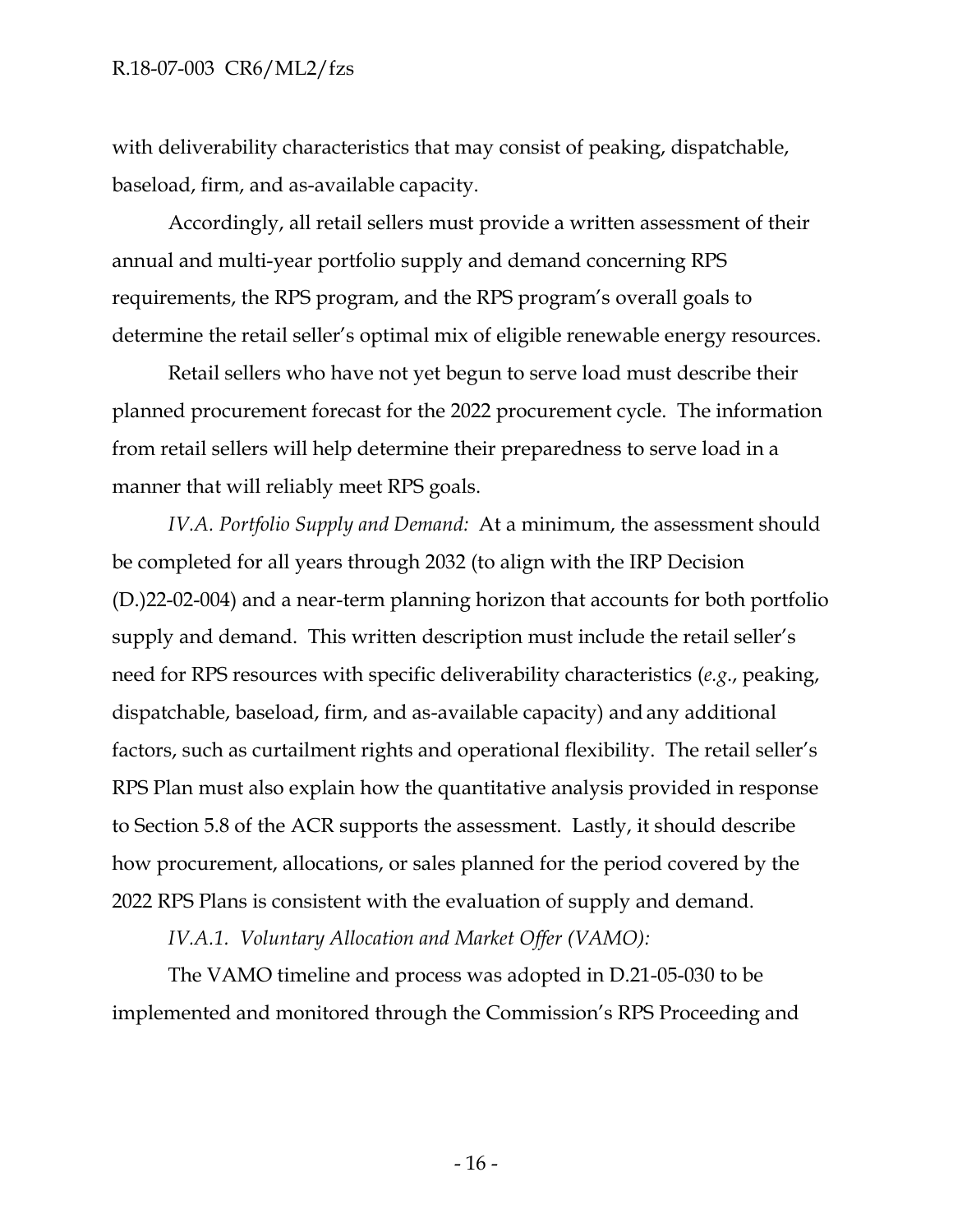compliance processes.<sup>26</sup> It is not known if any or all the retail sellers eligible to participate in the VAMO process would accept any or all of their Voluntary Allocation in the 2021 RPS Plans cycle. However, retail sellers have now started the process of determining interest in Voluntary Allocation elections in order to include outcomes and proposals in their Draft 2022 RPS Plan filings. Retail sellers are directed to report on VAMO milestones anticipated during the 2022 RPS Plans cycle pursuant to the requirements outlined in Table 2 below.

# **Table 2: Required Reporting on VAMO Activities in Track 2 of the 2022 RPS Plans<sup>27</sup>**

| <b>VAMO Milestone</b> | IOUs <sup>28</sup>               | <b>CCAs &amp; ESPs</b> |
|-----------------------|----------------------------------|------------------------|
|                       | IOUs shall report on the         | CCAs and ESPs shall    |
|                       | outcomes of the Voluntary        | request approval for   |
| Voluntary             | Allocation process and           | Voluntary Allocations. |
| Allocation            | confirm results of any elections |                        |
|                       | made by participating retail     |                        |
|                       | sellers.                         |                        |
|                       |                                  |                        |
|                       | <b>IOUs shall include RFI</b>    | N/A                    |
|                       | proposals for the                |                        |
| <b>RFI</b> Plans      | 2022 RPS Plans cycle and         |                        |
|                       | report on the status of RFI      |                        |
|                       | negotiations. <sup>29</sup>      |                        |

<sup>26</sup> *See* D.21-05-030 at 37, 61.

<sup>28</sup> Within 90 days of completing an RPS Voluntary Allocation and/or Market Offer, each IOU should file and serve in RPS, PCIA, and IRP proceedings a report on the effectiveness of its RPS Voluntary Allocation, Market Offer, and/or RFIs, as applicable. (*See* D.21-05-030 OP 9.)

<sup>29</sup> D.21-05-030 directs the IOUs to file RFI proposals again in 2022 RPS Plans. The IOUs may request approval for Contract Assignments and Contract Modifications in response to the RFI by filing Tier 3 advice letters.

<sup>27</sup> *See* D.21-05-030 Table 2 at 37-39. VAMO reporting obligations are limited to the large IOUs, CCAs, and ESPs.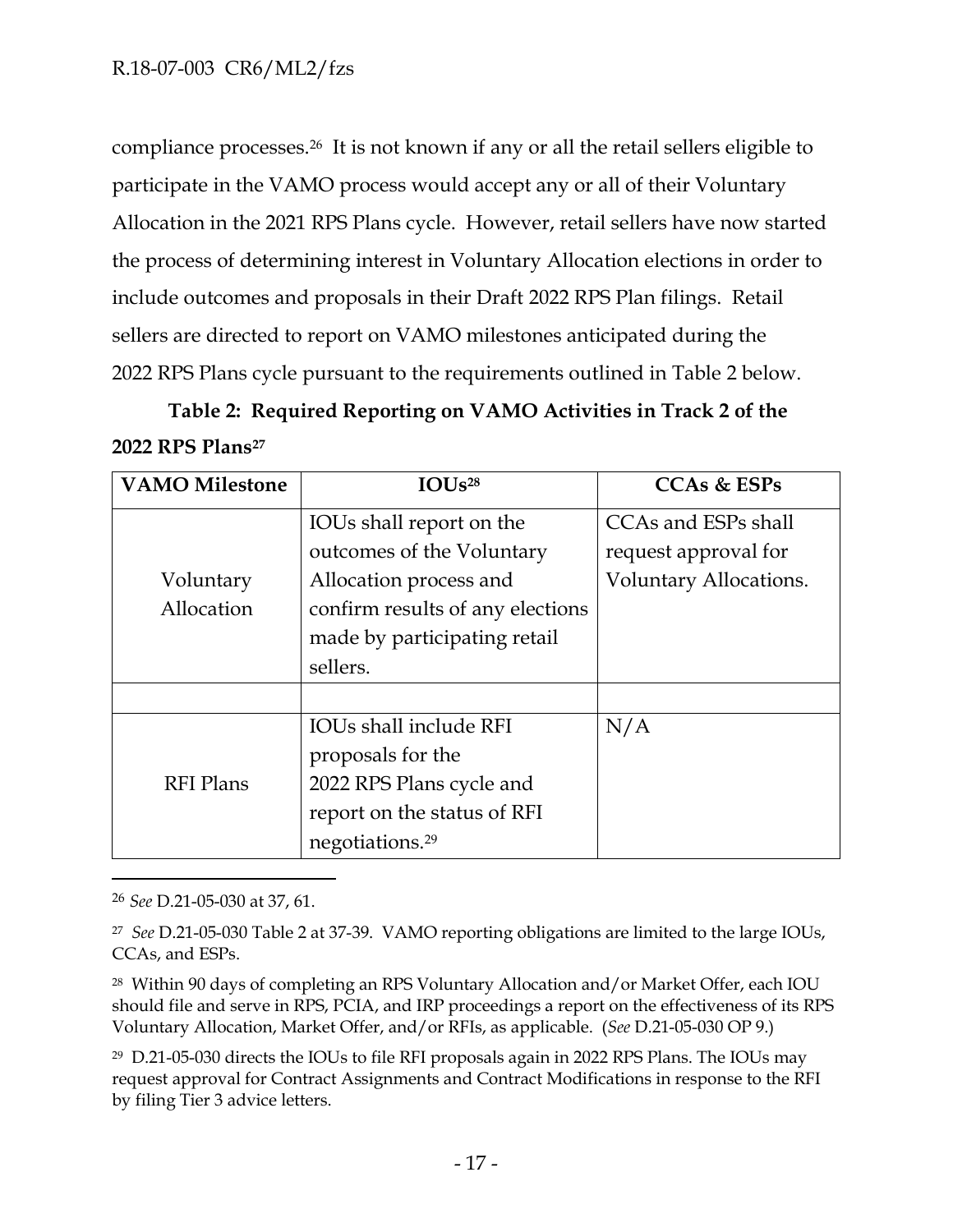Pursuant to D.21-05-030, each retail seller shall report on VAMO activities anticipated during the period covered by 2022 RPS Plans. In their 2022 RPS Plans, the IOUs shall confirm Voluntary Allocations for deliveries beginning in 2023.30 CCAs and ESPs shall confirm acceptance and request approval for Voluntary Allocations in 2022 RPS Plans. All retail sellers' reporting on Voluntary Allocations shall include delivery volumes and periods and should indicate if Voluntary Allocation elections are short- or long-term allocations.<sup>31</sup>

After Voluntary Allocation elections are made, IOUs will make allocations declined by retail sellers available through a Market Offer. In 2022 RPS Plans, the IOUs shall jointly propose a process and schedule for Market Offers for deliveries of energy in 2023, pursuant to D.21-05-030.32 The proposed Market Offer process should be based upon existing rules and requirements for IOU REC solicitations previously approved in the RPS Proceeding, should include rules for IOU participation in IOU-administered solicitations, and should propose how to allocate sales revenues.<sup>33</sup>

In D.22-01-004, we approved the IOUs' proposed RFI Plans for Contract Assignments and Contract Modifications for the 2021 RPS Plans cycle, and we direct the IOUs to report on the status of RFI negotiations in their 2022 RPS Plans.

<sup>30</sup> *See* D.21-05-030 OP 6.

<sup>31</sup> *See* D.21-05-030 OP 2: the RPS proceeding shall establish load serving entities' reporting requirements for the resale of Voluntary Allocations shares. Long-term allocations should be 10 years or longer, consistent with D.17-06-026.

<sup>32</sup> *See* D.22-01-004 at 24.

<sup>33</sup> Market Offer proposal requirements and attributes are outlined in D.21-05-030 at 29, 59-60.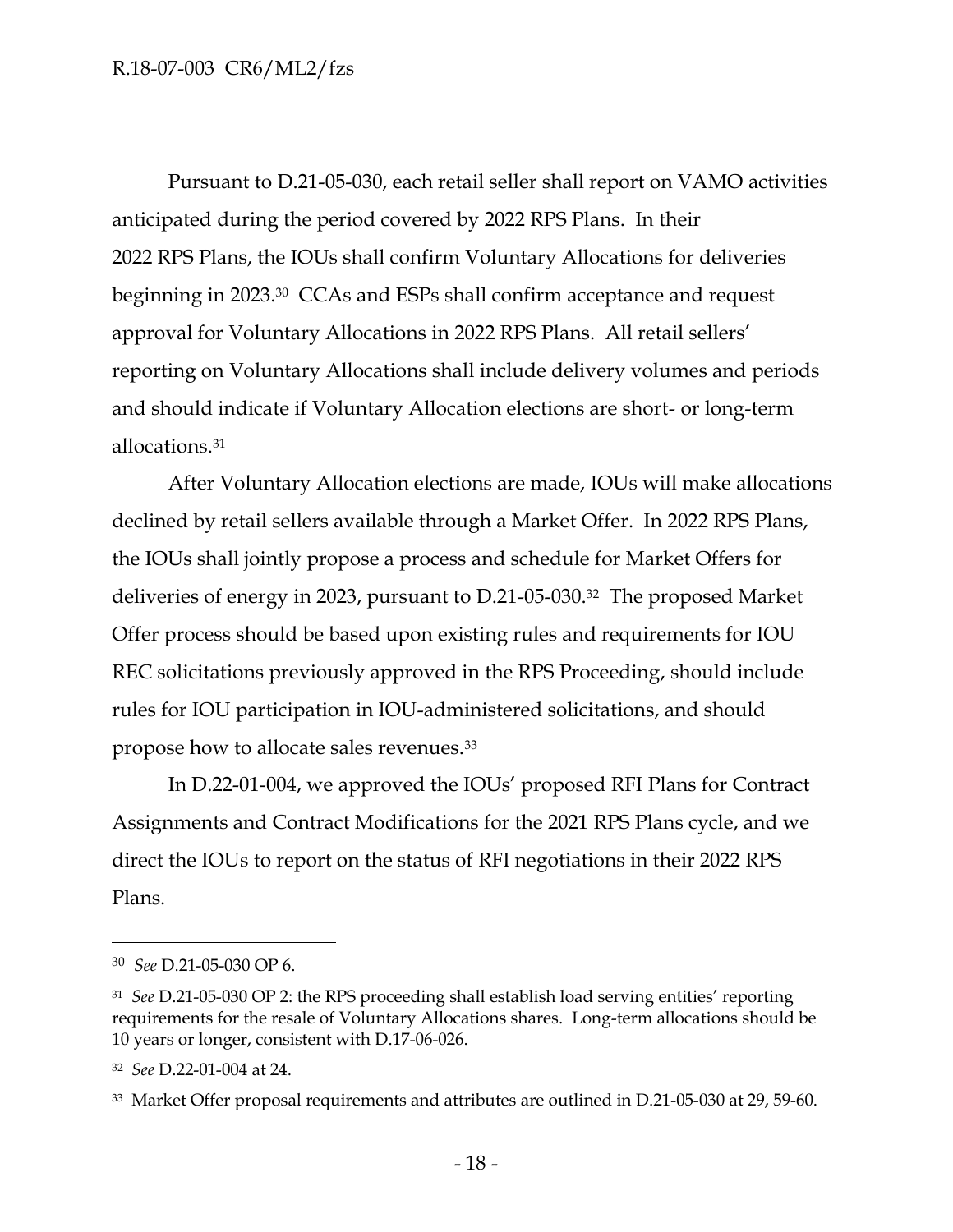Within their 2022 RPS Plans, the IOUs shall report on the status of RFI negotiations and interest received for their VAMOs.

*IV.A.2 Portfolio Optimization:* All retail sellers should describe how they are planning to optimize portfolios beyond the VAMO process. Portfolio Optimization descriptions should include policies, goals, strategies, solicitations, and coordination efforts across CPUC program requirements and retail sellers. 34

*IV.B. RPS Plan Responsiveness to Local and Regional Policies:* All retail sellers should explain how their RPS Plan comports with their respective company or local and regional policies. For example, retail sellers should describe how local and regional policies are incorporated in their RPS procurement quantities, generation attributes, bid selection criteria, and overall RPS Planning process. For many retail sellers, this may include consideration of regional climate action plans, air quality district plans, transportation plans, and land use plans, among others. Also, retail sellers should describe whether any unique regional attributes impacting RPS Plan development (*e.g*., If a CCA has established goals that exceed State's RPS mandates, or an IOU is addressing once-through cooling retirements). Retail sellers should include information on their strategies and planning mechanisms to achieve those goals through their RPS procurement activities.

*IV.B.1. Long-term Procurement:* RPS Plans should demonstrate how they are meeting the requirement set out in D.17-06-026 that 65 percent of each retail seller's procurement counted towards the RPS requirement be from contracts (or ownership or ownership agreements) with term lengths of 10 years or more in duration.

<sup>34</sup> *E.g.,* Integrated Resource Plan requirements, rate affordability, compliance risks, retail seller mission statements, climate change, etc..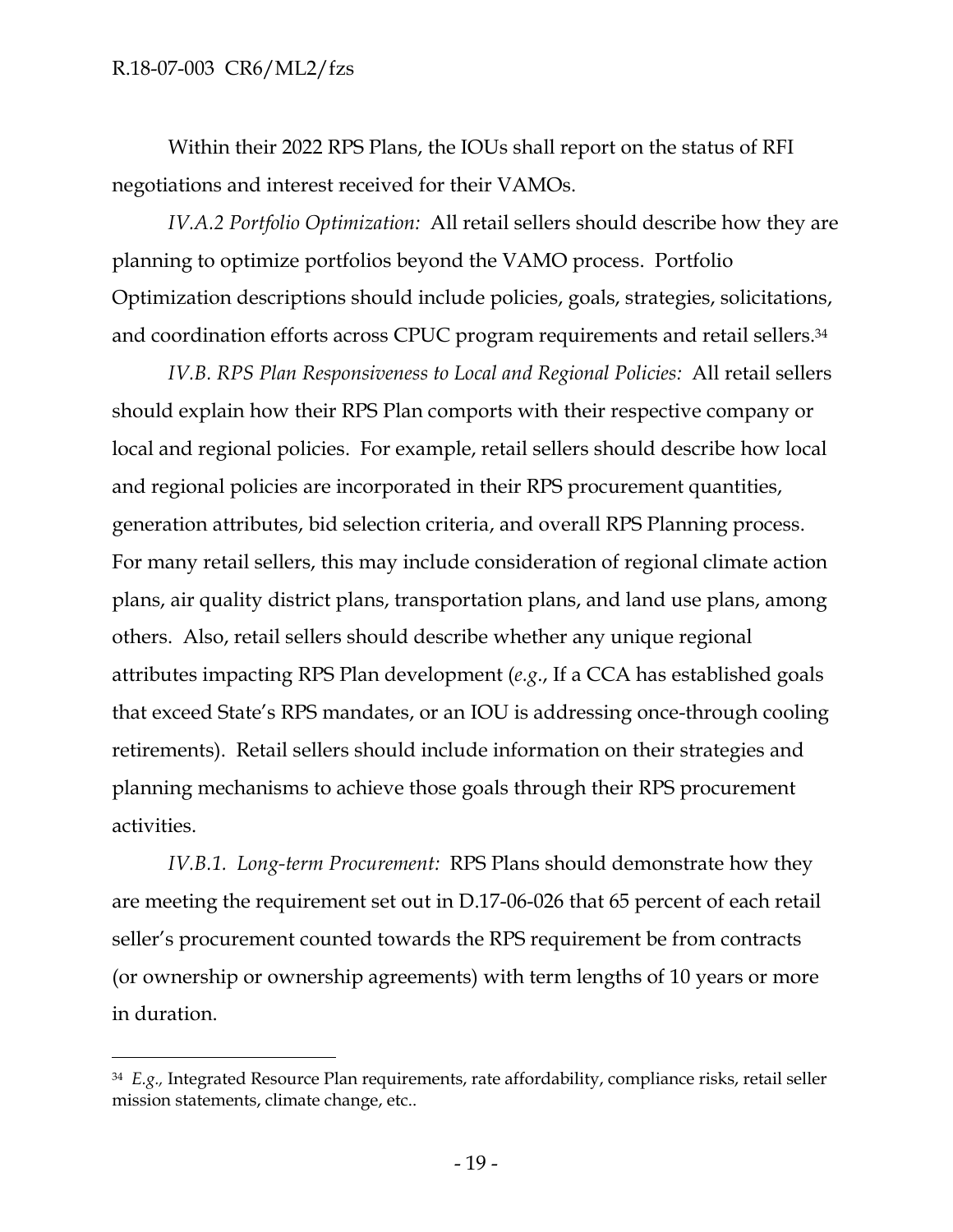#### R.18-07-003 CR6/ML2/fzs

The CPUC encourages early planning on long-term procurement to hedge for delays in project development for new renewable build and potential project performance issues. RPS Plans should include a detailed timeline for how retail sellers plan to ramp up from the previous long-term contracting requirement of 0.25 percent to the current 65 percent long-term procurement requirement if the retail seller has not already executed enough contracts to meet the requirement, including how the need will be met in future compliance periods. If the retail seller receives a SB 155 letter from Energy Division they shall include the timeline (pursuant to Pub. Util. Code § 399.13(a)(4)).

*IV.C. Portfolio Diversity and Reliability:* Resource diversity can support reliability by ensuring that renewable procurement complements system needs. All retail sellers should describe (1) how their renewable procurement decisions consider portfolio diversity and (2) how planned RPS portfolio diversity would contribute to grid reliability in a planning horizon through 2032. The retail sellers must also explain how their proposed renewable energy portfolio will align with expected load curves and durations, as well as how it optimizes cost, value, and risk for customers. The diversity assessment should also identify and incorporate impacts of overall energy portfolio and system requirements (*e.g.*, reliability, not just RPS portfolio requirements), including the incorporation of energy storage resources. The written description should explicitly and specifically address, both qualitatively and quantitatively, how the retail seller determines its portfolio diversity to address issues of renewable integration, new resource development risks, under-utilization of existing RPS-eligible generation, increases in local transportation electrification adoption trends, and maximizing ratepayer value. Retail sellers should provide a detailed explanation of how emerging technologies such as a highly electrified transportation sector, offshore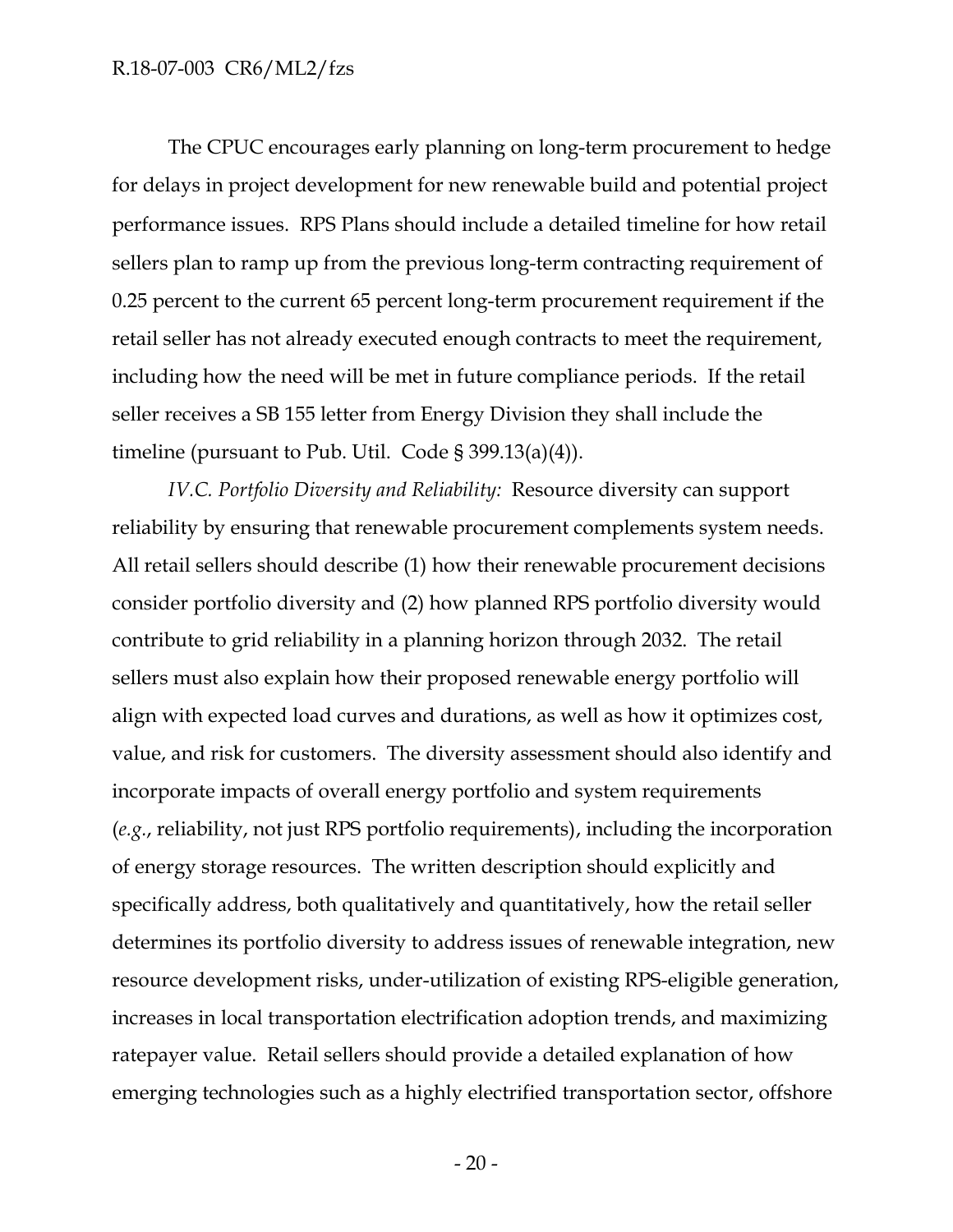wind developments, or other emerging technologies, are addressed in their diversity and reliability planning. If retail sellers are not considering advanced emerging technologies, their diversity assessment should explain why.

*IV.D. Lessons Learned:* For all retail sellers, the supply and demand assessment should describe and incorporate RPS lessons learned, including RPS trends and anticipated future trends.

New CCAs and ESPs are not exempt from this section and should look to lessons learned across other retail sellers' prior RPS filings to demonstrate how they will mitigate risk. For example, retail sellers can look to previous lessons learned reported by other retail sellers on RPS procurement activities such as, but not limited to, coordination on joint procurement, long-lead planning, and ratable procurement. It is insufficient to state that a retail seller has not yet learned any lessons, as all retail sellers should be engaged in prudent and proactive risk mitigation to ensure customers receive safe, reliable, affordable, and equitable electric service. Descriptions of lessons learned should address, at a minimum, risk assessment, procurement planning, and approaches to long-term procurement.

## **6.5. RPS Plan Section V: Project Development Status Update - § 399.13(a)(6)(D)**

Current Commission forecasts indicate a need for developing new renewable resources to meet system needs, RPS requirements, and greenhouse gas goals. <sup>35</sup> Accordingly, all retail sellers should provide a narrative describing how they are on track to address these goals. Retail sellers should use the Project Development Status Update template to report development status updates for

<sup>35</sup> *See* D.22-04-004 for more information on the Preferred System Plan (2021 PSP) portfolio adopting a 35 million metric ton (MMT) 2032 electric sector GHG planning target following the 2019-2020 IRP cycle.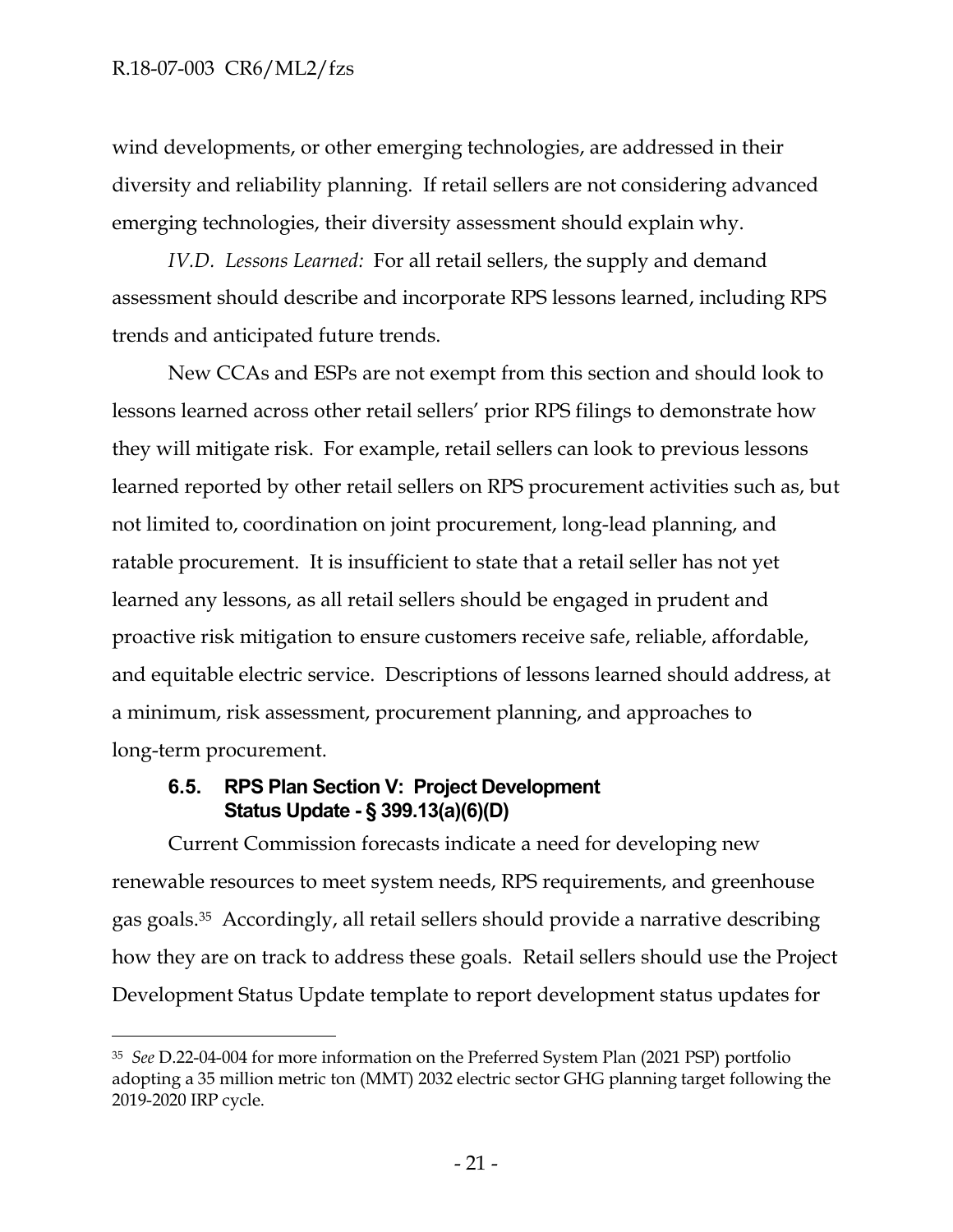### R.18-07-003 CR6/ML2/fzs

all RPS-eligible resources currently under contract (or retail seller-owned) but not yet delivering generation. <sup>36</sup> The narrative for Section 5.5 should provide additional, more granular detail on the status of projects' development, beyond the categories in the Project Development Status Update template, including significant deviations in project development updates reported in previous RPS Plans.

This status update should include all projects that have been contracted but are not online and should differentiate projects based on whether they are in the pre-construction, construction, or post-construction development phase. The data should include at a minimum:

- 1. Names of each new facility contracted with;
- 2. Each facility's current development phase;
- 3. Capacity procured from each facility;
- 4. Length of contract(s) for each facility;
- 5. Location of each facility;
- 6. Commercial online date for each facility;
- 7. Technology type of each facility;
- 8. Contract start and end dates for each facility;
- 9. Expected annual generation from each facility/contract;
- 10. Total contract volume; and
- 11. The status of any required new transmission line construction and/or any transmission upgrades necessary for each facility.

The status updates must also be reflected in the quantitative analysis in

RPS Plan Section VIII. Retail sellers should use this analysis to explain how their

<sup>&</sup>lt;sup>36</sup> The Project Development Status Update template is posted on the CPUC's RPS website: [https://www.cpuc.ca.gov/industries-and-topics/electrical-energy/electric](https://www.cpuc.ca.gov/industriesandtopics/electricalenergy/electric-powerprocurement/rps/rpsutilityscalerfo)[power-procurement/rps/rps-utility-scale-rfo.](https://www.cpuc.ca.gov/industriesandtopics/electricalenergy/electric-powerprocurement/rps/rpsutilityscalerfo)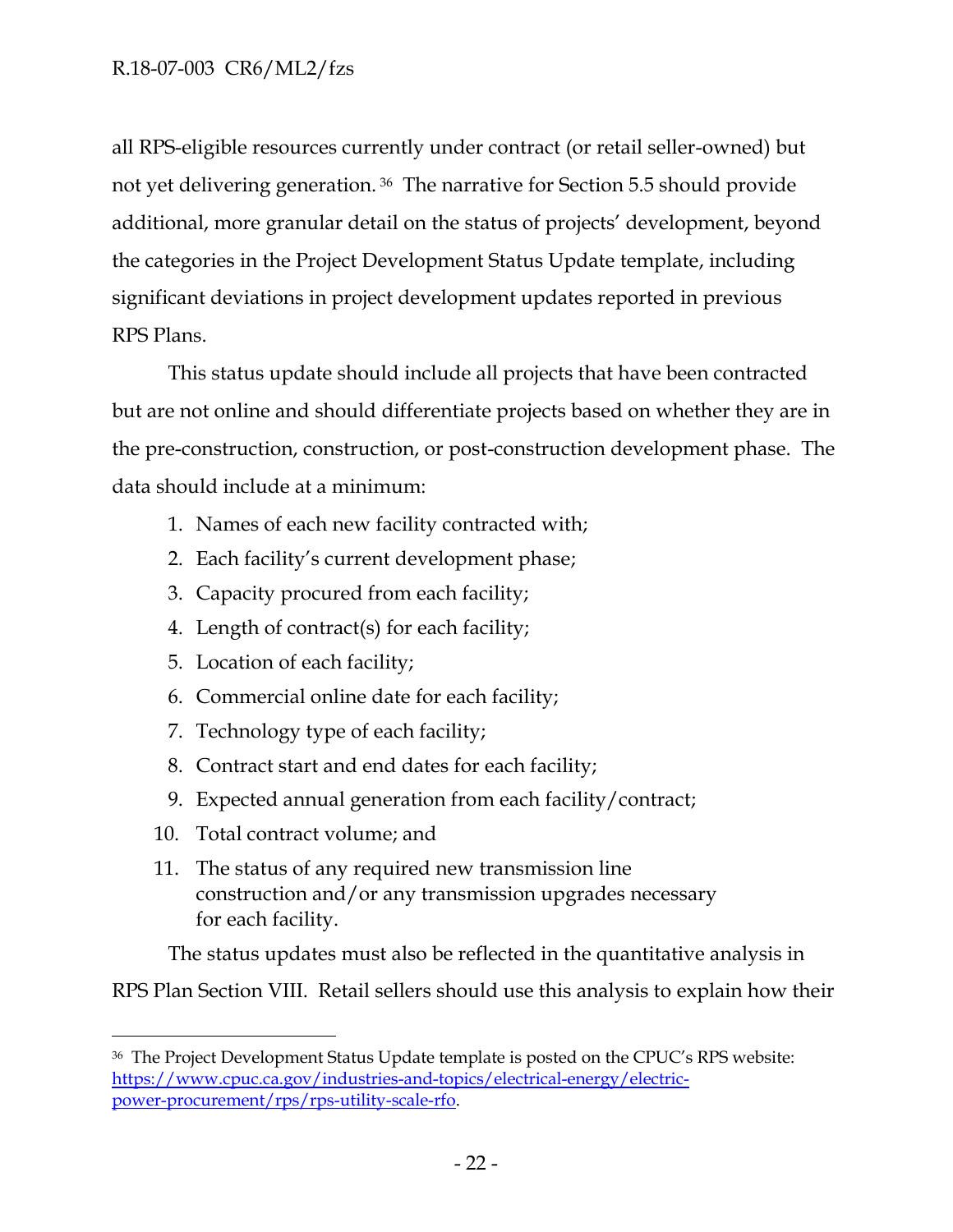project development updates will impact their RPS net short and its procurement decisions for the next two years and on a planning horizon through 2032.

## **6.6. Plan Section VI: Potential Compliance Delays - § 399.13(a)(6)(B)**

In this section, retail sellers should describe in a narrative form any potential issues that could impact their RPS compliance, including any project development delays, reduced generation, and projected changes in load. Potential issues could include, but are not limited to:

- Inadequate transmission capacity;
- Permitting delays;
- Insufficient eligible renewable energy resources supply;
- Unanticipated curtailment; and
- Unanticipated increase in retail sales.

Retail sellers should describe the steps taken to both account for and

minimize these potential compliance delays. The potential compliance delays included in the written description must be reflected in the quantitative analysis provided in RPS Plan Section VIII. Retails sellers shall discuss how the potential compliance delays will impact the retail seller's RPS net short, progress towards 65 percent long-term procurement, and its procurement decisions. If the retail seller does not anticipate any potential compliance delays, it shall justify its analysis using the information reported in RPS Plan Sections IV and VII to support the narrative provided in this section, Section VI.

## **6.7. RPS Plan Section VII: Risk Assessment - § 399.13(a)(6)(F)**

Pub. Util. Code § 399.13(a)(6)(F) provides that the renewable energy procurement plan shall include an assessment of the risk that an eligible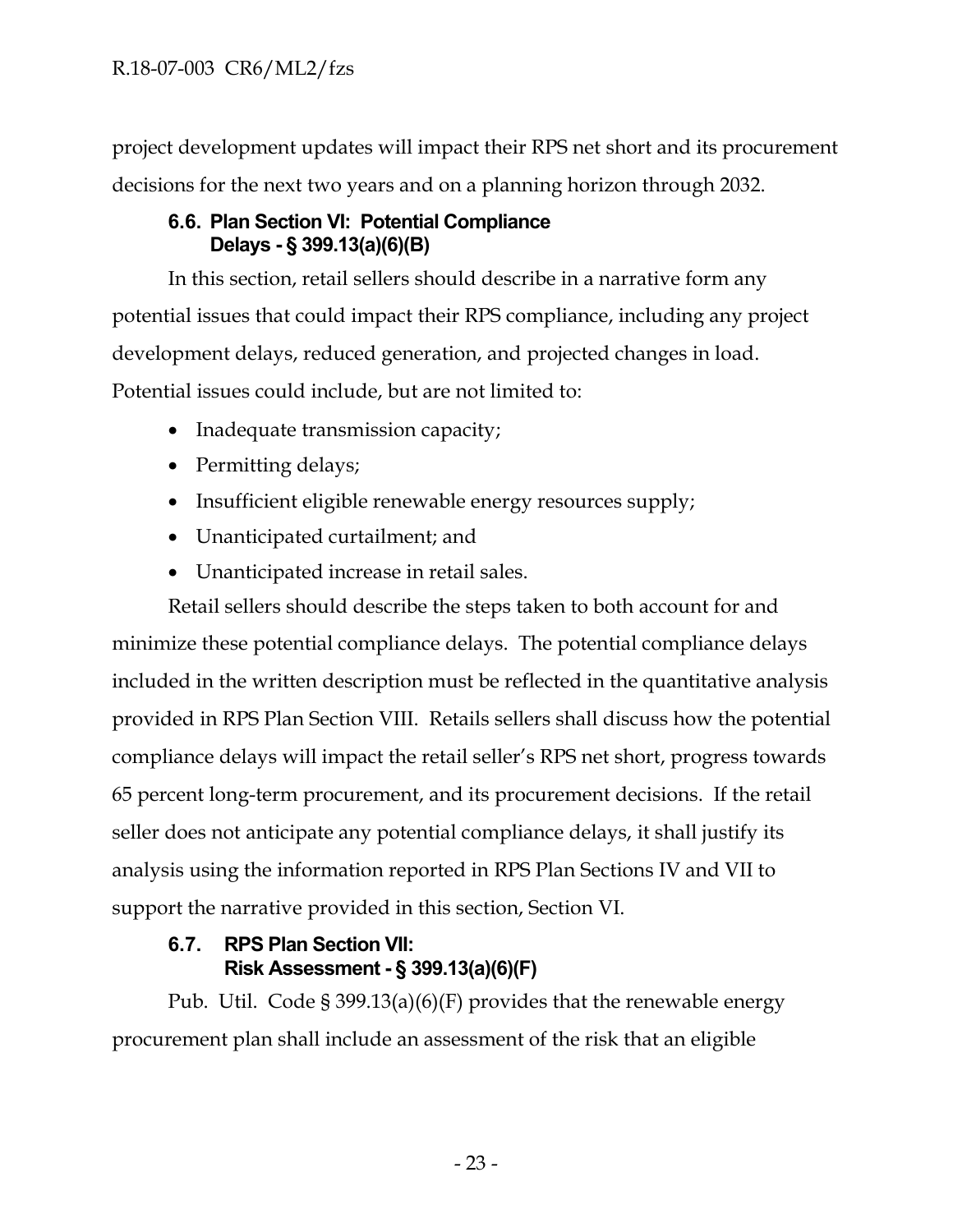#### R.18-07-003 CR6/ML2/fzs

renewable energy resource will not be built or that construction will be delayed, with the result that electricity will not be delivered as required by the contract.

*Compliance Risk*: Each retail seller shall provide a written assessment of the RPS portfolio risk concerning RPS compliance requirements. Retail sellers shall describe how the need to minimize compliance risks and project delays informs their long-term procurement planning decisions. Potential risks to consider include, but are not limited to, developer, permitting, transmission development, supply chains, and financing. Retail sellers shall address how the risks could impact achieving the long-term procurement requirement and overall RPS requirements and the severity of the risks (*e.g.,* high, medium, low). The retail seller's risk assessment results must be provided in the written description and must be reflected in the quantitative analysis provided in response to RPS Plan Section VIII.

*Risk Modeling and Risk Factors*: Retail sellers shall provide details of the modeling and model(s) used (*e.g.,* deterministic, stochastic) to conduct annual risk assessments of their entire RPS portfolio-specific inputs and assumptions to their risk assessment model.37 This assessment should evaluate a range of risk factors, such as those described above regarding compliance delays and risks. Retail sellers must provide sound and reasonable inferences based on both qualitative and quantitative modeling criteria.

*System Reliability*: Each retail sellers' risk assessment and RPS Plan shall also address overall system reliability, with a description of how the retail seller's

<sup>&</sup>lt;sup>37</sup> Examples of two different approaches to risk modeling include deterministic models for expected and standard variabilities (*e.g*., project failure rates and expected project delays) and stochastic models for uncertain variabilities (*e.g.* retail sales fluctuations, project failure rates, curtailment, RPS generation variability).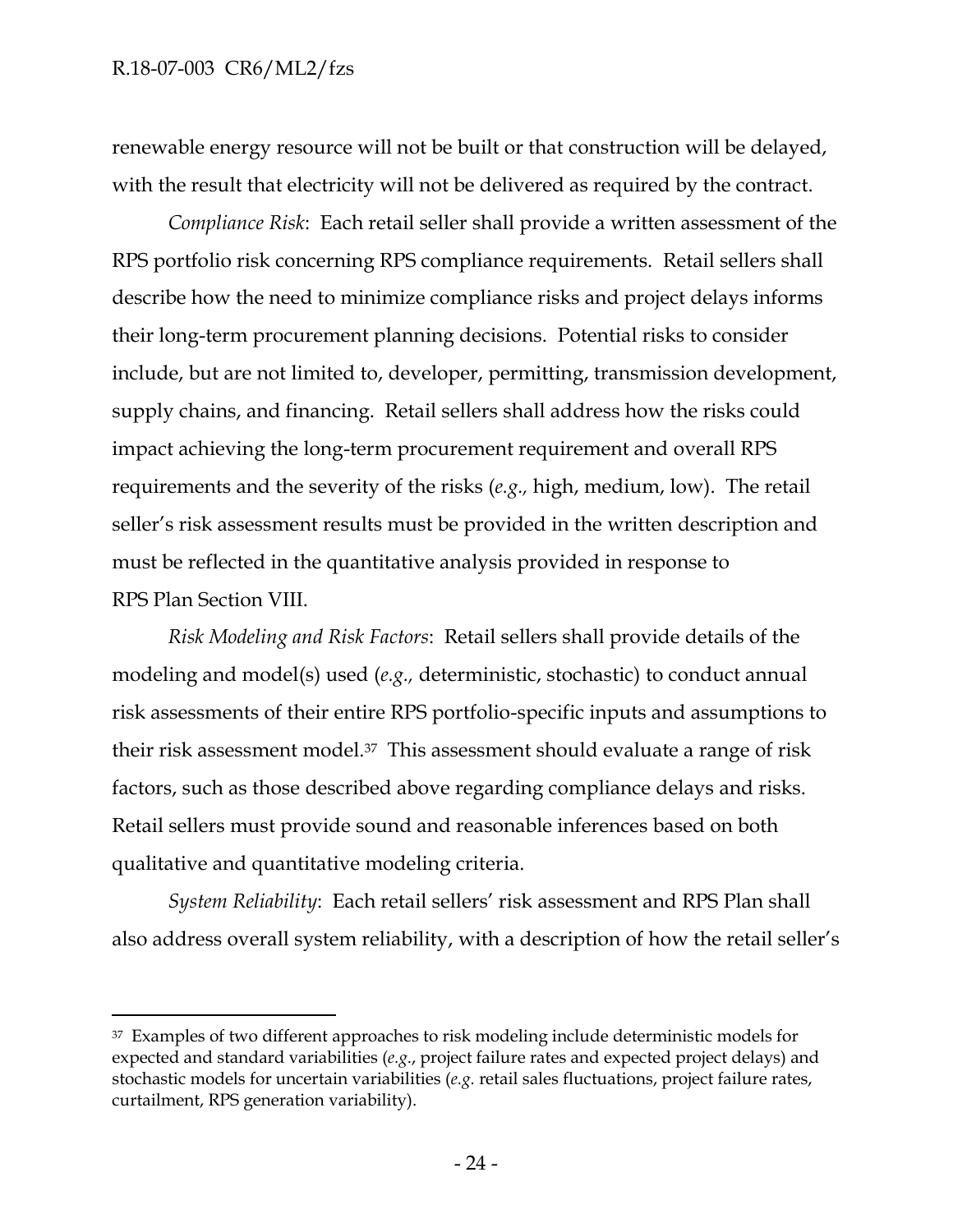portfolio supports system reliability and mitigates any negative system impacts such as rolling electric outages or violation of current standards for ancillary services.

*Lessons Learned:* Retail Sellers shall include a discussion of lessons learned in assessing RPS portfolio risk, including how other retail sellers' risk assessments were used to guide the risk assessments of those with less experience serving retail load.

Responses will be deemed deficient if they state the retail seller has no risks or if they only acknowledge that risk exists, without any description of proposed strategies to mitigate their portfolio's risk(s). A thorough risk assessment should include a detailed, historical understanding of lessons learned, a reflection on current trends and forecasts, and probabilistic and statistical models that project what could occur under different circumstances.

#### **6.8. RPS Plan Section VIII: Renewable Net Short Calculations - §§ 399.13(a)(6)(A), (D), and (F)**

For this section, retail sellers shall provide both a narrative and quantitative response demonstrating how the results of their risk assessments described in Section VII of their 2022 RPS Plans have been incorporated into their 2022 RNS calculations. The narrative in RPS Plan Section VII (Risk Assessment) should support the analysis provided in response to this section. The responses must be clear regarding the quantitative progress made towards RPS requirements and the specific risks to the retail sellers' RPS Procurement Portfolios. The responses shall also provide quantitative data, methodologies, and calculations the retail seller relied upon to assess the retail seller's RPS portfolio needs and RPS procurement net short.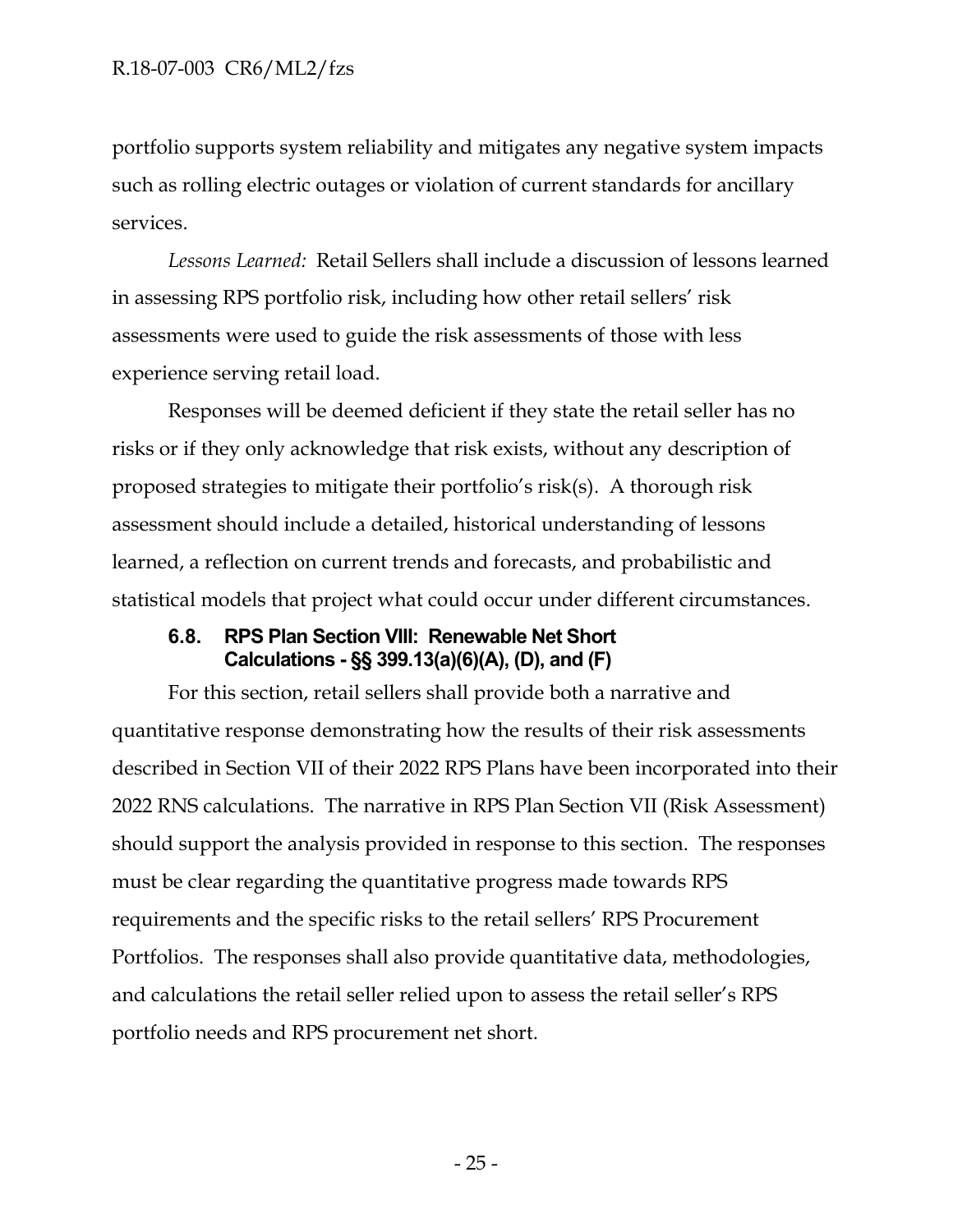The quantitative analysis provided must consider the relevant qualitative discussion in RPS Plan Section VII. The retail seller's portfolio assessment shall include their long-term and short-term contracts through 2032 as well as any RPS-eligible procurement that has or will occur outside of the RPS program.38, <sup>39</sup>

Retail sellers must complete the quantitative response based on the most recently directed renewable net short (RNS) methodology Ruling, following the Ruling's instructions for data input in Appendix B (Table 8). <sup>40</sup> The quantitative response must be provided in the Excel spreadsheet template that is posted on the RPS website.<sup>41</sup> As outlined in the RNS Ruling, retail sellers must use their internal risk analyses to make appropriate adjustments to their procurement and explain how this mitigates risk on all projects in their respective RPS portfolios.

### **6.9. Section IX: "Minimum Margin" of Procurement - § 399.13(a)(5)(D)**

Retail sellers shall define in their proposed 2022 RPS Plans a minimum margin of over-procurement (MMoP) assumed above the minimum procurement level. The minimum margin of over-procurement is necessary to comply with the RPS program's requirement for retail sellers to mitigate the risk that renewable projects under contract are delayed or terminated or projects do not

<sup>38</sup> For *example*, RPS-eligible procurement to replace generation from the retired San Onofre Nuclear Generation Station that will be applied towards RPS requirements should be included.

<sup>39</sup> Retail sellers must distinguish RPS-eligible procurement between online generation and RPS facilities in development when calculating their RPS net short. Please refer to the Administrative Law Judge's (ALJ) May 21, 2014 Ruling, ALJ's Ruling on Renewable Net Short, issued in R.11-05-005.

<sup>&</sup>lt;sup>40</sup> As of the date of this Ruling, the methodology directed in the ALJ's May 21, 2014 Ruling, ALJ's Ruling on Renewable Net Short, issued in R.11-05-005, is the most recent renewable net short methodology.

<sup>&</sup>lt;sup>41</sup> The RNS template is provided on the CPUC's RPS procurement website: [https://www.cpuc.ca.gov/industries-and-topics/electrical-energy/electric-power](https://www.cpuc.ca.gov/industries-and-topics/electrical-energy/electric-power-procurement/rps/rps-utility-scale-rfo)[procurement/rps/rps-utility-scale-rfo.](https://www.cpuc.ca.gov/industries-and-topics/electrical-energy/electric-power-procurement/rps/rps-utility-scale-rfo)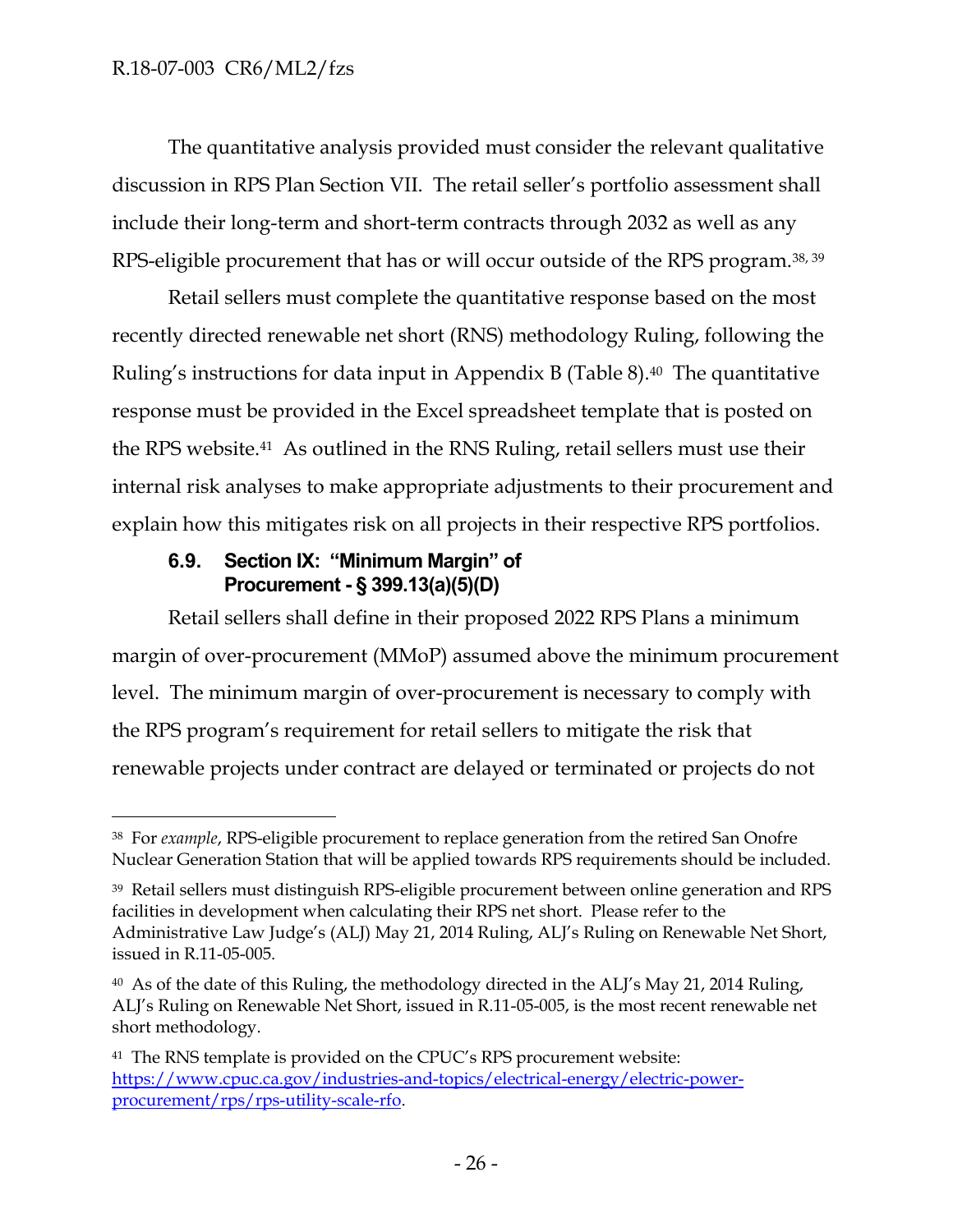perform as expected. MMoP must be reflected in retail sellers' risk-adjusted RPS eligible procurement provided in the quantitative response in RPS Plan Section VIII and should remain separate from retail sellers' voluntary margin of over-procurement (VMoP). <sup>42</sup> Retail sellers must define their criteria and provide a rationale for why its proposed minimum margin is reasonable.

*IX.A. Minimum Margin Methodology and Inputs:* Draft 2022 RPS Plans for all retail sellers shall include both a narrative and quantitative description of their risk-adjusted portfolio methodology and inputs required to inform a retail seller's proposed MMoP. While retail sellers may develop their own MMoP methodology, retail sellers must demonstrate that the methodology is representative of and consistent with the retail seller's inputs, assumptions, and risk assessment in RPS Plan Sections IV through VII. The resulting assessment should be used to calculate the retail seller's procurement needs pursuant to the quantitative information reported in RPS Plan Section VIII. The MMoP process is intended to mitigate risk, and arbitrary quantifiers such as expected excess procurement or policy goal forecasts should not be used. Additional forecasted procurement beyond the identified risk associated with the MMoP, including excess procurement, should be identified as VMoP.<sup>43</sup>

*IX.B. Minimum Margin Scenarios:* Describe any sensitivities or scenarios used to calculate the proposed MMoP for the 2022 procurement cycle and RPS

<sup>&</sup>lt;sup>42</sup> The need for additional procurement above a retail seller's risk-adjusted portfolio should be explained and supported by the VMoP reported in the quantitative analysis (Row D). Retail sellers should not have a VMoP in place of an MMoP but should only have a VMoP after establishing and quantifying an MMoP.

<sup>43</sup> *See* Appendix B of the ALJ's May 21, 2014 Ruling, ALJ's Ruling on Renewable Net Short, issued in R.11-05-005. Voluntary Margin of Over-Procurement (VMoP) includes that margin of over-procurement to account for additional project/forecasting risk above a utility's projected risk-adjusted project failure rate in a given compliance year.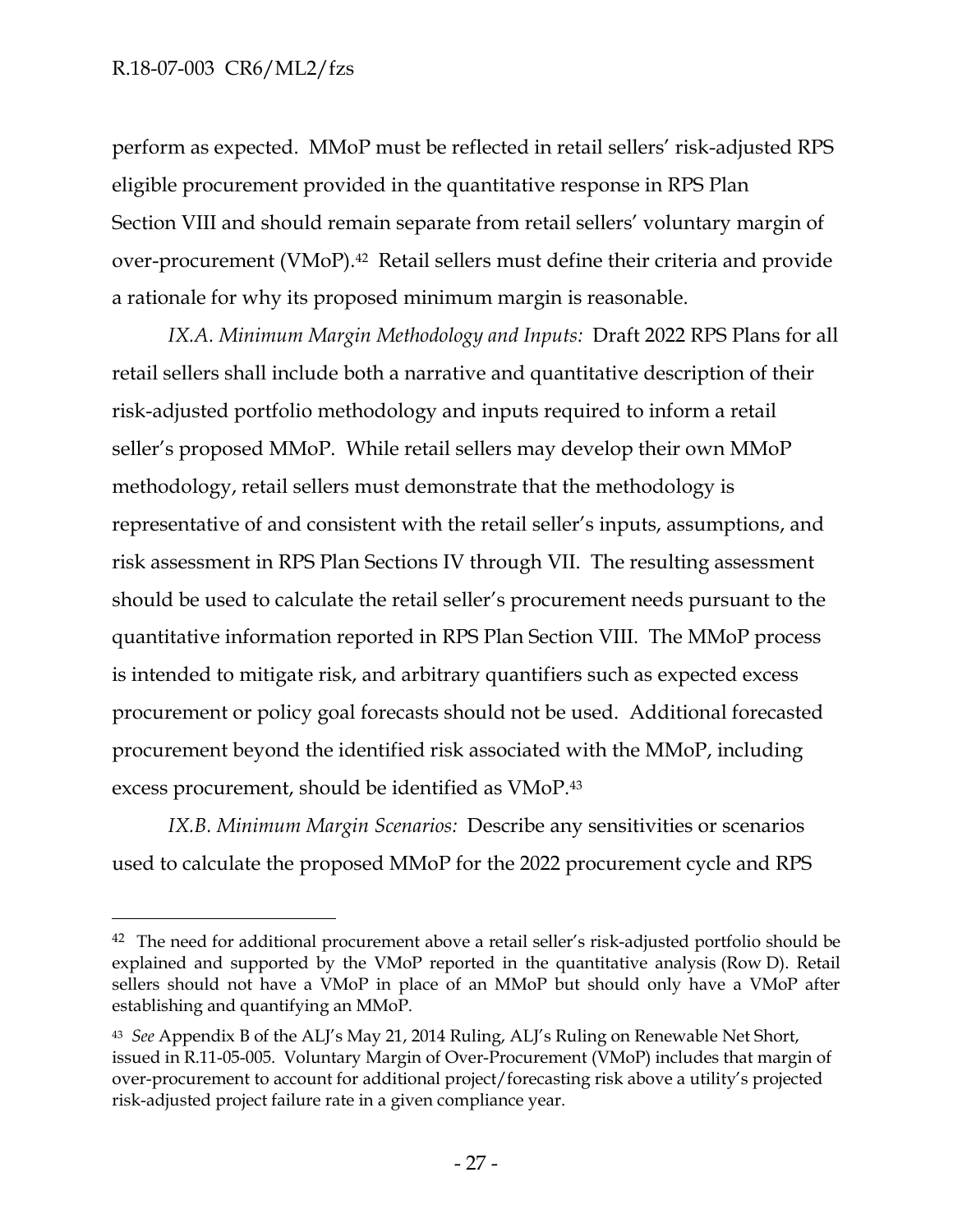Compliance Period 4 (2021-2024). If the retail seller's assumed MMoP is not used in calculating a retail seller's net short provided in response to RPS Plan Section VIII, then the retail seller's RPS Plan will be rejected.

All assumptions used to calculate each retail seller's MMoP should be supported with quantitative information and should explain the implementation timeline for meeting higher-than-mandated renewable energy goals.

### **6.10. RPS Plan Section X: Bid Solicitation Protocol, Including Least-Cost Best-Fit (LCBF) Methodologies - § 399.13(a)(6)(C), D.04-07-029, D.11-04-030, D.12-11-016, D.14-11-042, and D.16-12-044**

Pursuant to Pub. Util. Code § 399.13(a)(6)(C), 2022 RPS Plans must include a bid solicitation protocol setting forth the need for eligible renewable energy resources of each deliverability characteristic, required online dates, and locational preferences, if any.

Solicitations shall be consistent with the portfolio supply and demand assessment provided in RPS Plan Section IV and the retail seller's renewable net short position in RPS Plan Section VIII. Additionally, solicitations should be specific regarding what quantity of products are being requested (or offered) and the required deliverability characteristics, online dates, term lengths, and locational preferences. Retail sellers should describe whether they are participating in joint solicitations with other retail sellers, and this information should be consistently reported across all relevant retail sellers' RPS Plans for accuracy and easy comparison.

*X.A. Solicitation Protocols for Renewables Sales*: If an IOU intends to sell eligible renewable energy products as part of its 2022 RPS Plan, then it must also include a solicitation protocol setting forth its proposed solicitation process. Each IOU should include a framework for determining the quantity of RPS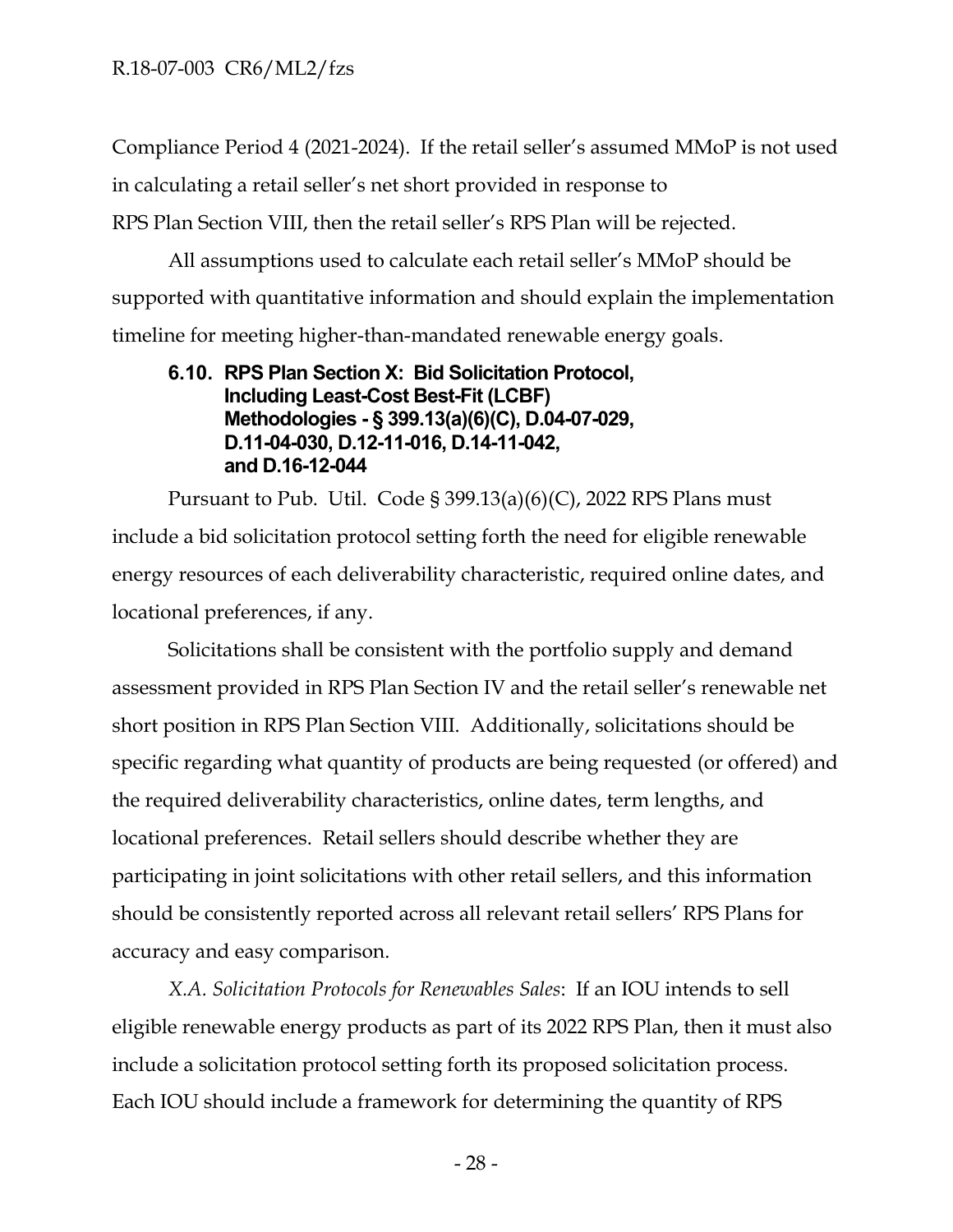volumes to sell in each solicitation, the target price, and the price floor.<sup>44</sup> The IOUs should also include a section on lessons learned from its sale of excess RPS volumes authorized under its previous RPS Plans.

*X.B. Bid Selection Protocols:* The bid solicitation protocols for procuring and selling shall include an overview of the solicitation process, a solicitation schedule, and pro forma agreement(s). All retail sellers should include a detailed description of their bid selection process and evaluation methodology, which should be consistent with D.04-07-029, D.11-04-030, D.12-11-016, D.14-11-042, and D.16-12-044. Retail sellers' stated bid selection criteria should align with all sections of their RPS Plan, especially regarding stated needs, goals, and preferences of the retail seller.

Retail sellers must describe how their solicitations and procurement decisions will give preference to renewable energy resources located in specific communities, such as those identified as disadvantaged communities*,* pursuant to Pub. Util. Code § 399.13(a)(8). <sup>45</sup>

If an IOU plans to use a renewable auction mechanism procurement process, then the IOU shall provide a pro forma agreement for that process. Additionally, if an IOU plans any sales or other types of RPS procurement that would require a specific pro forma agreement (*e.g*., short-term procurement),

<sup>44</sup> Bilaterally-negotiated REC sales agreements are subject to the same terms and pricing set forth in an IOUs' Commission-approved REC sales framework and are subject to the Commission's Tier 3 Advice Letter approval process if the terms deviate from the Commission.

<sup>45</sup> § 399.13(a)(8)(A) requires that in soliciting and procuring eligible renewable energy resources for California-based projects, each electrical corporation shall give preference to renewable energy projects that provide environmental and economic benefits to communities afflicted with poverty or high unemployment, or that suffer from high emission levels of toxic air contaminants, criteria air pollutants, and GHG.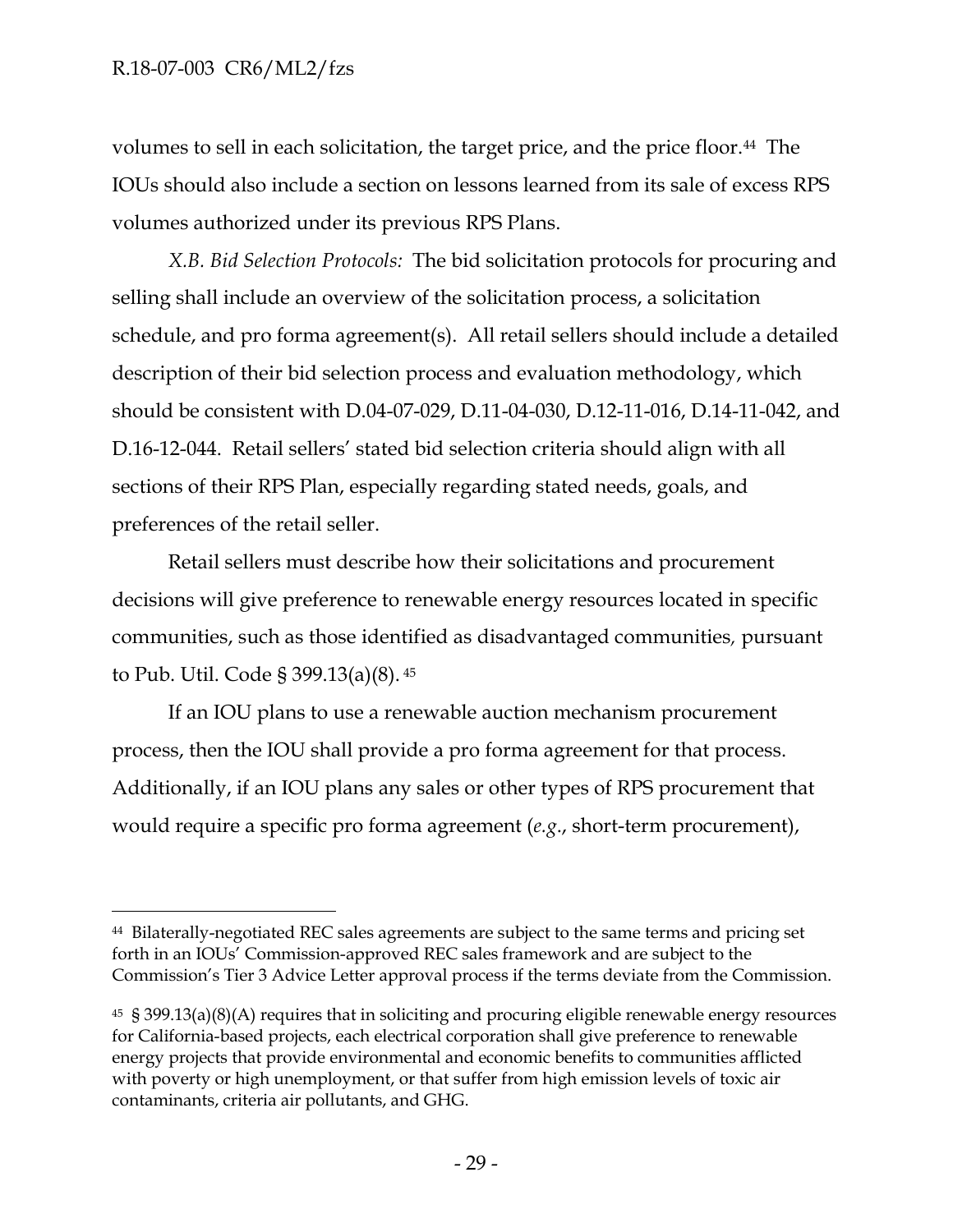#### R.18-07-003 CR6/ML2/fzs

then a description of the bidding protocol for that specific pro forma agreement must also be included.

All retail sellers should provide descriptions of any ongoing, planned, and proposed solicitation processes, including solicitation materials, retail sellers should provide recent, current, and future solicitation materials to the Commission, including a link, if one exists, to the public website where public materials can be found for all relevant solicitations.

*X.C. Least Cost Best Fit (LCBF) Criteria:* The LCBF methodology used must be consistent with relevant Commission decisions.46 In particular, retail sellers shall include a detailed description of their bid evaluation methodologies and "best fit" attributes considered, pursuant to § 399.13(a)(9), $47$  and how bids will be valued and evaluated based on their evaluation methodology. When evaluating bids in their solicitations, retail sellers shall consider, at a minimum, the following attributes: energy and capacity value, congestion cost, locational preference, potential for curtailment, and operational flexibility and how bids will be valued and evaluated based on their evaluation methodology. Any qualitative measures in the LCBF methodology should also be described, both in

<sup>46</sup> *See* D.04-07-029, Opinion Adopting Criteria for the Selection Least-Cost and Best-Fit Renewable Resources (July 8, 2004); D.11-04-030, Decision Conditionally Accepting 2011 Renewables Portfolio Standard Procurement Plans and Integrated Resource Plan Supplements (Apr. 14, 2011); D.12-11-016, Decision Conditionally Accepting 2012 Renewables Portfolio Standard Procurement Plans and Integrated Resource Plan Off-Year Supplement (Nov. 8, 2012); D.14-11-042, Decision Conditionally Accepting 2014 Renewables Portfolio Standard Procurement Plans and an Off-Year Supplement to 2013 Integrated Resource Plan (Nov. 20, 2014); D.16-12-044, Decision Accepting Draft 2016 Renewables Portfolio Standard Procurement Plans (Dec. 15, 2016).

 $47$  Pub. Util. Code § 399.13(a)(9) requires that in soliciting and procuring eligible renewable energy resources, each retail seller consider the best-fit attributes of resource types that ensure a balanced resource mix to maintain the reliability of the electrical grid.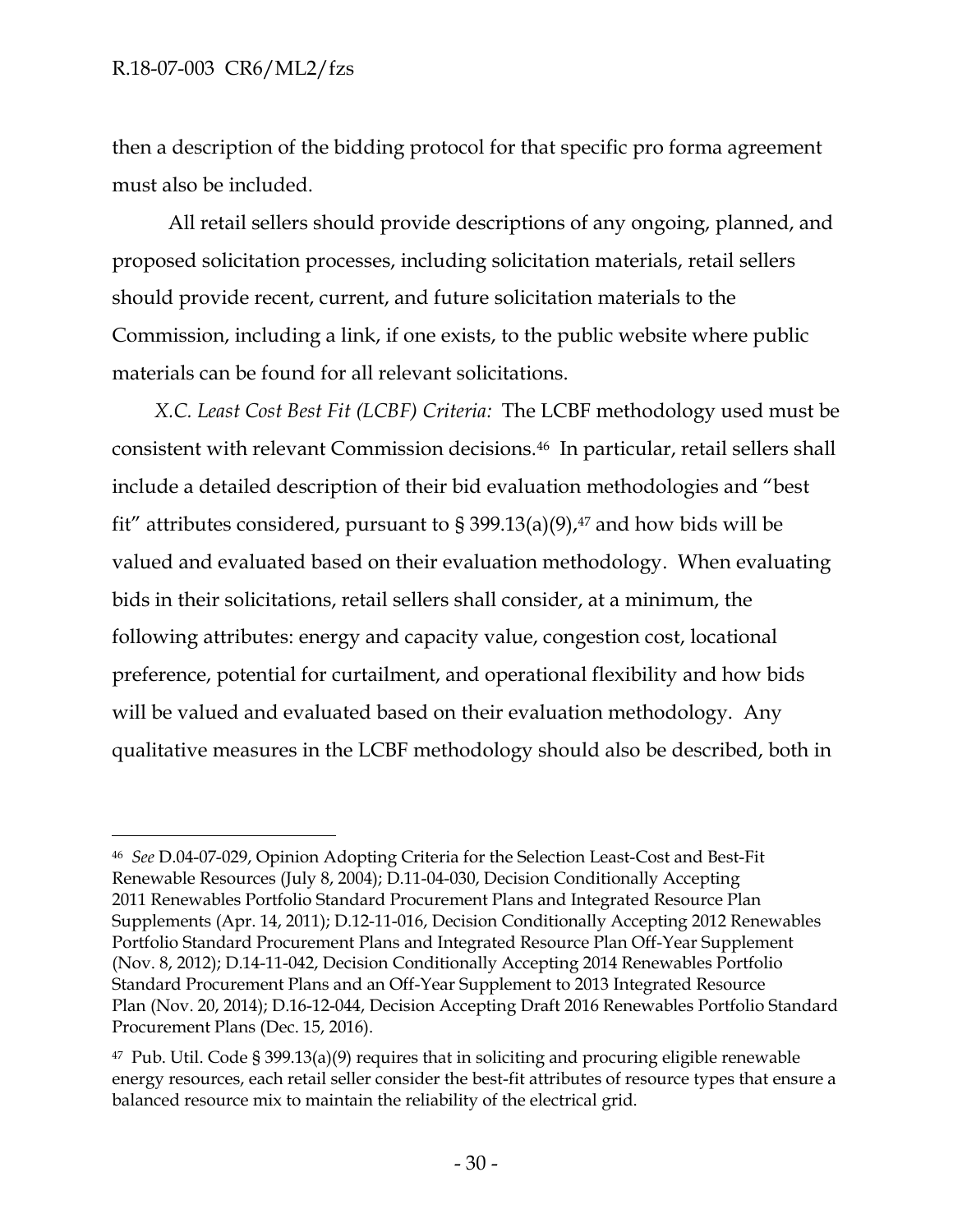terms of the criteria and application.<sup>48</sup> If a retail seller's LCBF criteria does not include system reliability considerations then the retail seller's RPS Plan will be rejected.

## **6.11. RPS Plan Section XI: Safety Considerations**

As stated in D.13-11-024, Ordering Paragraph 3, all entities filing RPS Plans must identity any safety consideration related to the information set forth in the Plans. The Commission directive was made pursuant to its authority under § 451, which provides, in pertinent part, as follows:

Every public utility shall furnish and maintain such adequate, efficient, just, and reasonable service, instrumentalities, equipment, and facilities... as are necessary to promote the safety, health, comfort, and convenience of its patrons, employees, and the public.

Retail sellers shall therefore describe business practices that demonstrate how their RPS Plans reflect safety considerations in RPS-eligible generation procurement through execution and negotiation of power purchase agreements, contract management, and operation and maintenance of utility-owned generation.

For RPS compliance obligations achieved through non-utility owned generation, retail sellers should describe how they incorporate safety provisions and standards in their contracts for the RPS eligible resources. For example, the 2022 RPS plans shall include descriptions of any mandatory compliance

<sup>48</sup> As noted in the November 9, 2018 Assigned Commissioner's Scoping Memo and Ruling issued in R.18-07-003, the Commission is revising and updating the least-cost best-fit methodology for evaluating RPS-eligible procurement. Parties submitted comments on the staff paper on LCBF reform and further Commission action will follow. Thus, parties should limit comments on this Ruling to the particulars of proposed LCBF methodologies in 2022 RPS Procurement Plans in relation to the current rules.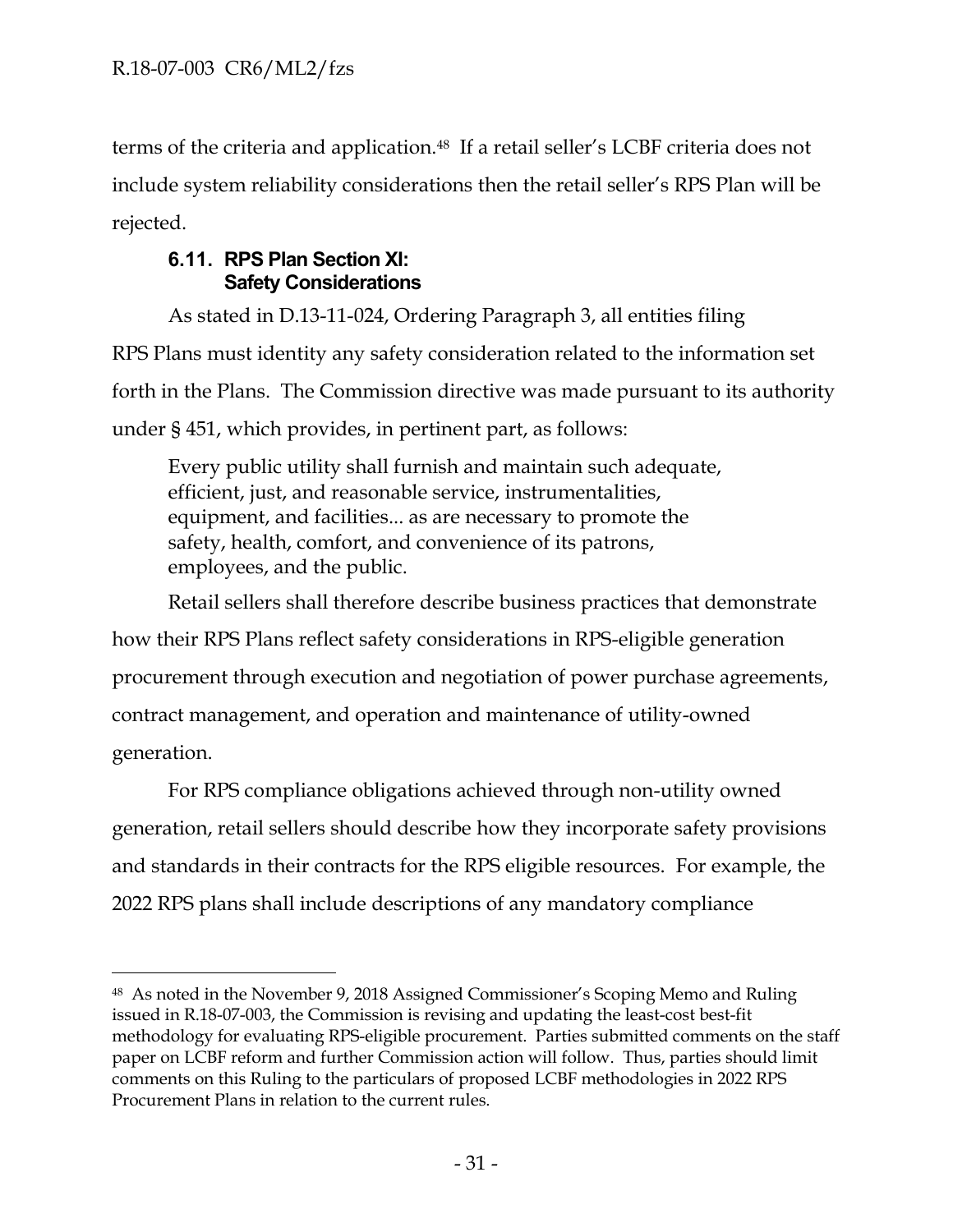#### R.18-07-003 CR6/ML2/fzs

requirements each retail seller will follow to ensure it meets all prudent electrical practices, including all safety standards, safety requirements for plant visits by its employees, and requirements to comply with regional applicable laws and regulations relating to safety. If other safety factors are considered in a retail seller's RPS procurement and planning efforts, such as future land use impacts due to climate change (*e.g*., sea level rise), Public Safety Power Shut-off (PSPS) events, wildfire risk mitigation, or a combination of these approaches to overall system and public safety, then retail sellers are encouraged to include them as well.

Regarding utility-owned generation, retail sellers should describe how they comply with applicable safety codes, including but not limited to the National Electric Safety Code, the Occupational Health and Safety Act, and any relevant state health and safety act requirements at generation facilities complying with California's RPS program.

This information will help the Commission assess a retail seller's safety culture and ensure that their deliverability of the renewable electricity follows safety considerations in a manner that is safe for customers and employees as required under § 451. If a retail seller's RPS Plan states that it has no safety considerations or fails to reflect any safety considerations, then the retail seller's RPS Plan will be rejected.

#### **6.12. RPS Plan Section XII: Consideration of Price Adjustment Mechanisms - § 399.13(a)(6)(E)**

Pub. Util. Code § 399.13(a)(6)(E) requires that the RPS Plans include consideration of mechanisms for price adjustments associated with the costs of key components for eligible renewable energy resource projects with online dates more than 24 months after the date of contract execution.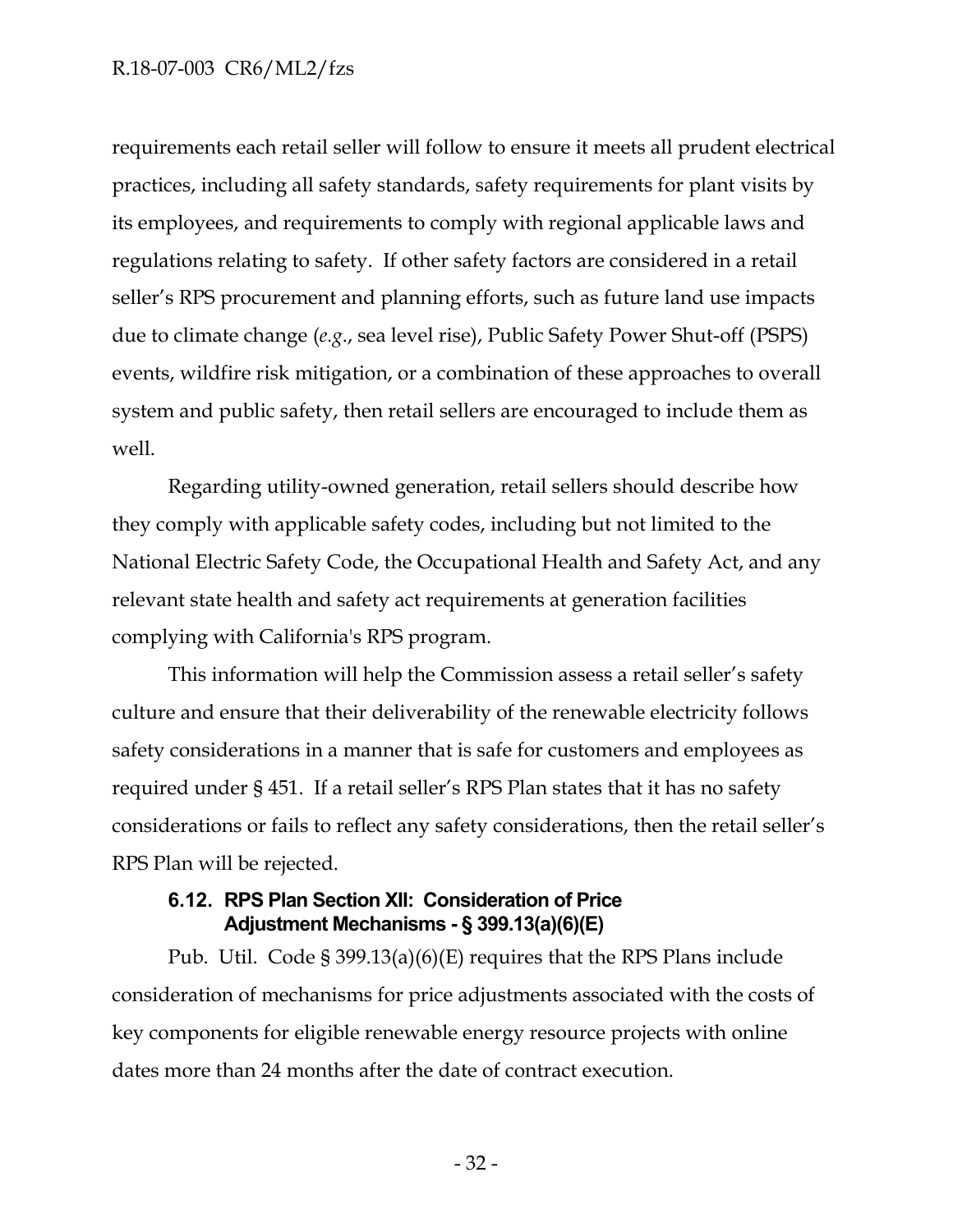Pursuant to Pub. Util. Code § 399.13(a)(6)(E), each retail seller shall describe how price adjustments (*e.g*., index to key components, index to Consumer Price Index, price adjustments based on exceeding transmission or other cost caps) will be considered and potentially incorporated into contracts for RPS-eligible projects with online dates occurring more than 24 months after the contract execution date. Retail sellers should discuss how any potential price adjustments will maximize value for ratepayers and minimize potential risks to ratepayers.

#### **6.13. RPS Plan Section XIII: Curtailment Frequency, Cost, and Forecasting**

In D.14-11-042, the Commission approved curtailment terms and conditions in pro forma contracts for PG&E, SCE, and SDG&E; required multiple bid variants related to economic curtailment; and directed reporting on curtailment frequency, forecasting, and costs. As retail sellers become more numerous and diverse, and as the State moves towards the electricity sector becoming 100% carbon-free, all retail sellers need to report their unique experiences and issues related to economic curtailment, as well as any actions and analysis needed to forecast curtailment events. The Commission recognizes the inherent challenge of long-term forecasting of negative pricing events. Retail sellers must, however, provide strategies tailored to their portfolio and region to show how they are managing exposure to negative pricing events, overgeneration, economic curtailment.<sup>49</sup>

Given the increase in renewable development and curtailment on the system in recent years, retail sellers shall provide information in their

<sup>49</sup> D.22-01-004 identified that the draft 2021 RPS Plans of PG&E, Marin Clean Energy, Peninsula Clean Energy, Redwood Coast Energy Authority, and San Jose Clean Energy provided the best examples of robust assessments of curtailment frequency, cost, and forecasting (at 67).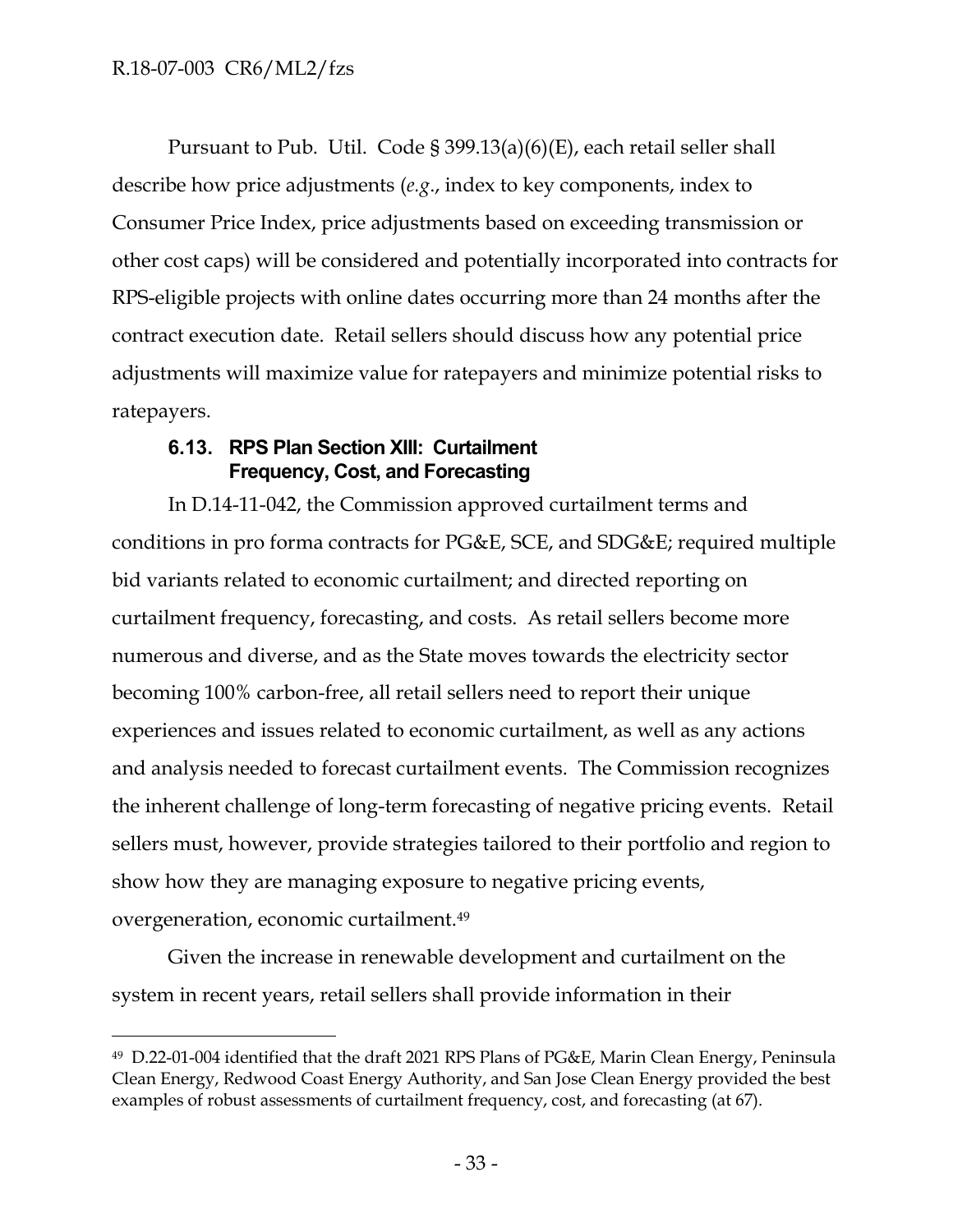2022 RPS Plans on the following topics as they relate to their current and future

RPS procurement:

- 1. Factors having the most impact on the projected increases in incidences of overgeneration and negative market price hours.
- 2. Written description of quantitative analysis of forecast of the number of hours per year of negative market pricing for the next 10 years.
- 3. Experience, to date, with managing exposure to negative market prices and or lessons learned from other retail sellers in California.
- 4. Direct costs incurred, to date, for incidences of overgeneration and associated negative market prices.
- 5. Overall strategy for managing the overall cost impact of increasing incidences of overgeneration and negative market prices.
- 6. Contract terms included in RPS contracts intended to reduce the likelihood of curtailment or protect against negative prices.

Pursuant to Pub. Util. Code § 399.13 (a)(6)(b) and § 399.15(b)(5), retail

sellers should not simply outline general issues related to curtailment but should

explain how they are actively addressing challenges related to curtailment events

and include information on each of the issues detailed in 1-6 above.

## **6.14. RPS Plan Section XIV: Cost Quantification**

Pursuant to SB 836 (Padilla, Stat. 2011, Ch. 600, § 1)<sup>50</sup> and SB 2 (1X), the Commission provides annual reports to the California Legislature that include aggregated cost data on all procurement contracts for eligible renewable energy

<sup>50</sup> Adding § 911 to the Pub. Util. Code.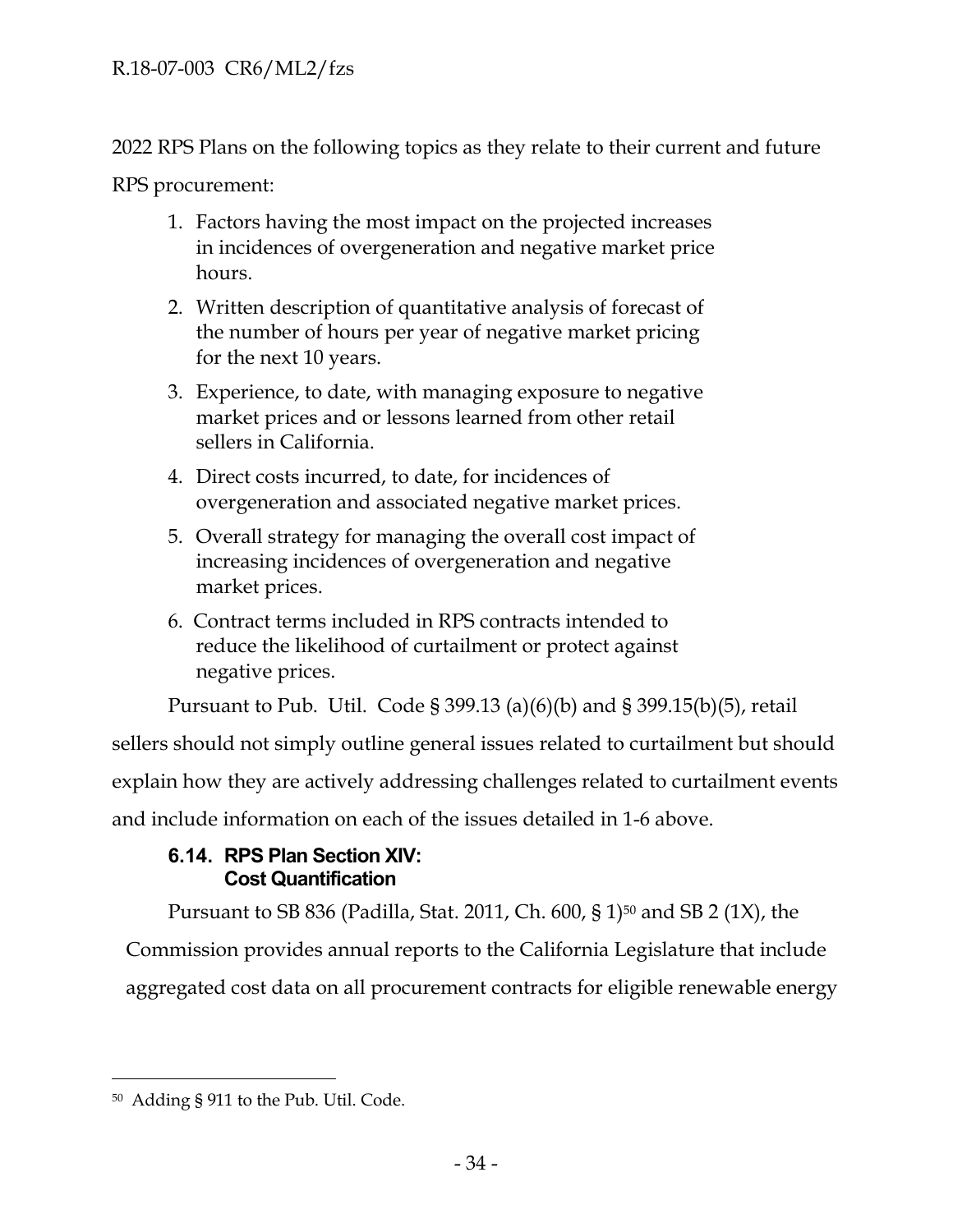resources approved by the Commission.<sup>51</sup> To support the Commission's reporting to the Legislature under Pub. Util. Code § 913.3 and § 913.4, PG&E, SCE, SDG&E, BVES, Liberty Utilities LLC, and PacifiCorp are required to include the information described in Table 2, below, in their proposed 2022 RPS Plans. For the Commission to have complete information for statewide electric procurement costs, CCAs and ESPs must also include this information in

their 2022 RPS Plans.

While the Commission does not set rates for the CCAs and ESPs or approve their contracts, Pub. Util. Code  $\S 399.12(j)(2)$  states that "[a] community choice aggregator shall participate in the renewables portfolio standard program subject to the same term and conditions applicable to an electrical corporation." The same applies to ESPs pursuant to Pub. Util. Code §399.12(j)(3). Therefore, CCAs and ESPs shall follow the same RPS planning requirements as electrical corporations, including providing the information described in Table 3 below in their 2022 RPS Plans. Further, the Commission uses cost data submitted in the RPS Plans to develop the annual RPS Costs and Cost Savings report.<sup>52</sup> This cost information is essential to understand the impact of retail seller procurement and renewable cost trends in California.

All retail sellers shall provide the information required in Table 3 below using the standardized Cost Quantification template that is available on the

<sup>51</sup> The Padilla Report: Costs and Savings for the Renewables Portfolio Standard (pursuant to Public Utilities Code Section 913.3).

<sup>52</sup> Public Utilities Code Section 913.3 requires the CPUC to produce an annual RPS cost report to the legislature. The report is posted on the CPUC's RPS website: [https://www.cpuc.ca.gov/industries-and-topics/electrical-energy/energy-reports-and](https://www.cpuc.ca.gov/industries-and-topics/electrical-energy/energy-reports-and-whitepapers/rps-reports-and-data)[whitepapers/rps-reports-and-data.](https://www.cpuc.ca.gov/industries-and-topics/electrical-energy/energy-reports-and-whitepapers/rps-reports-and-data)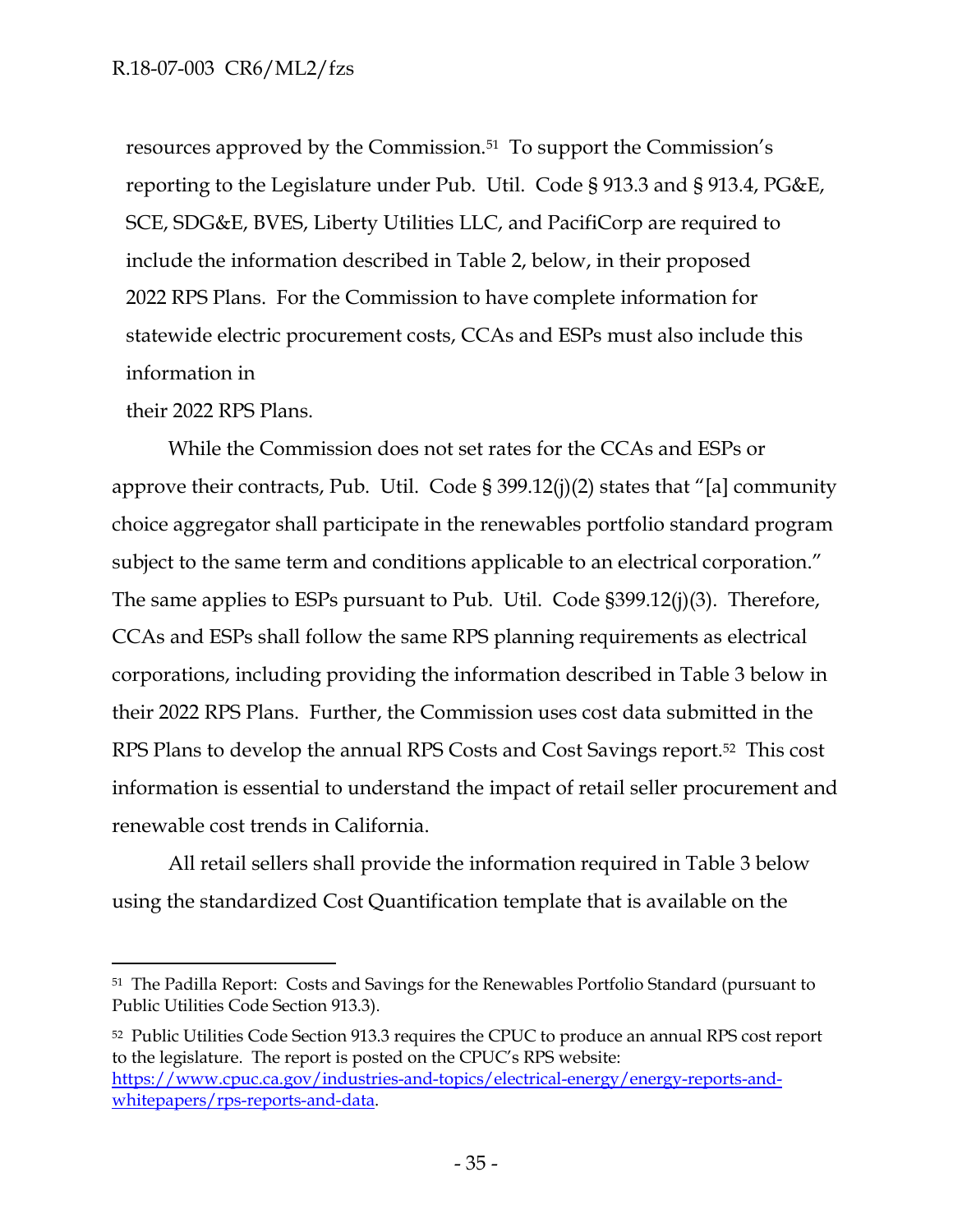CPUC's RPS Procurement website and should indicate in the narrative if they are awaiting contract approval either by the Commission or their local governments or executive boards as instructed in the template. <sup>53</sup> Responses should be nonconfidential to the greatest extent possible.

| Table 3                                                              |
|----------------------------------------------------------------------|
| RPS Procurement and Sales Information Related to Cost Quantification |

|                  | <b>Item</b>                                                         | Description                                                                                                                                                                                                                                                         |
|------------------|---------------------------------------------------------------------|---------------------------------------------------------------------------------------------------------------------------------------------------------------------------------------------------------------------------------------------------------------------|
| 1.               | <b>Actual Direct</b><br>Expenditures and<br>Revenue- per year       | Total dollars expended and received for all Renewable<br>Energy Credit (REC) transactions for every year from<br>2019-2021. <sup>54</sup> Figures shall be reported by resource and<br>technology type and reported for each year.                                  |
| 2.               | <b>Actual REC</b><br>Procurement<br>(MWh) - per year                | Total REC procurement for every year from<br>2019-2021, including any REC sales.<br>Amounts shall be reported by resource and technology<br>types and reported for each year.                                                                                       |
| 3.               | <b>Forecast Direct</b><br>Expenditures and<br>Revenue<br>- per year | Total forecasted dollars expended and received for all<br>REC transactions to date (and approved to date for the<br>utilities).<br>Forecasts Direct Expenditures shall be reported by<br>resource and technology type and reported for each year<br>from 2022-2032. |
| $\overline{4}$ . | <b>Forecast REC</b><br>Procurement<br>(MWh) - per year              | Total forecasted REC procurement to date (and approved<br>to date for the utilities), including any planned REC sales.<br>Forecasts shall be reported by resource and technology<br>types and reported for each year from 2022-2032.                                |
| 5.               | Incremental Utility Rate<br>Impact - per year                       | Total actual and forecasted annual utility rate impacts<br>from RPS procurement from 2019-2032.                                                                                                                                                                     |

<sup>53</sup> The Cost Quantification template is posted on the CPUC's RPS website: [https://www.cpuc.ca.gov/industries-and-topics/electrical-energy/electric-power](https://www.cpuc.ca.gov/industries-and-topics/electrical-energy/electric-power-procurement/rps/rps-utility-scale-rfo)[procurement/rps/rps-utility-scale-rfo.](https://www.cpuc.ca.gov/industries-and-topics/electrical-energy/electric-power-procurement/rps/rps-utility-scale-rfo)

<sup>54</sup> For all information provided in response to Table 2, REC-only contracts should be listed separately.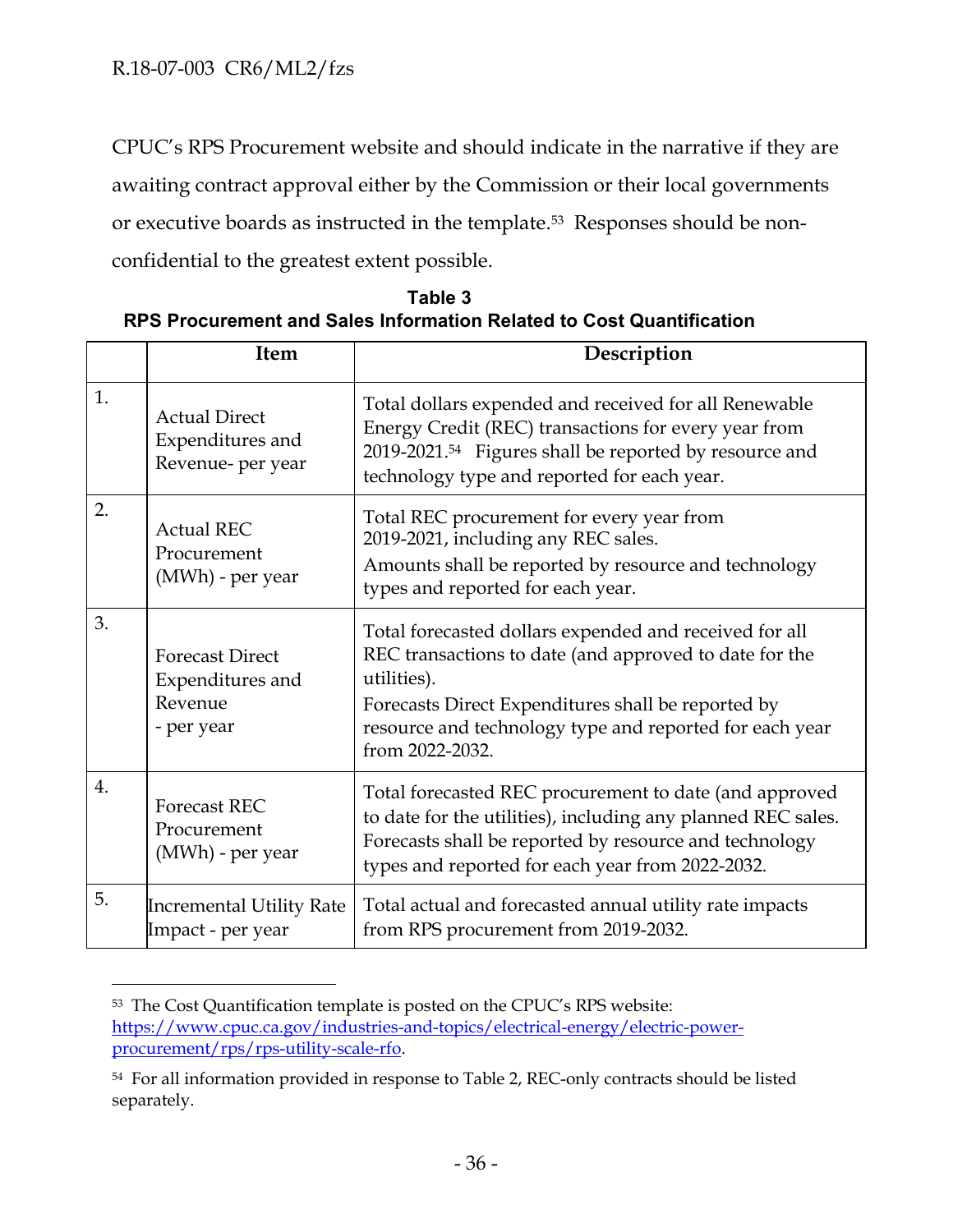## **6.15. RPS Plan Section XV: Conformance with the IRP Proceeding**

The Integrated Resource Planning (IRP) proceeding (R.20-05-003) is the primary venue for implementing the SB 100 requirements related to resource planning for the electric sector. While the Commission is still considering how to align the IRP process and RPS Plans, we still expect consistent information on RPS planning across the respective proceedings.

Under this section, all retail sellers should explain in the table format below (Table 3) how the information in their 2022 RPS Plans due July 1, 2022, will align with information in their most recent IRP filings approved by D.22-02-004. While we recognize that retail sellers may not have new information to add in their draft 2022 RPS Plans as they develop their IRPs for the 2022-2023 IRP cycle, each retail seller is expected to update, to the extent practicable, their draft RPS Plans due on  $\frac{\text{July 1}}{\text{July 1}}$ , 2022.<sup>55</sup> We expect each retail seller's 2022 RPS Plan Section XV to align with the IRPs filed November 1, 2022, to ensure the RPS obligations are in compliance (*e.g*., renewable resource valuation and target setting).

All retail sellers should use Table 4 below to summarize how their 2022 RPS Plan and planned renewable procurement would conform with the determinations made in the IRP Proceeding, including the balanced and diverse set of resources identified in the most recent preferred system plan adopted by the Commission.<sup>56</sup> The 2022 RPS Tables shall provide concise narratives for the

<sup>55</sup> D.22-02-004 set a schedule for adoption of the next PSP in 2023, direction submission of individual IRPs on November 1, 2022 (at 167).

<sup>56</sup> *See* Decision D.22-02-004, which adopts a Preferred System Plan portfolio for use in planning and procurement.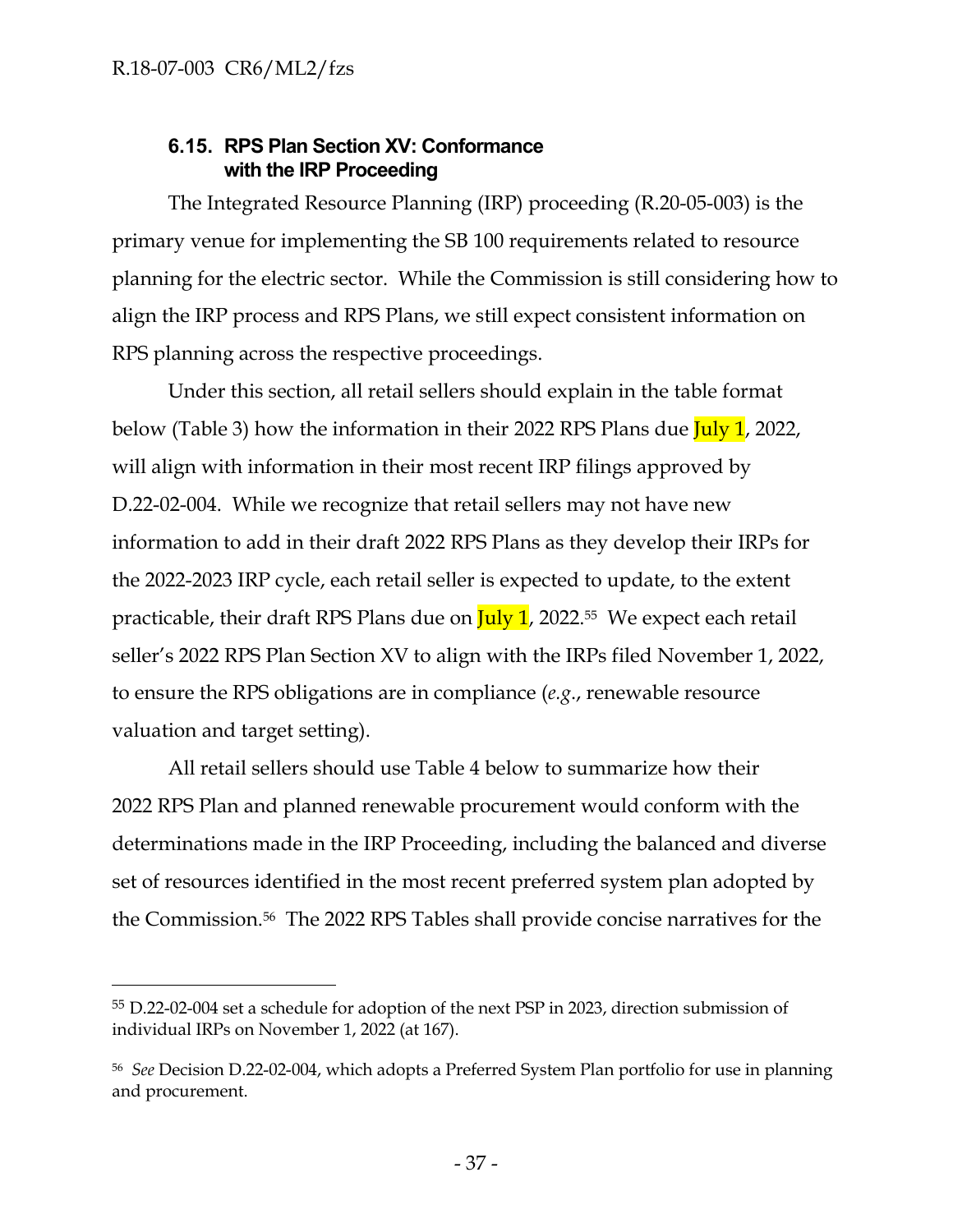respective proceedings (IRP and RPS) to allow a direct comparison that the Commission can easily follow and determine consistency with adopted IRP optimal portfolios and planning assumptions.:

#### **Table 4**

**Alignment of IRP and RPS Planning**

| <b>IRP</b> Section        | <b>RPS Alignment in IRPs</b>                                       |  |  |
|---------------------------|--------------------------------------------------------------------|--|--|
| Subsection                |                                                                    |  |  |
| <b>III. Study Results</b> | Retail sellers should explain how the RPS resources they plan      |  |  |
| A. Conforming             | to procure, outlined in their RPS Plan, will align with each of    |  |  |
| and                       | their Conforming Portfolios being developed in their IRP           |  |  |
| Alternative               | Plans for Commission approval and certification. This              |  |  |
| Portfolios                | explanation should include:                                        |  |  |
|                           | 1. Existing RPS resources that the retail seller owns or           |  |  |
|                           | contracts.                                                         |  |  |
|                           | 2. Existing RPS resources that the retail seller plans to          |  |  |
|                           | contract with in the future.                                       |  |  |
|                           | 3. New RPS resources that the retail seller plans to invest in.    |  |  |
|                           | 4. New and existing resources that will be used to meet Mid-       |  |  |
|                           | Term Reliability obligations adopted in D.21-06-035. <sup>57</sup> |  |  |
| IV. Action Plan           | Retail sellers should describe how they propose to use RPS         |  |  |
| A. Proposed               | resources to implement both Conforming Portfolios.                 |  |  |
| <b>Activities</b>         | Narratives should include:                                         |  |  |
|                           | 1. Proposed RPS procurement activities as required by              |  |  |
|                           | Commission decision or mandated procurement.                       |  |  |
|                           | 2. Procurement plans, potential barriers, and resource             |  |  |
|                           | viability for each new RPS resource identified.                    |  |  |

<sup>57</sup> Load Serving Entities are required to submit procurement information twice yearly, consistent with Decision (D.)20-12-044 requirements, to show progress toward the capacity procurement requirements adopted in D.21-06-035.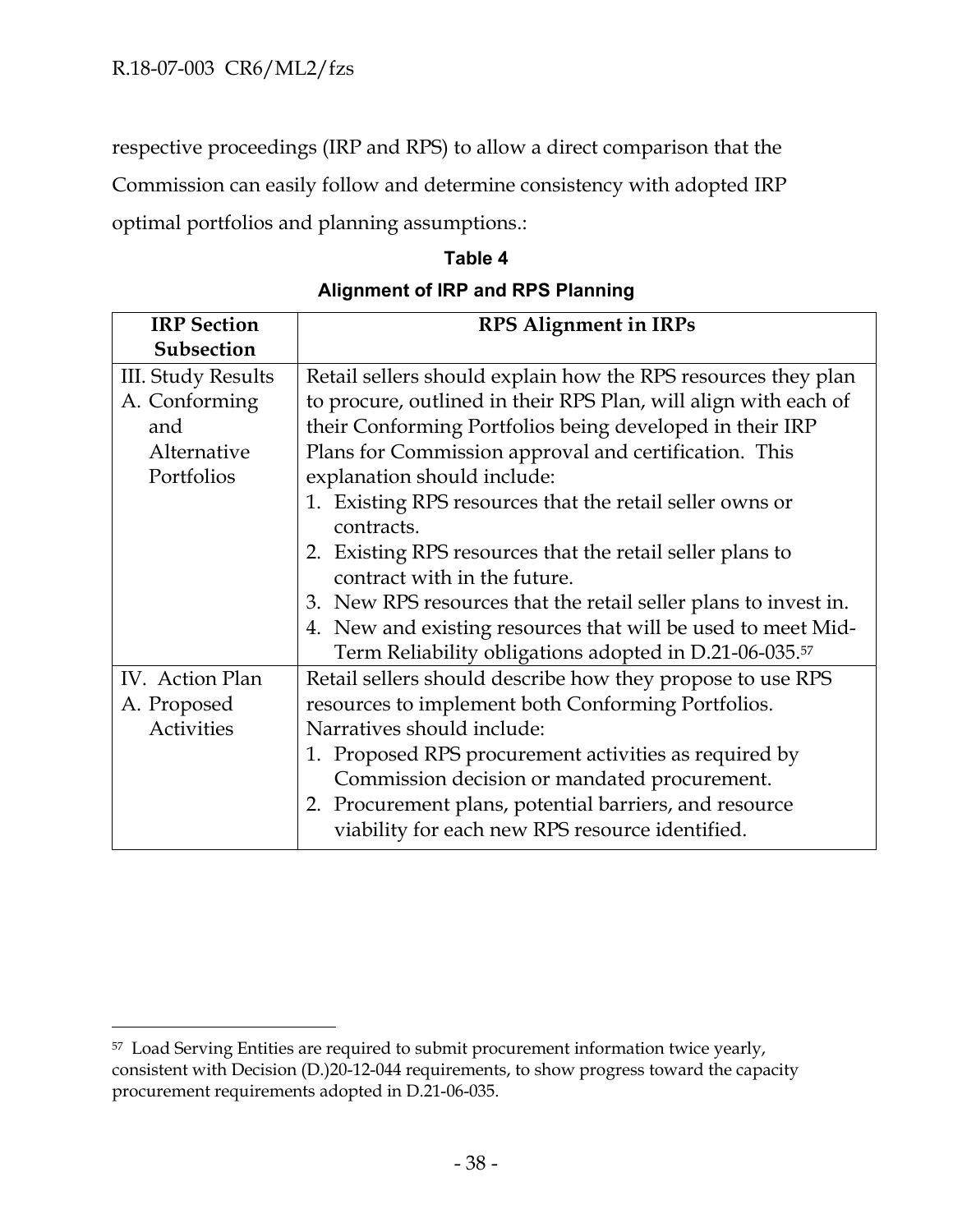| IV. Action Plan | The retail seller should describe the solicitation strategies for |
|-----------------|-------------------------------------------------------------------|
| B. Procurement  | the RPS resources identified in both Conforming Portfolios.       |
| Activities      | This description should include:                                  |
|                 | 1. The type of solicitation.                                      |
|                 | 2. The timeline for each solicitation.                            |
|                 | 3. Desired online dates.                                          |
|                 | 4. Other relevant procurement planning information, such as       |
|                 | solicitation goals and objectives.                                |
| IV. Action Plan | Retail sellers should provide a summary of the potential          |
| C. Potential    | barriers to implementing both Conforming Portfolios as they       |
| <b>Barriers</b> | relate to RPS resources. The section should include:              |
|                 | 1. Key market, regulatory, financial, or other resource           |
|                 | viability barriers or risks associated with the RPS resources     |
|                 | coming online in retail sellers' Preferred Portfolios.            |
|                 | 2. Key risks associated with the potential retirement of          |
|                 | existing RPS resources on which the retail seller intends to      |
|                 | rely in the future.                                               |
|                 |                                                                   |
|                 |                                                                   |

All retail sellers in the RPS proceeding are required to become parties to the IRP proceeding (R.20-05-003). We recommend that other RPS parties also become parties to R.20-05-003 (or any subsequent IRP proceeding) as some of the RPS/IRP coordination and alignment may be initiated in that proceeding.

## **6.16. Appendix A: Redlined Version of Draft 2022 RPS Plans Required**

Each retail seller shall provide a "redlined" version of the 2022 RPS Plan to identify all changes from its Final 2021 RPS Plan to the Commission's Energy Division Staff to facilitate review of the draft 2022 RPS Plans. The redlined version shall also be made available to any party who requests a copy.

## **7. Resources for RPS Plans**

The Commission staff has compiled a list of resources on the CPUC's website for reference in developing RPS Plans. Staff encourages retail sellers to review the resources posted on the Commission's RPS Procurement webpages,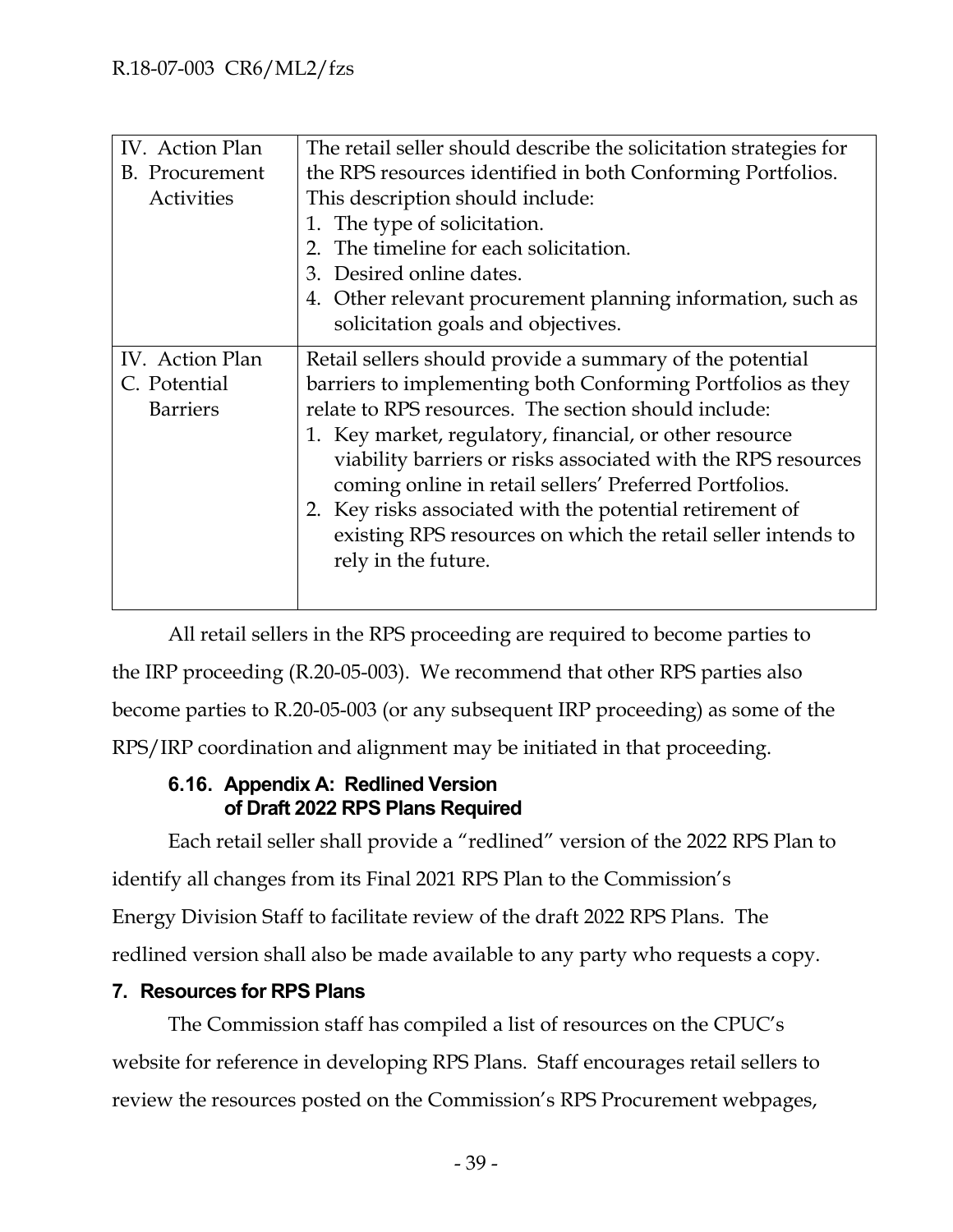which include this Ruling, the templates required for draft 2022 RPS Plan submissions, and a Frequently Asked Questions for RPS Plan submissions. <sup>58</sup>

#### **8. Requirements for Document Filings and Data Submissions**

This proceeding will follow the electronic service protocol set forth in Rule 1.10. All parties to this proceeding shall serve documents and pleadings using electronic mail, whenever possible, transmitted no later than 5:00 p.m., on the date scheduled for service to occur. Although Rule 1.10 requires service on the Administrative Law Judge (ALJ) of both an electronic and a paper copy of filed or served documents, parties are directed to only serve ALJ Lakhanpal electronically in this proceeding.

All retail sellers must submit the native file versions of the required Microsoft Excel spreadsheets for the Renewable Net Short calculations, Project Development Status Update, and Cost Quantification to Energy Division staff through the CPUC's Secure File Transfer Protocol (FTP). This submission is in addition to including the required data in the retail sellers' RPS Plan.

To access the FTP site, retail sellers should create an account on the FTP website: https://kwftp.cpuc.ca.gov/ to do so. Retail sellers must use the Commission's secure FTP site to send all Microsoft Excel spreadsheets to rpscompliance@cpuc.ca.gov.

## **9. Submission of Information with Claim of Confidentiality**

The information in the RPS Plans should be non-confidential, to the greatest extent possible. If there is a request for confidential treatment of information, the procedures outlined in D.06-06-066, as modified by D.21-11-029

<sup>58</sup> The CPUC RPS Procurement website is located here: [https://www.cpuc.ca.gov/industries](https://www.cpuc.ca.gov/industries-and-topics/electrical-energy/electric-power-procurement/rps/rps-utility-scale-rfo)[and-topics/electrical-energy/electric-power-procurement/rps/rps-utility-scale-rfo.](https://www.cpuc.ca.gov/industries-and-topics/electrical-energy/electric-power-procurement/rps/rps-utility-scale-rfo)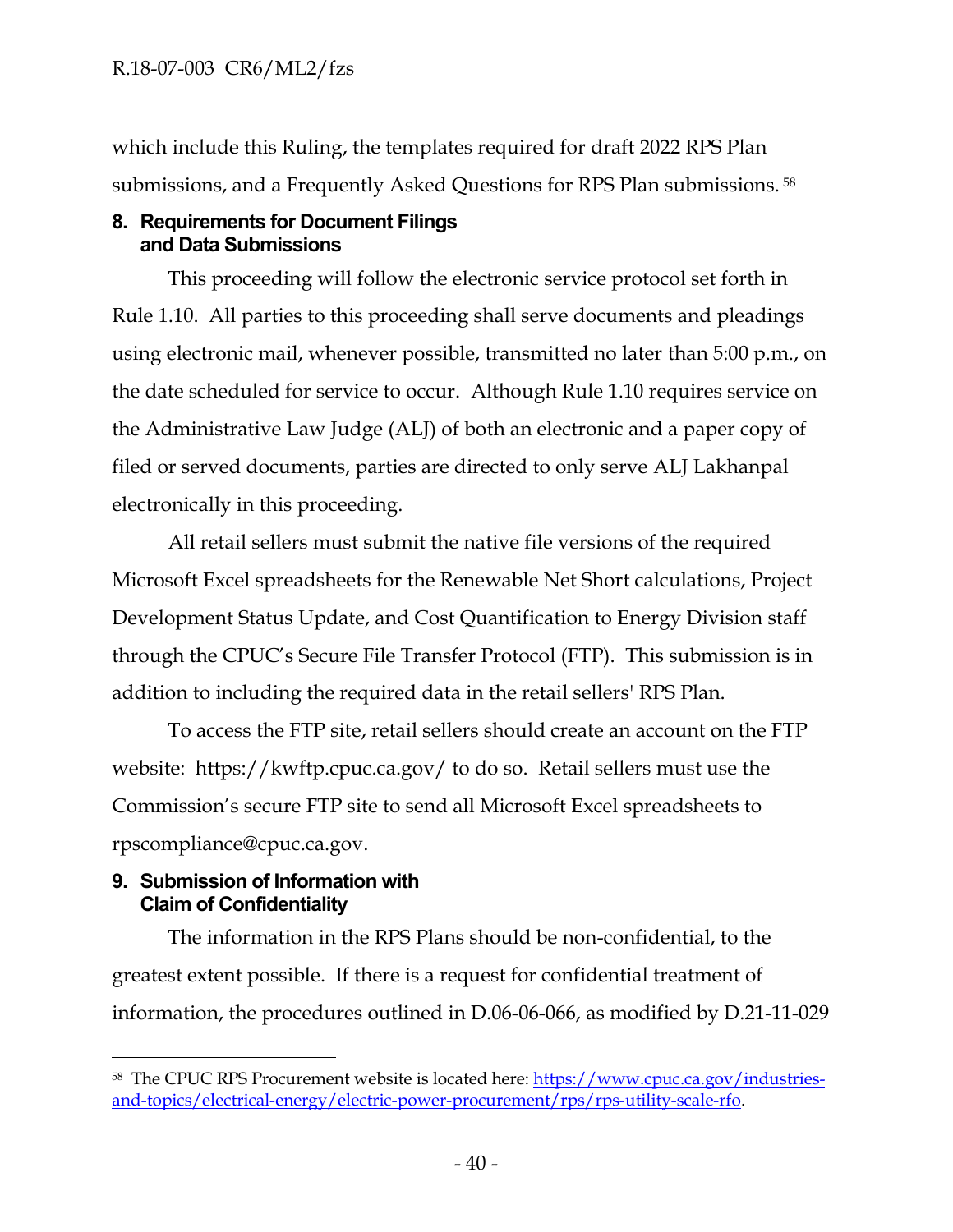are applicable. <sup>59</sup> In addition to following CPUC filing requirements, retail sellers are directed to use the Commission's secure FTP site to send Energy Division unredacted copies of all RPS Plan documents, including Microsoft Excel spreadsheets, to rpscompliance@cpuc.ca.gov.

#### **10.Schedule**

Parties may file comments and reply comments on the RPS Plans per the schedule outlined in Attachment A. We are not seeking comments on the Ruling. The requirements are well-established at this time, and we do not expect any new filing requirements.

After reviewing the record in the proceeding, the Commission will accept, modify, or reject each plan or Supplement as required by §399.13(a)(1) and (c).

#### **11.** *Ex Parte* **Communications**

*Ex parte* communications are permitted as described in Pub. Util. Code §1701.1 and § 1701.3. Parties and interested persons are advised that, to the extent that the requirements of Rule 8.1 *et seq*. deviate from Pub. Util. Code §1701.1 and § 1701.3, as amended by SB 215, effective January 1, 2017, the statutory provisions govern.

In a ratesetting proceeding involving hearings, *ex parte* communications are permitted only if consistent with certain restrictions and are subject to reporting requirements. (*See* Pub. Util. Code § 1701.3(c) and Rules 8.2, 8.3, and 8.5.) Parties must electronically serve all three-day notices required by Rule 8.2(c)(2) for all *ex parte* meetings with decision-makers to the assigned Commissioner, the ALJs, and the service list of this proceeding.

<sup>59</sup> D.06-06-066 was modified by D.07-05-032 and D.08-04-023. The references to D.06-06-066 here include the modifications made by D.07-05-032 and D.08-04-023.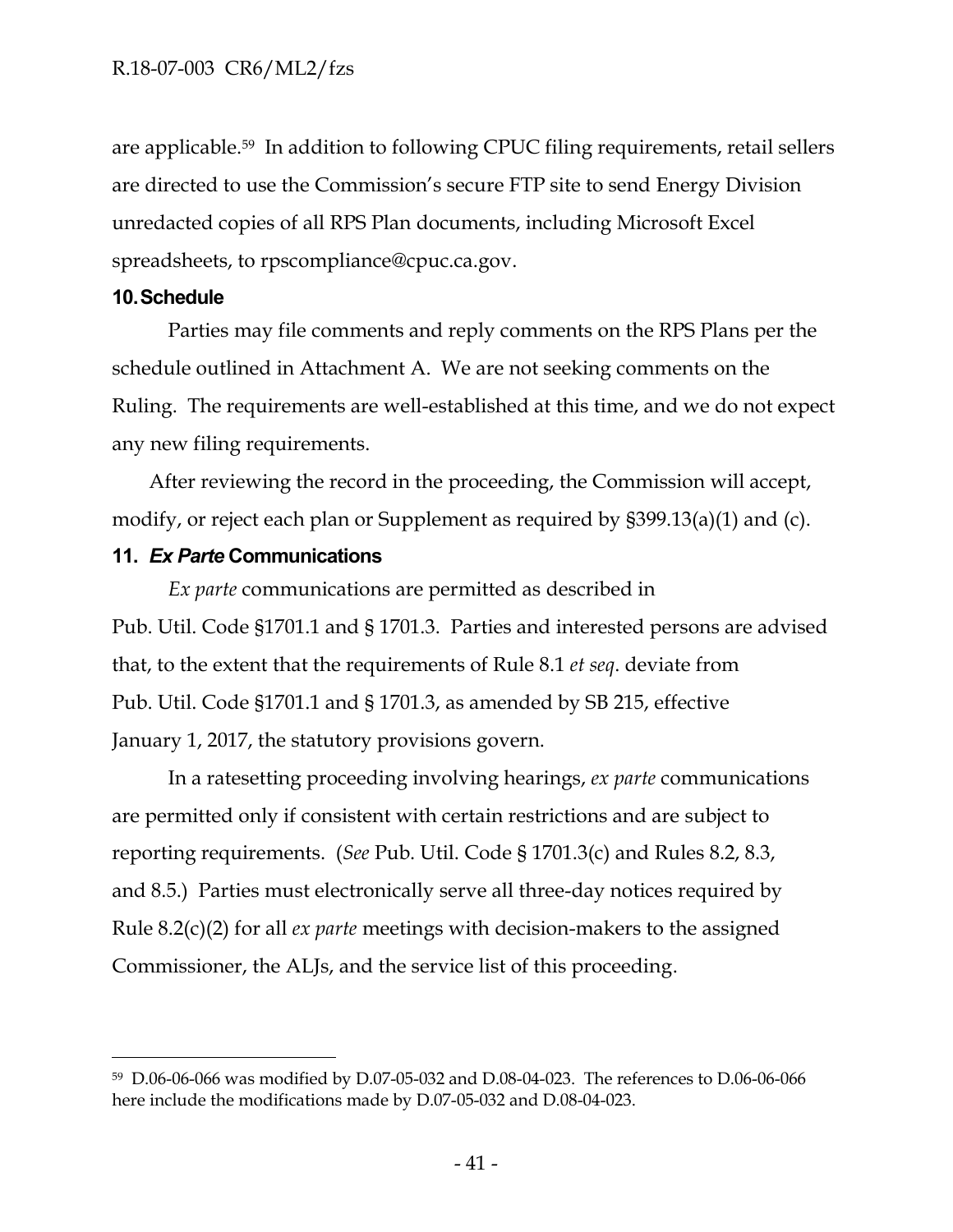#### **IT IS RULED** that:

1. No later than May 2, 2022, Pacific Gas and Electric Company, Southern California Edison Company, and San Diego Gas & Electric Company shall jointly file a proposed Market Offer process as part of Track 1 of the 2022 Renewables Portfolio Standard Procurement Plan pursuant to Decision 21-05-030.

2. No later than July 1, 2022, Pacific Gas and Electric Company, Southern California Edison Company, and San Diego Gas & Electric Company shall each file a proposed 2022 Renewables Portfolio Standard Procurement Plan that addresses the elements stated herein.

3. No later than July 1, 2022, Bear Valley Electric Service Company, and Liberty Utilities LLC shall file a proposed 2022 Renewables Portfolio Standard Procurement Plan that addresses the elements stated herein.

4. No later than July 1, 2022, PacifiCorp Company (PacifiCorp) shall file its 2022 Integrated Resources Plan Supplement in Rulemaking (R.)18-07-003 (or its successor proceeding). PacifiCorp may use its IRP supplement to satisfy the requirement to prepare a renewable energy procurement plan that addresses the elements stated in this ruling.

5. No later than July 1, 2022, each Community Choice Aggregator shall file a proposed 2022 Renewables Portfolio Standard Procurement Plan to address the elements stated herein.

6. No later than July 1, 2022, each Electric Service Provider serving electricity to customers in California shall file a proposed 2022 Renewables Portfolio Standard Procurement Plan to address the elements stated herein.

7. The procedural schedule for the Commission's consideration of the 2022 Renewables Portfolio Standard Procurement Plans including the Market Offer Process and Supplement(s) is outlined in Attachment A. This schedule

- 42 -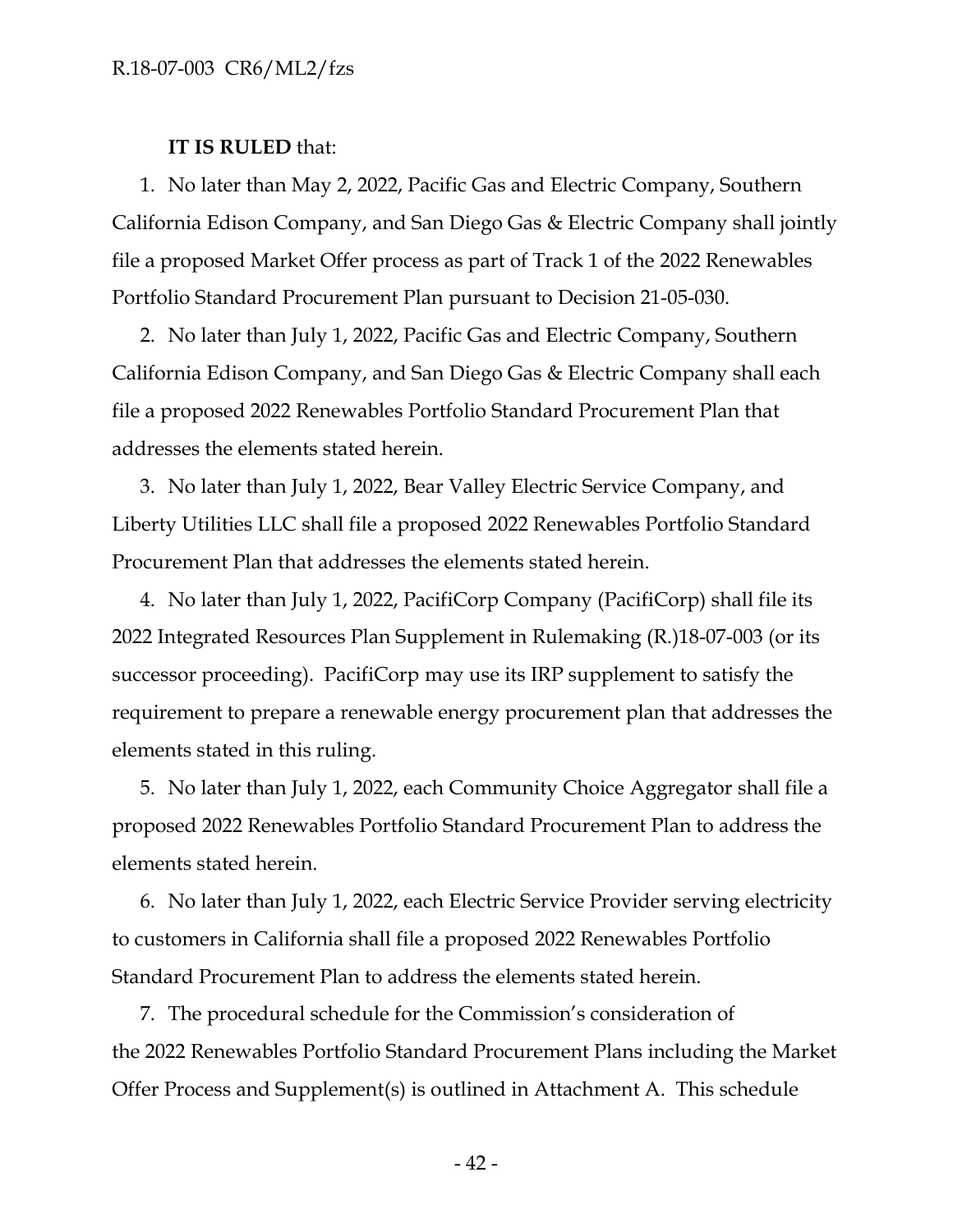may be adjusted as needed by the assigned Commissioner or Administrative Law Judge.

8. All retail sellers shall include an officer verified checklist using the uniform template in Attachment B, which is also the template that should be used to draft their 2022 Renewables Portfolio Standard Procurement Plans, responding to all sections unless otherwise noted on the template in Table 1 of this Ruling.

9. The retail sellers that shall comply with this ruling are identified in Appendix C and D of this ruling. Any retail sellers that decertify in 2022 before the proposed decision is published shall file a motion for exemption from filing final Renewables Portfolio Standard (RPS) Plans and future filings in the proceeding informing the Commission on their future RPS procurement plans and their RPS Compliance Report status.

Dated April 11, 2022, at San Francisco, California.

/s/ CLIFFORD RECHTSCHAFFEN /s/ MANISHA LAKHANPAL Clifford Rechtschaffen Assigned Commissioner

Manisha Lakhanpal Administrative Law Judge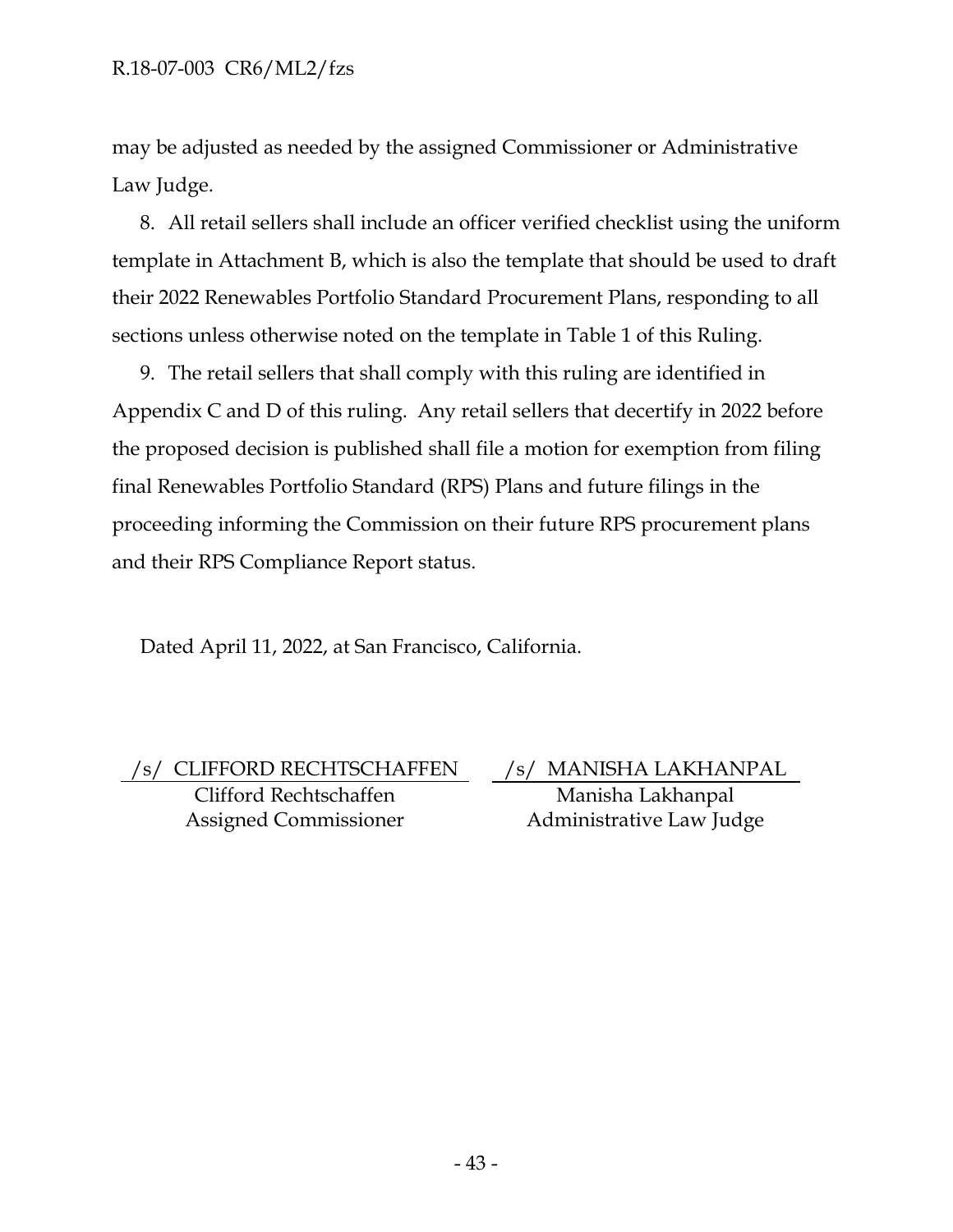## **Attachment A**

## **Procedural Schedule 2022 Renewables Portfolio Standard Procurement Plans**

| <b>Process Details</b>                                                                                                                            | <b>DATE</b>                                                                      |
|---------------------------------------------------------------------------------------------------------------------------------------------------|----------------------------------------------------------------------------------|
| Assigned Commissioner's Ruling setting scope<br>and schedule for annual RPS Procurement Plans                                                     | April 11, 2022                                                                   |
| Track 1 - IOUs jointly file Market Offer process as<br>part of VAMO pursuant to D.21-05-030                                                       | May 2, 2022                                                                      |
| Track 1 - Comments on Market Offer Process                                                                                                        | 20 days from the Joint IOU<br>proposal on Track 1 Market<br><b>Offer Process</b> |
| <b>Track 1 - Reply Comments</b>                                                                                                                   | Within 5 days after the last<br>day for filing comments                          |
| Track 1 - Proposed Decision on Market Offer Process Quarter 3, 2022                                                                               |                                                                                  |
| Track 2 - IOUs, Small Utilities, ESPs and CCAs file<br>drat annual RPS Procurement Plans                                                          | July 1, 2022                                                                     |
| <b>Track 2 - Comments on RPS Procurement Plans</b>                                                                                                | August 1, 2022                                                                   |
| Track 2 - Motions requesting an evidentiary hearing<br>(note: If a motion is filed and granted, the ALJ may<br>need to issue a revised schedule.) | August 1, 2022                                                                   |
| Motion to update RPS Procurement Plans [note 1<br>below]                                                                                          | August 15, 2022                                                                  |
| <b>Track 2 - Reply Comments</b>                                                                                                                   | August 15, 2022                                                                  |
| <b>Track 2 - Proposed Decision</b>                                                                                                                | Quarter 4, 2022                                                                  |
| Commission votes on Proposed Decision                                                                                                             | Quarter 4, 2022                                                                  |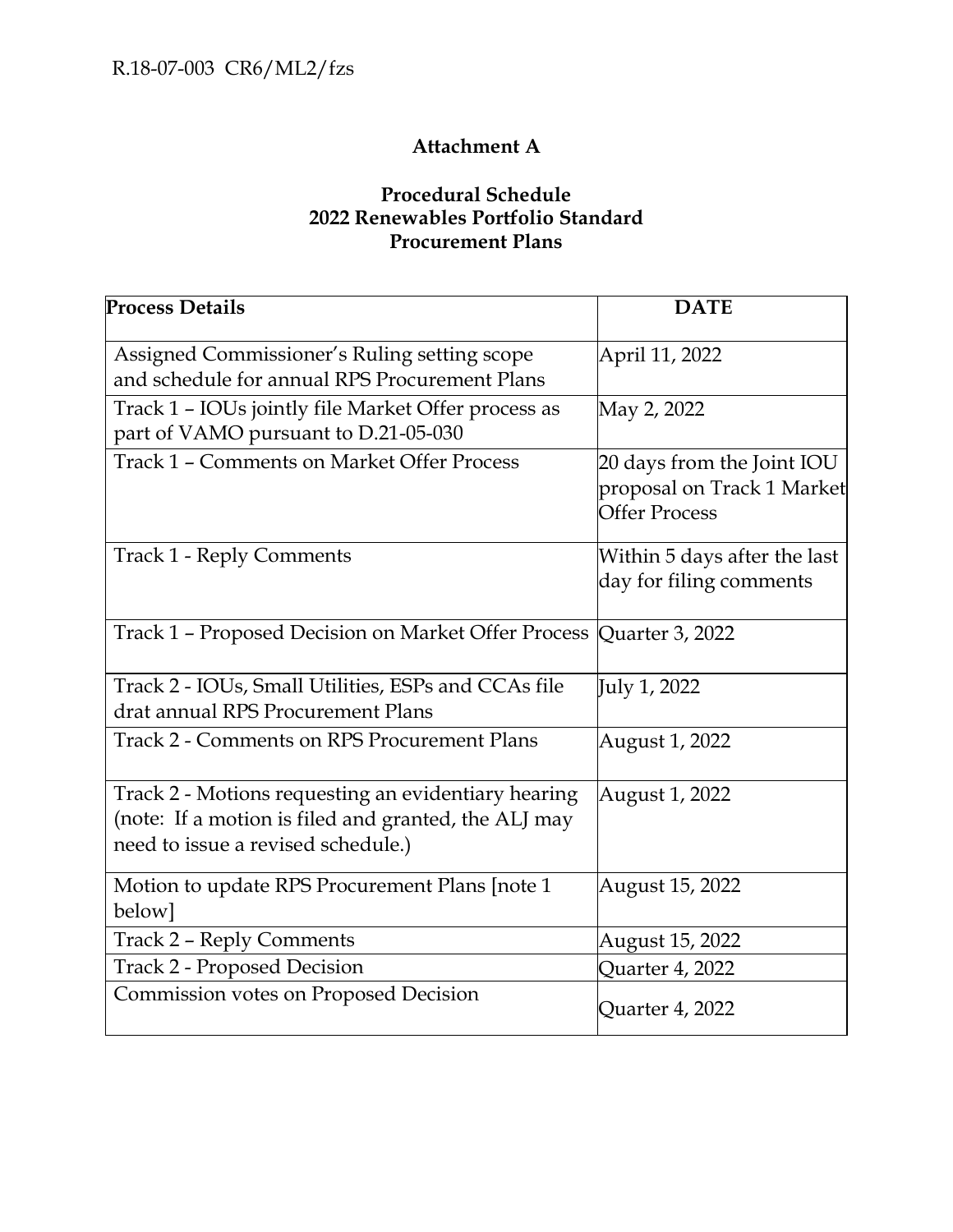| IOUs, Small Utilities, ESPs and CCAs file<br>final annual RPS Procurement Plans                         | 30 days from the effective<br>date of Adopting the<br><b>Final Decision</b>       |
|---------------------------------------------------------------------------------------------------------|-----------------------------------------------------------------------------------|
| IOUs issue Request for Offers for Solicitations or<br>otherwise pursue approved RPS Procurement<br>Plan | 14 days after Final RPS<br>Plan filings, unless<br>extended by Energy<br>Division |

**Note 1**: Updates are not intended to alter the form and format of the Plan but may be appropriate for limited elements based on changed circumstances or recent information (*e.g*., new legislation, recent Commission decision, new regulation of the California Independent System Operator, harmonization of definitions within contract for specific terms).

## **(END OF ATTACHMENT A)**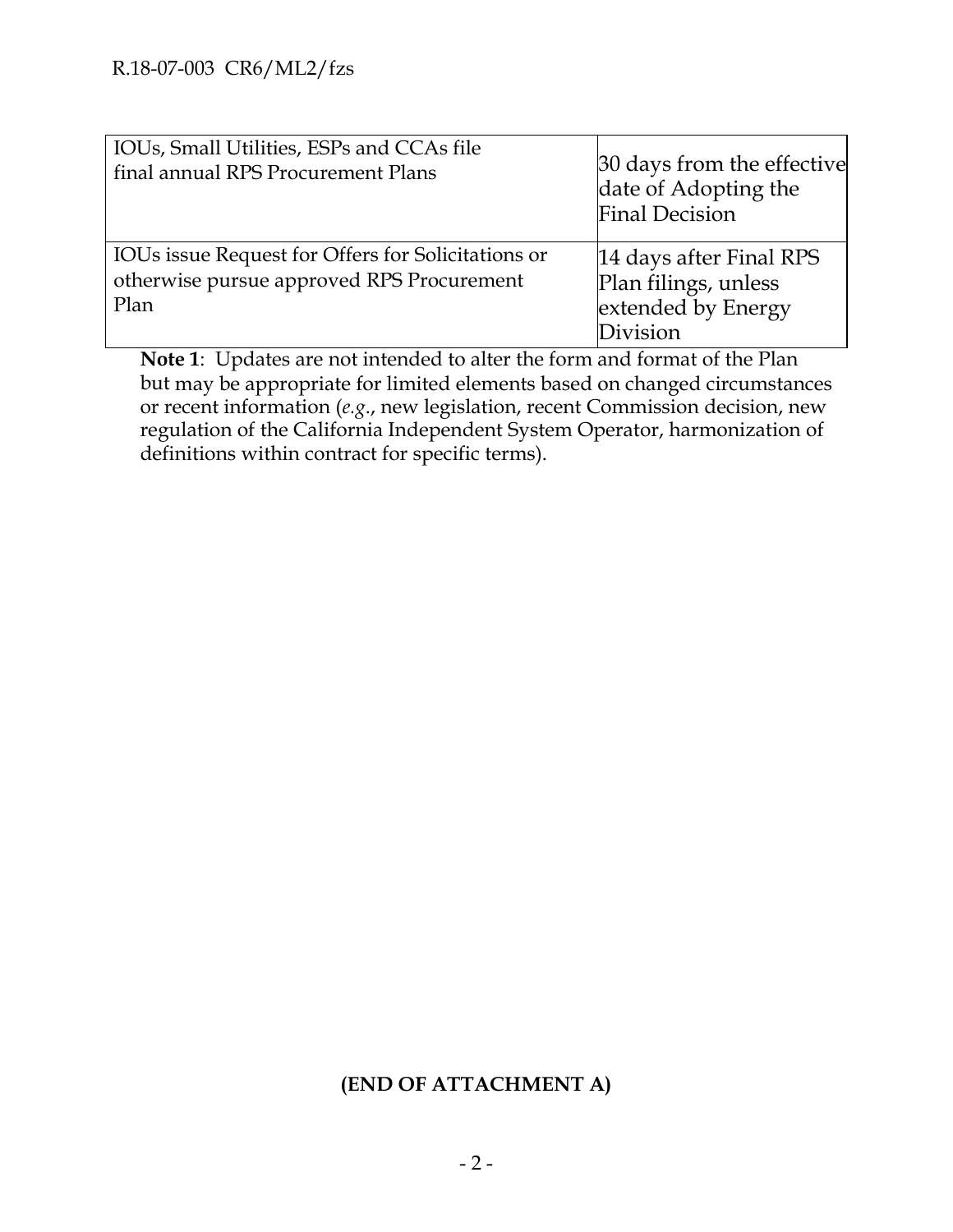## **Attachment B**

## **Track 2 - 2022 RPS Procurement Plan Checklist and RPS Plan Template**

The Checklist must be filed with the RPS Procurement Plan and include verification.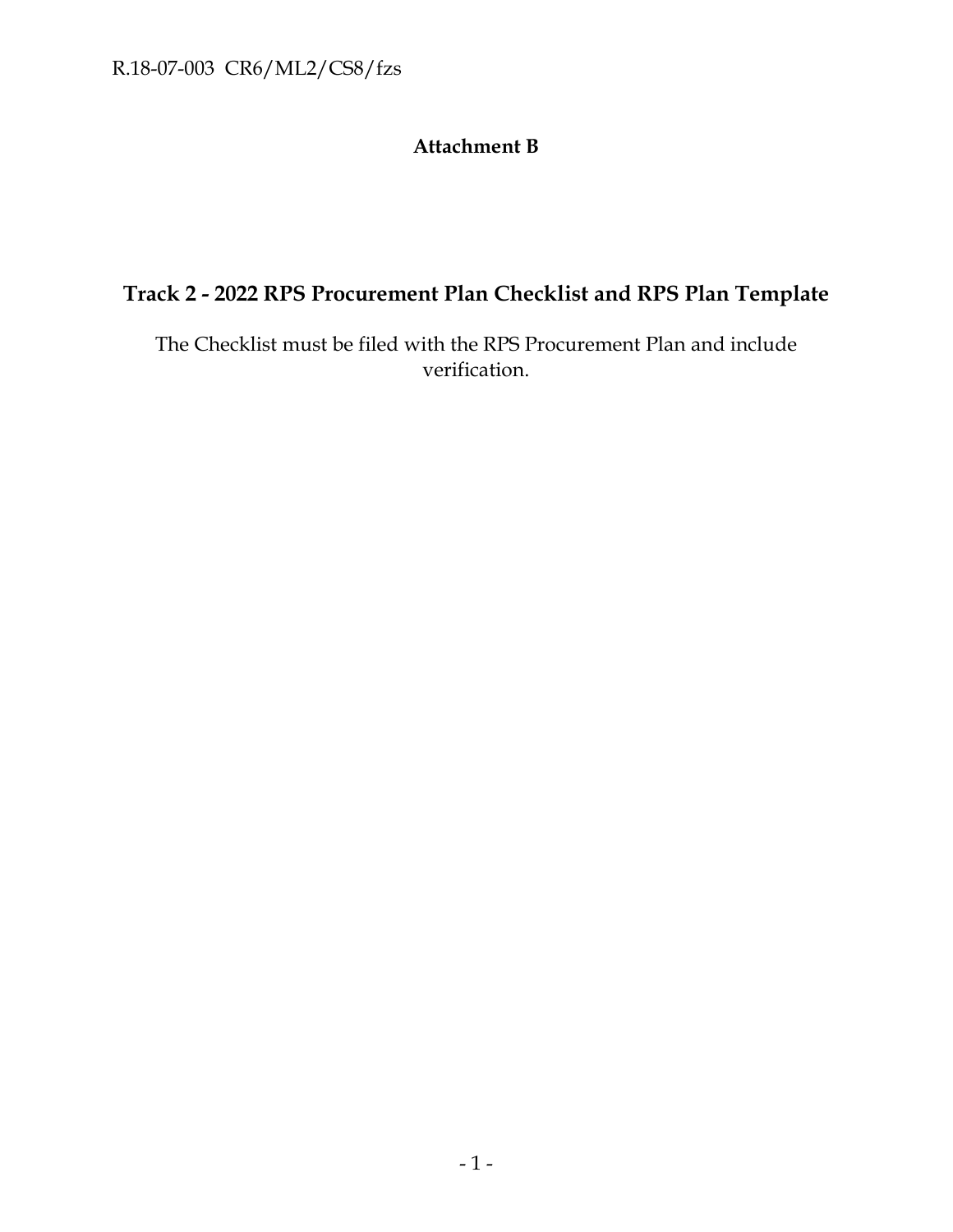| Track 2 - 2022 RPS Procurement Plan Checklist- Task Completed |
|---------------------------------------------------------------|
|---------------------------------------------------------------|

| Retail seller name: |                                                         | YES/NO | <b>NOTES</b> |
|---------------------|---------------------------------------------------------|--------|--------------|
| Ι.                  | Major Changes to RPS Plan                               |        |              |
| Ш.                  | <b>Executive Summary</b>                                |        |              |
| III.                | Summary of Legislation Compliance                       |        |              |
| IV.                 | Assessment of RPS Portfolio Supplies and Demand         |        |              |
| <b>IV.A</b>         | Portfolio Supply and Demand                             |        |              |
|                     | IV.A.1 Voluntary Allocation and Market Offer (VAMO)     |        |              |
|                     | IV.A.2 Portfolio Optimization                           |        |              |
| IV.B                | Responsiveness to Local and Regional Policies           |        |              |
|                     | IV.B.1 Long-term Procurement                            |        |              |
| IV.C.               | Portfolio Diversity and Reliability                     |        |              |
| <b>IV.D</b>         | Lessons Learned                                         |        |              |
| V.                  | Project Development Status Update                       |        |              |
| VI.                 | <b>Potential Compliance Delays</b>                      |        |              |
| VII.                | <b>Risk Assessment</b>                                  |        |              |
| VIII.               | Renewable Net Short Calculation                         |        |              |
| IX.                 | Minimum Margin of Procurement (MMoP)                    |        |              |
| IX.A                | MMoP Methodology and Inputs                             |        |              |
| IX.B                | <b>MMoP</b> Scenarios                                   |        |              |
| Х.                  | <b>Bid Solicitation Protocol</b>                        |        |              |
| X.A                 | Solicitation Protocols for Renewables Sales             |        |              |
| X.B                 | <b>Bid Selection Protocols</b>                          |        |              |
| X.C                 | <b>LCBF</b> Criteria                                    |        |              |
| XI.                 | Safety Considerations                                   |        |              |
| XII.                | Consideration of Price Adjustments Mechanisms           |        |              |
| XIII.               | Curtailment Frequency, Forecasting, Costs               |        |              |
| XIV.                | <b>Cost Quantification</b>                              |        |              |
| XV.                 | Coordination with the IRP Proceeding                    |        |              |
|                     | Appendix A: Redlined Version of the Draft 2022 RPS Plan |        |              |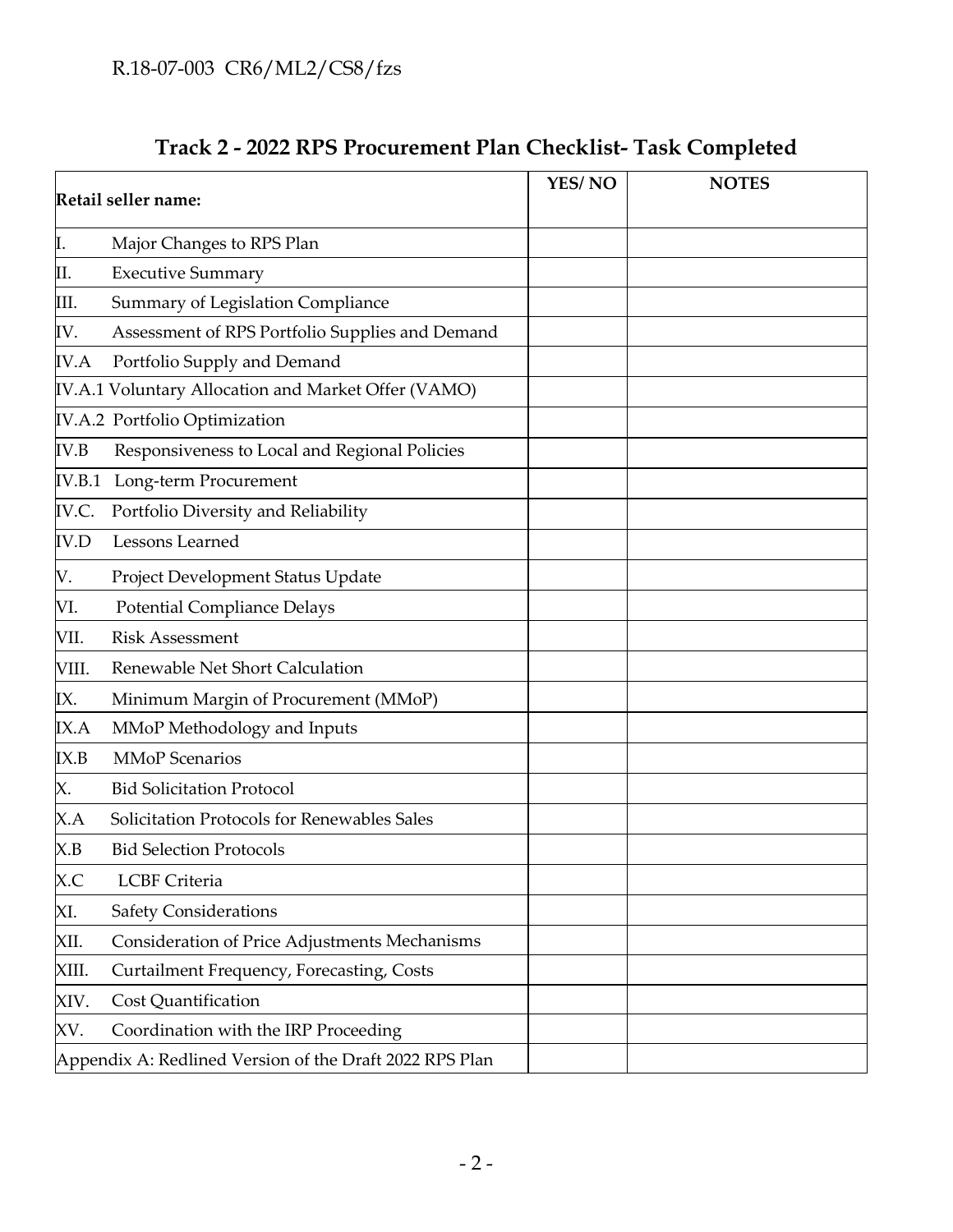## **Officer Verification**

I am an officer of the reporting organization herein, and am authorized to make this verification on its behalf. The statements in the foregoing document are true of my own knowledge, except as to matters which are therein stated on information or belief, and as to those matters I believe them to be true. The spreadsheet templates used within this filing have not been altered from the version issued or approved by Energy Division.

Executed on [**insert date**] at [**insert City and State**].

[**Insert Electronic version of Signature**] [**Insert Name, Title, Organization and Contact Information**]

## (**END OF ATTACHMENT B)**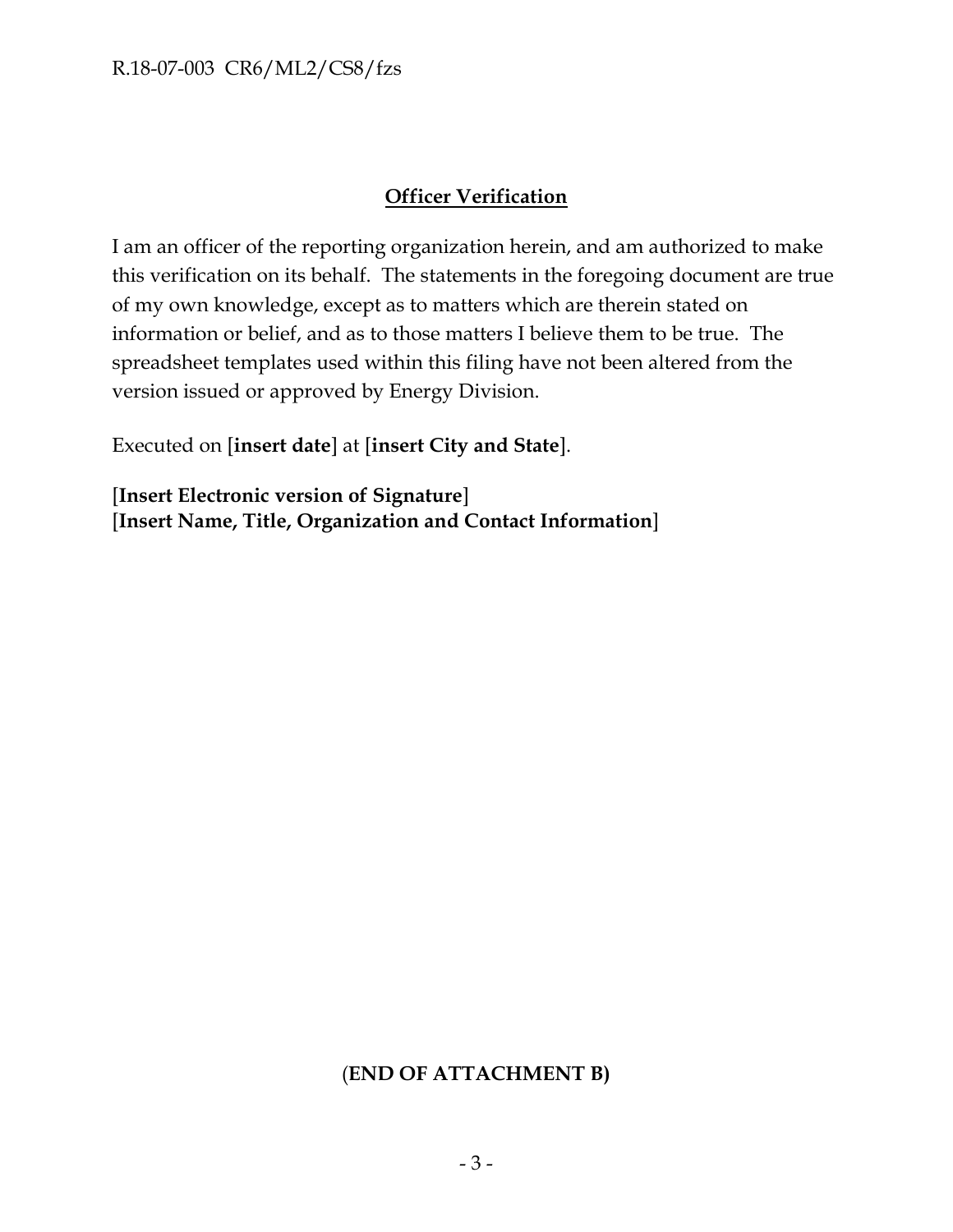## **Attachment C**

## **List of Registered ESPs Required to File 2022 RPS Procurement Plans as of the Date of This Ruling**

- 1. 3 Phases Renewables, Inc.
- 2. Calpine Energy Solutions, LLC
- 3. Calpine PowerAmerica-CA, LLC
- 4. Commercial Energy of Montana, Inc. (dba Commercial Energy of California)
- 5. Constellation NewEnergy, Inc.
- 6. Direct Energy Business
- 7. EDF Industrial Power Services (CA), LLC
- 8. EnerCal USA, LLC (dba Yep Energy, Y.E.P.)\*
- 9. Gexa Energy California, LLC\*
- 10.Liberty Power Delaware, LLC\*
- 11.Liberty Power Holdings, LLC \*
- 12.Mansfield Power and Gas, LLC\*
- 13.Palmco Power CA, LLC\*
- 14.Pilot Power Group, Inc.
- 15.Praxair Plainfield, Inc.\*
- 16. Shell Energy Solutions (Previously Shell Energy North America (US), LP)
- 17.Tenaska Power Services Co.\*
- 18.Tenaska California Energy Marketing\*
- 19.The Regents of the University of California
- 20.Tiger Natural Gas, Inc.\*

\* The Commission determined in D.13 11-024, D.17-12-007, D.19-02-007, D.19-07-007, and D.19-12-042 that EnerCal USA, LLC, Liberty Power Delaware, LLC, Praxair Plainfield, Inc., Palmco Power CA, Liberty Power Holdings, LLC, Mansfield Power and Gas, Tiger Natural Gas, and Tenaska Power, Tenaska California Energy Marketing, and Gexa Energy California, do not need to file RPS Procurement Plans if they continue not serving any retail customers. If any of the ESPs begins to serve retail customers in the future, it must immediately file an RPS Procurement Plan. The Commission determined in D.19-02-007 that new ESPs must file their RPS plans upon registering with the Commission or 90 days prior to delivering load, whichever event occurs first.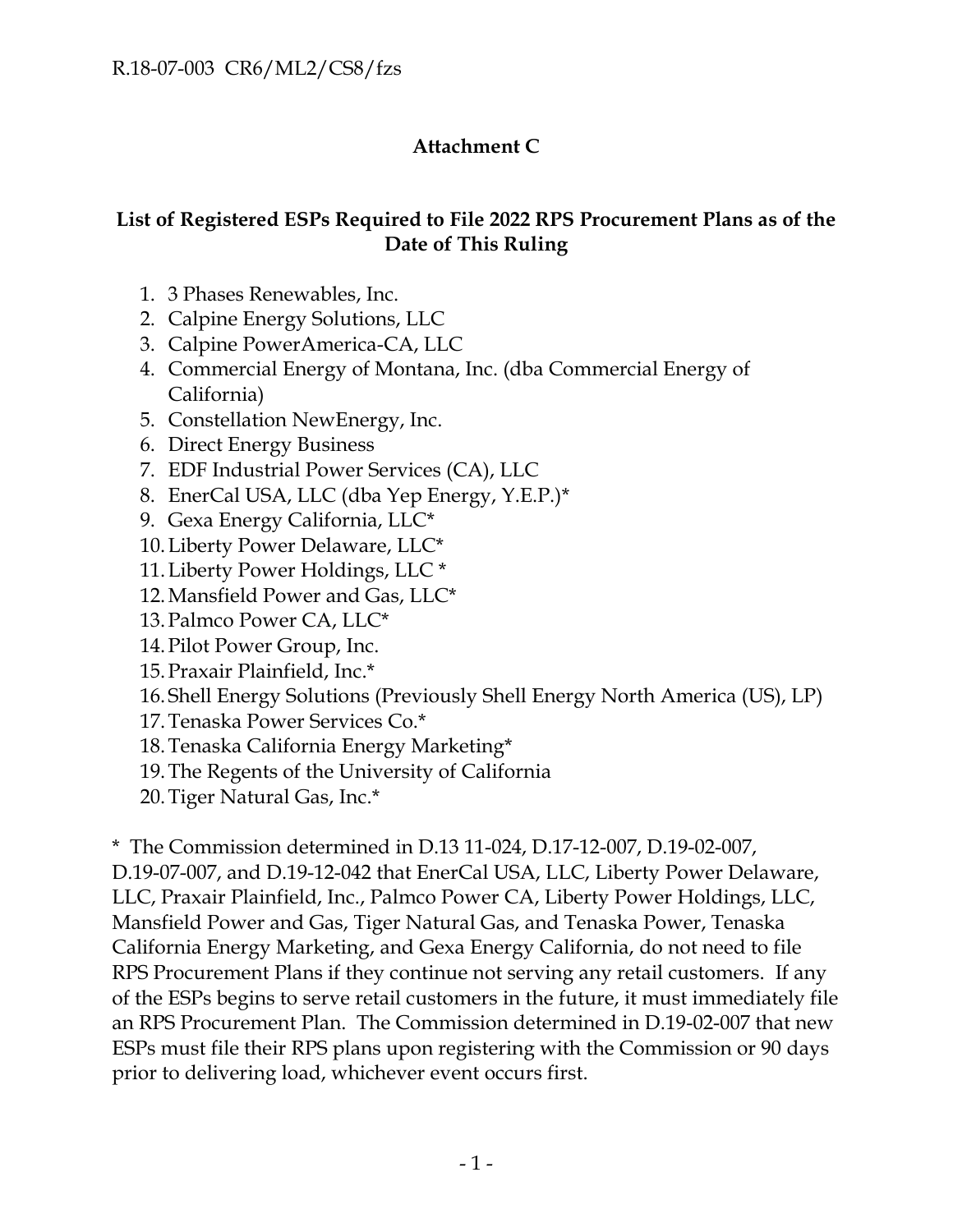## R.18-07-003 CR6/ML2/CS8/fzs

## **(END OF ATTACHMENT C)**